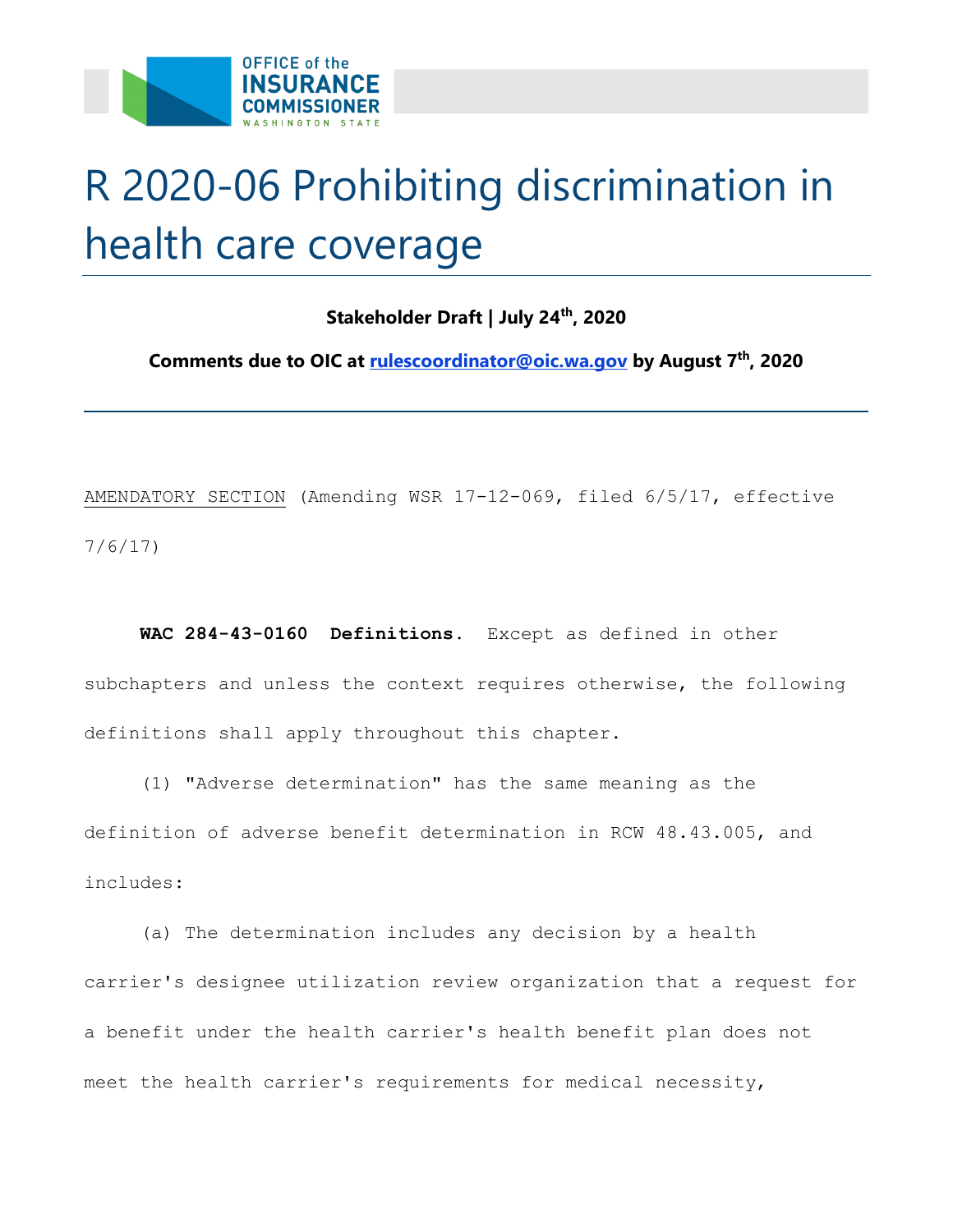appropriateness, health care setting, level of care, or effectiveness or is determined to be experimental or investigational and the requested benefit is therefore denied, reduced, or terminated or payment is not provided or made, in whole or in part for the benefit;

(b) The denial, reduction, termination, or failure to provide or make payment, in whole or in part, for a benefit based on a determination by a health carrier or its designee utilization review organization of a covered person's eligibility to participate in the health carrier's health benefit plan;

(c) Any prospective review or retrospective review determination that denies, reduces, or terminates or fails to provide or make payment in whole or in part for a benefit;

(d) A rescission of coverage determination; or

(e) A carrier's denial of an application for coverage.

(2) "Authorization" or "certification" means a determination by the carrier that an admission, extension of stay, or other health care service has been reviewed and, based on the information provided, meets the clinical requirements for medical necessity, appropriateness, level of care, or effectiveness in relation to the applicable health plan.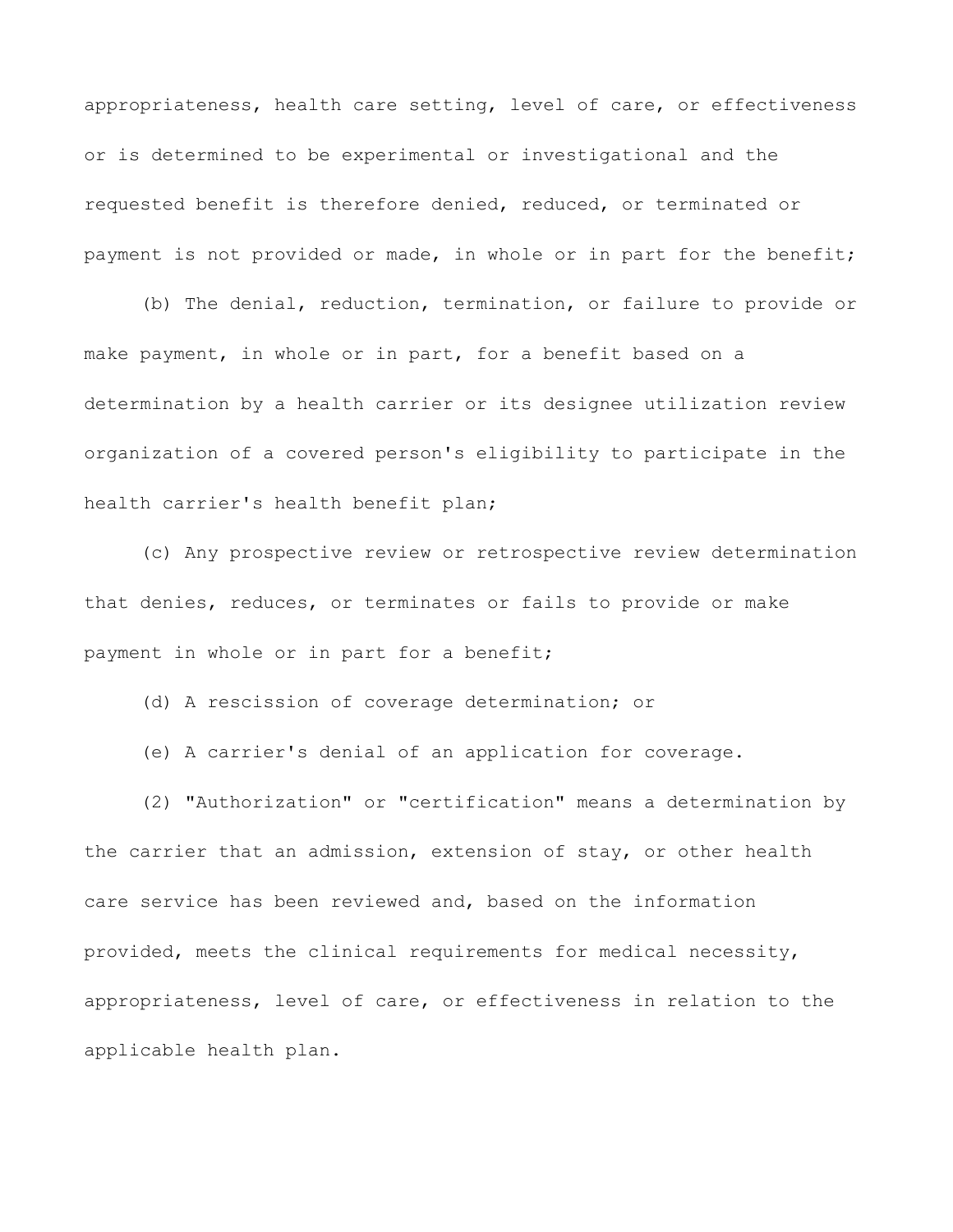(3) "Clinical review criteria" means the written screens, decision rules, medical protocols, or guidelines used by the carrier as an element in the evaluation of medical necessity and appropriateness of requested admissions, procedures, and services under the auspices of the applicable plan.

(4) "Covered health condition" means any disease, illness, injury or condition of health risk covered according to the terms of any health plan.

(5) "Covered person" or "enrollee" means an individual covered by a health plan including a subscriber, policyholder, or beneficiary of a group plan.

(6) "Emergency fill" means a limited dispensed amount of medication that allows time for the processing of a preauthorization request. Emergency fill only applies to those circumstances where a patient presents at a contracted pharmacy with an immediate therapeutic need for a prescribed medication that requires a prior authorization.

(7) "Emergency medical condition" means the emergent and acute onset of a symptom or symptoms, including severe pain or emotional distress, that would lead a prudent layperson acting reasonably to believe that a health condition exists that requires immediate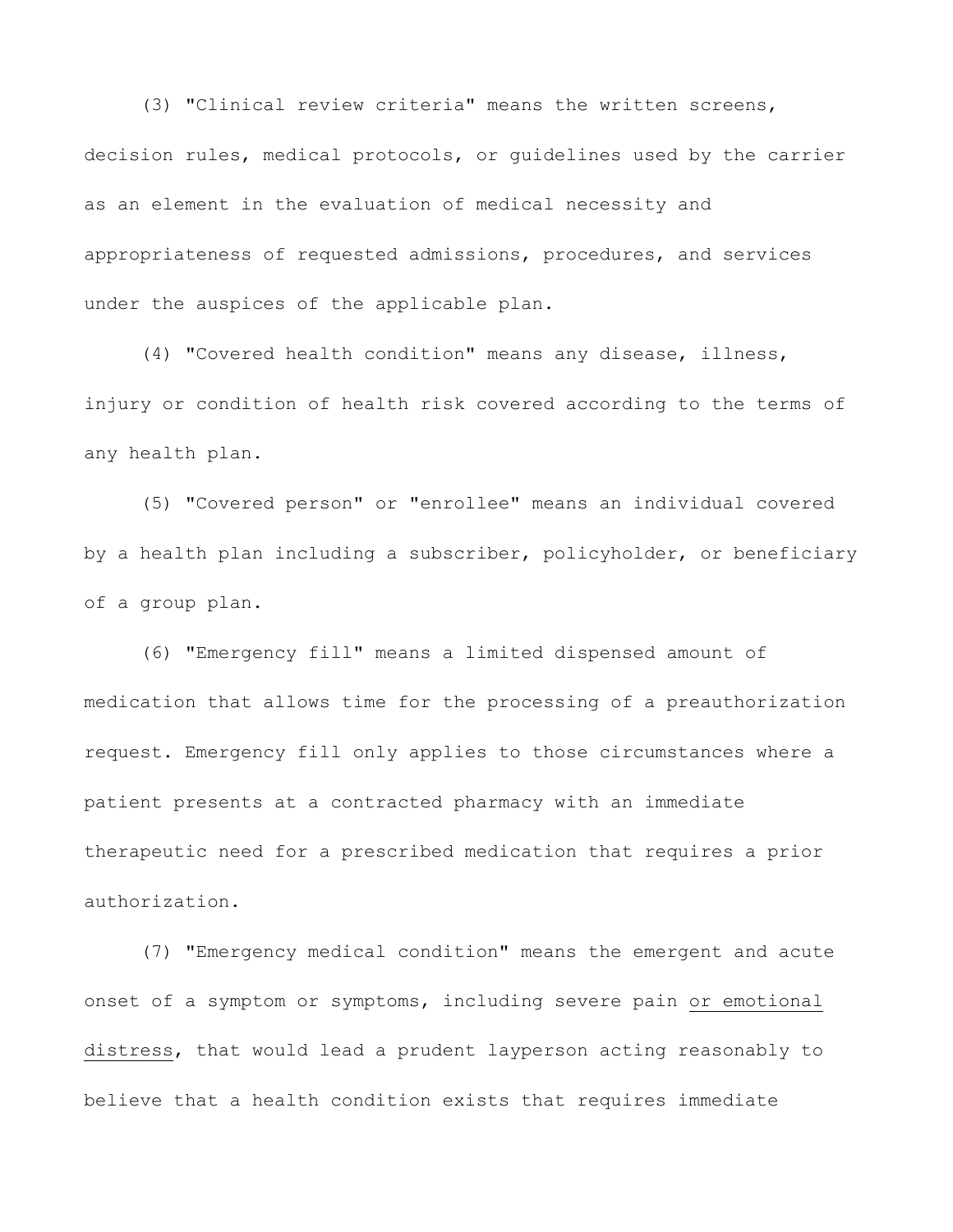medical, mental health or substance use disorder treatment attention, if failure to provide medical, mental health or substance use disorder treatment attention would result in serious impairment to bodily functions or serious dysfunction of a bodily organ or part, or would place the person's health in serious jeopardy.

(8) "Emergency services" has the meaning set forth in RCW 48.43.005.

(9) "Enrollee point-of-service cost-sharing" or "cost-sharing" means amounts paid to health carriers directly providing services, health care providers, or health care facilities by enrollees and may include copayments, coinsurance, or deductibles.

(10) "Expedited prior authorization request" means any request by a provider or facility for approval of a service where the passage of time could seriously jeopardize the life or health of the enrollee, seriously jeopardize the enrollee's ability to regain maximum function, or, in the opinion of a provider or facility with knowledge of the enrollee's medical condition, would subject the enrollee to severe pain that cannot be adequately managed without the service that is the subject of the request.

(11) "Facility" means an institution providing health care services( $(\tau)$ ) including, but not limited to, hospitals and other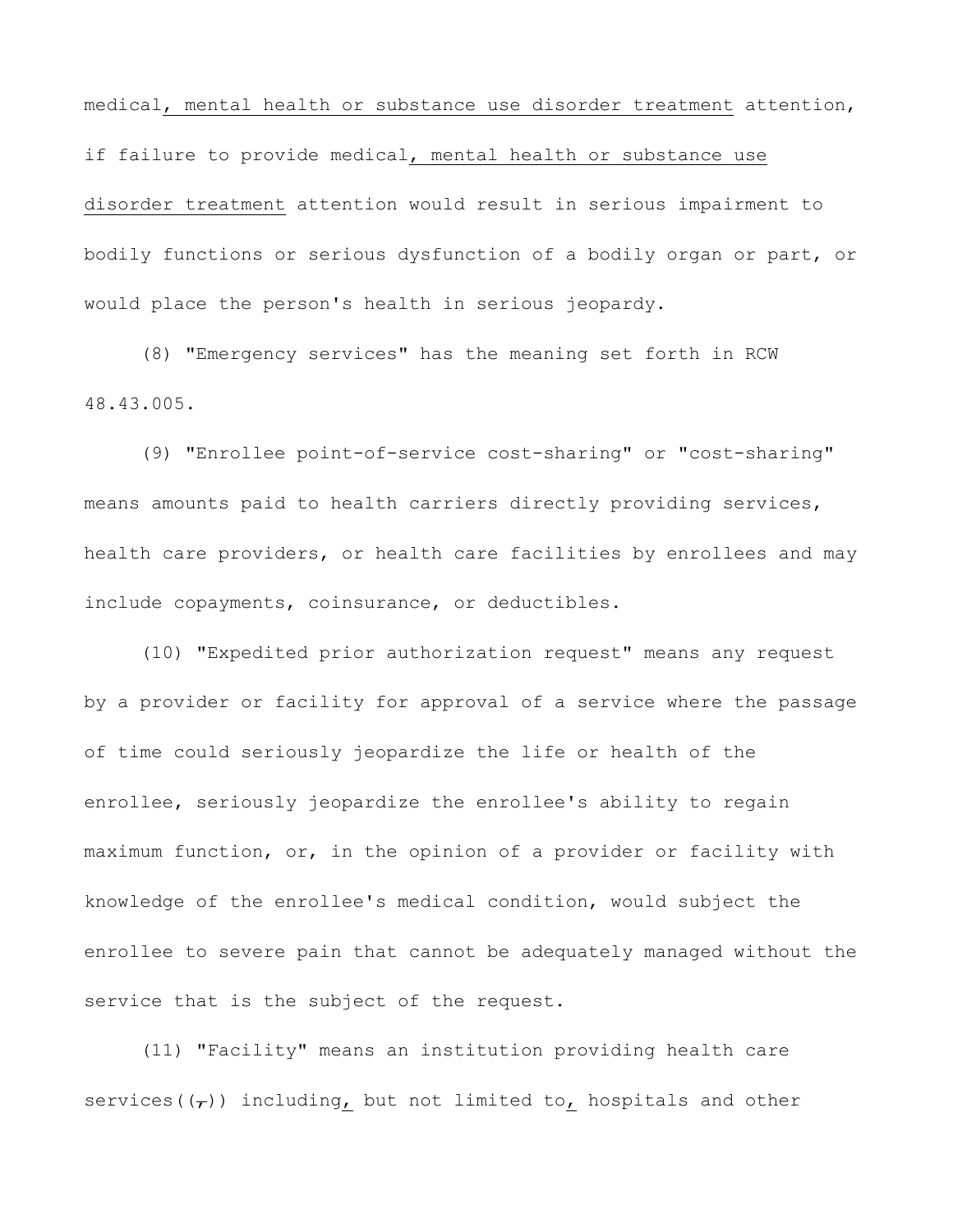licensed inpatient centers, ambulatory surgical or treatment centers, skilled nursing centers, residential treatment centers, diagnostic, laboratory, and imaging centers, and rehabilitation and other therapeutic settings, and as defined in RCW 48.43.005.

(12) "Formulary" means a listing of drugs used within a health plan. A formulary must include drugs covered under an enrollee's medical benefit.

(13) "Grievance" has the meaning set forth in RCW 48.43.005.

(14) "Health care provider" or "provider" means:

(a) A person regulated under Title 18 RCW or chapter 70.127 RCW, to practice health or health-related services or otherwise practicing health care services in this state consistent with state law; or

(b) An employee or agent of a person described in (a) of this subsection, acting in the course and scope of his or her employment.

(15) "Health care service" or "health service" means that service offered or provided by health care facilities and health care providers relating to the prevention, cure, or treatment of illness, injury, or disease.

(16) "Health carrier" or "carrier" means a disability insurance company regulated under chapter 48.20 or 48.21 RCW, a health care service contractor as defined in RCW 48.44.010, and a health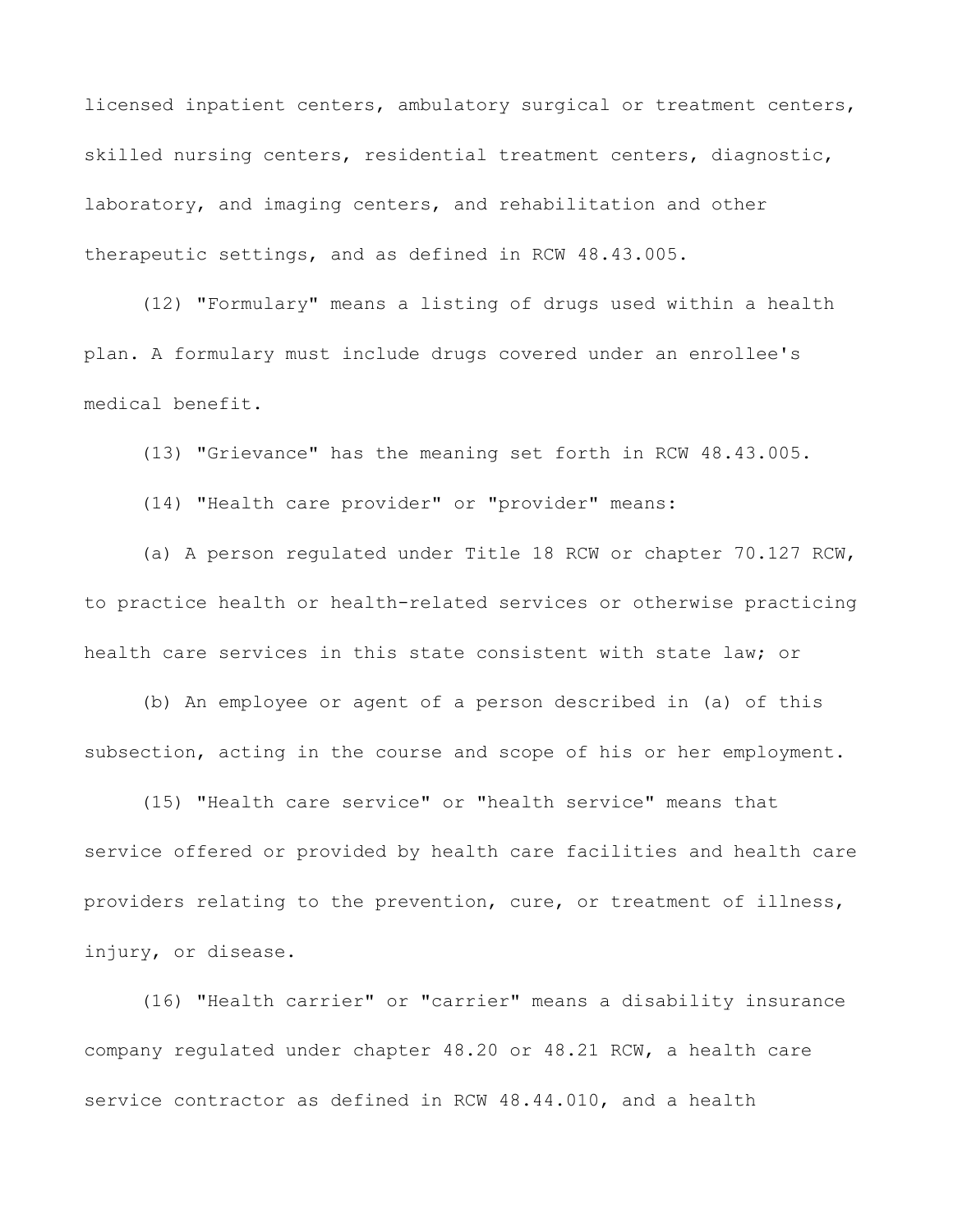maintenance organization as defined in RCW 48.46.020, and includes "issuers" as that term is used in the Patient Protection and Affordable Care Act (P.L. 111-148, as amended (2010)).

(17) "Health plan" or "plan" means any individual or group policy, contract, or agreement offered by a health carrier to provide, arrange, reimburse, or pay for health care service except the following:

(a) Long-term care insurance governed by chapter 48.84 RCW;

(b) Medicare supplemental health insurance governed by chapter 48.66 RCW;

(c) Limited health care service offered by limited health care service contractors in accordance with RCW 48.44.035;

(d) Disability income;

(e) Coverage incidental to a property/casualty liability insurance policy such as automobile personal injury protection coverage and homeowner guest medical;

(f) Workers' compensation coverage;

(g) Accident only coverage;

(h) Specified disease and hospital confinement indemnity when marketed solely as a supplement to a health plan;

(i) Employer-sponsored self-funded health plans;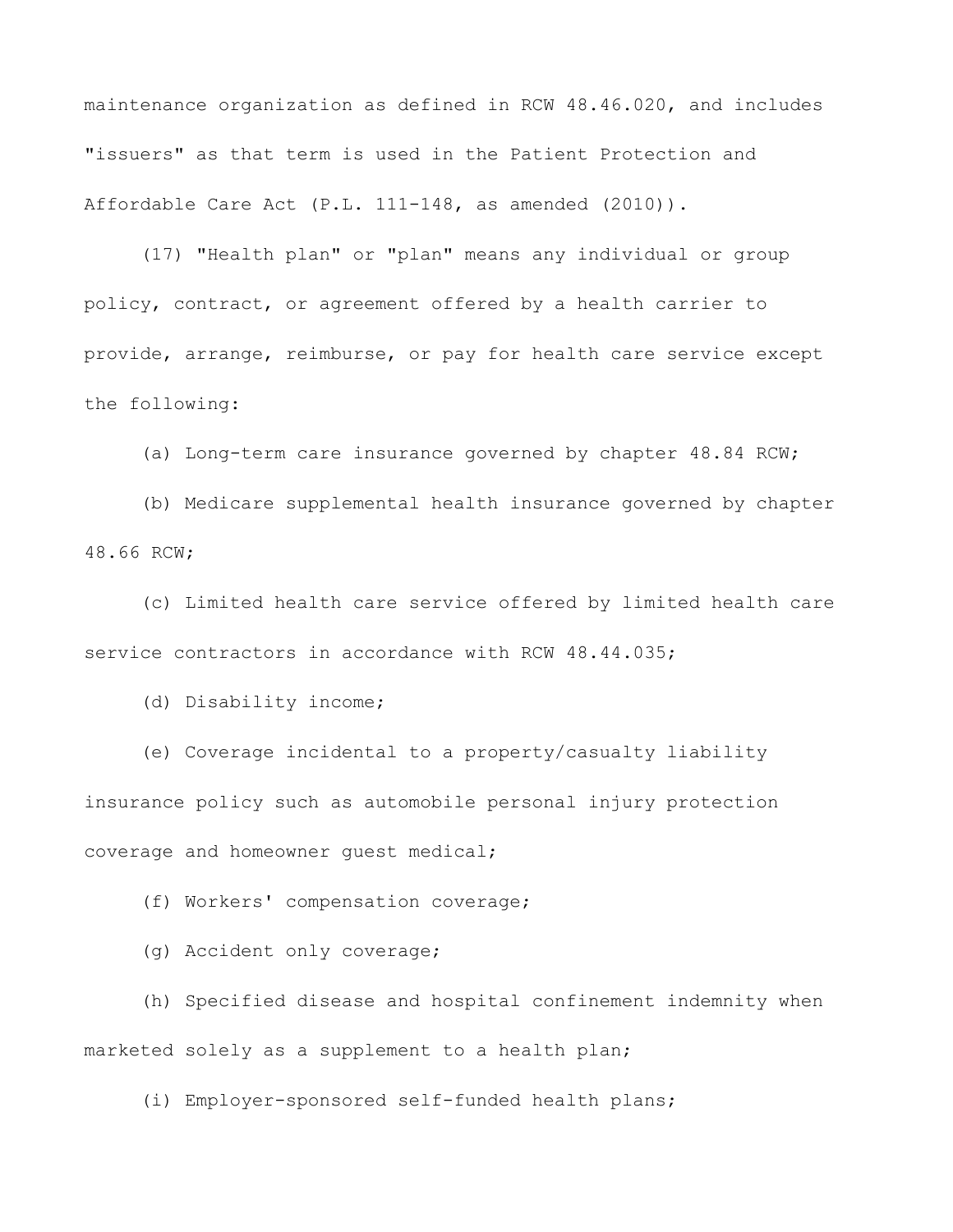(j) Dental only and vision only coverage; and

(k) Plans deemed by the insurance commissioner to have a shortterm limited purpose or duration, or to be a student-only plan that is guaranteed renewable while the covered person is enrolled as a regular full-time undergraduate or graduate student at an accredited higher education institution, after a written request for such classification by the carrier and subsequent written approval by the insurance commissioner.

(18) "Immediate therapeutic needs" means those needs where passage of time without treatment would result in imminent emergency care, hospital admission or might seriously jeopardize the life or health of the patient or others in contact with the patient.

(19) "Indian health care provider" means:

(a) The Indian Health Service, an agency operated by the U.S. Department of Health and Human Services established by the Indian Health Care Improvement Act, Section 601, 25 U.S.C. §1661;

(b) An Indian tribe, as defined in the Indian Health Care Improvement Act, Section 4(14), 25 U.S.C. §1603(14), that operates a health program under a contract or compact to carry out programs of the Indian Health Service pursuant to the Indian Self-Determination and Education Assistance Act (ISDEAA), 25 U.S.C. §450 et seq.;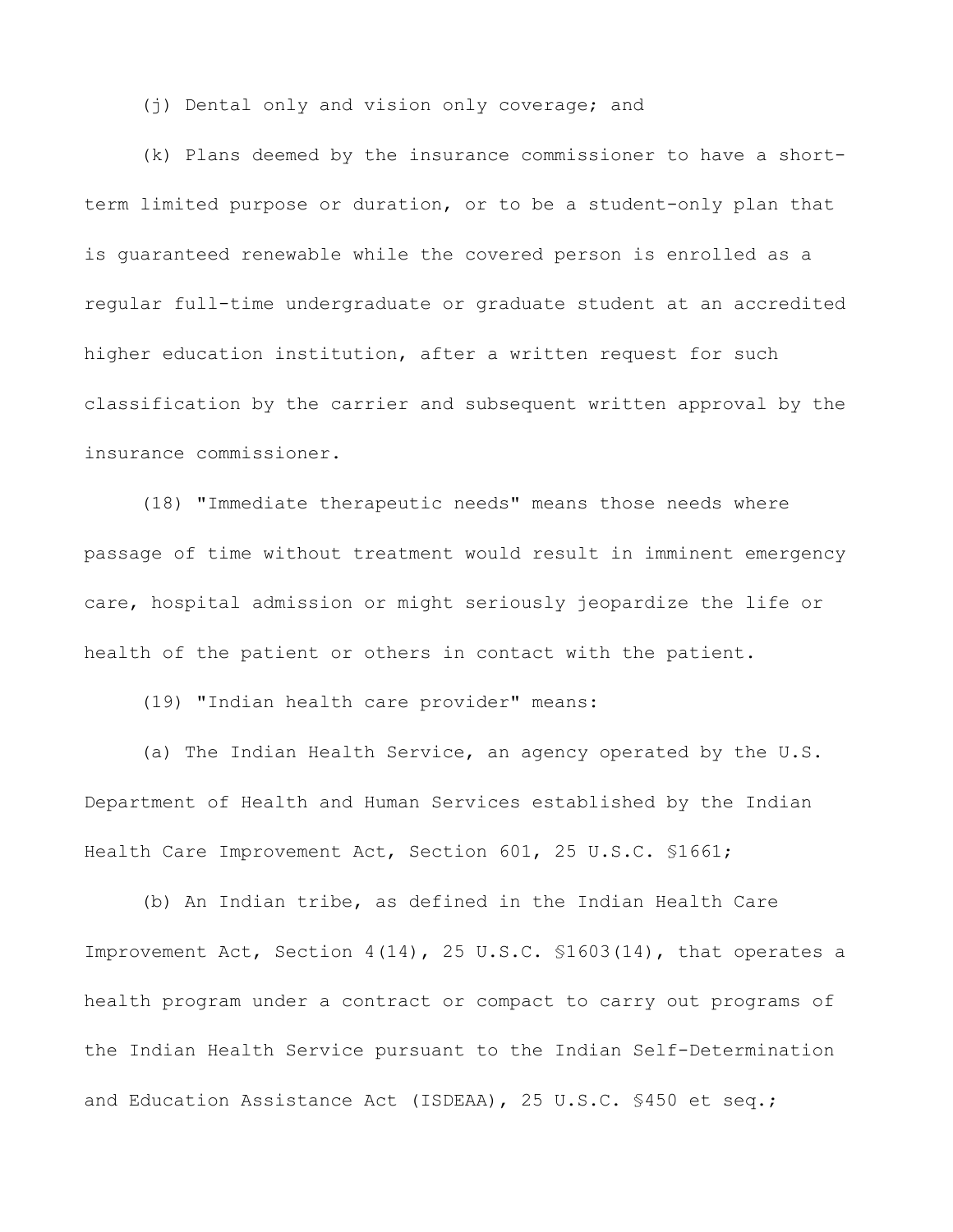(c) A tribal organization, as defined in the Indian Health Care Improvement Act, Section 4(26), 25 U.S.C. §1603(26), that operates a health program under a contract or compact to carry out programs of the Indian Health Service pursuant to the ISDEAA, 25 U.S.C. §450 et seq.;

(d) An Indian tribe, as defined in the Indian Health Care Improvement Act, Section 4(14), 25 U.S.C. §1603(14), or tribal organization, as defined in the Indian Health Care Improvement Act, Section 4(26), 25 U.S.C. §1603(26), that operates a health program with funding provided in whole or part pursuant to 25 U.S.C. §47 (commonly known as the Buy Indian Act); or

(e) An urban Indian organization that operates a health program with funds in whole or part provided by Indian Health Service under a grant or contract awarded pursuant to Title V of the Indian Health Care Improvement Act, Section 4(29), 25 U.S.C. §1603(29).

(20) "Managed care plan" means a health plan that coordinates the provision of covered health care services to a covered person through the use of a primary care provider and a network.

(21) "Medically necessary" or "medical necessity" in regard to mental health services and pharmacy services is a carrier determination as to whether a health service is a covered benefit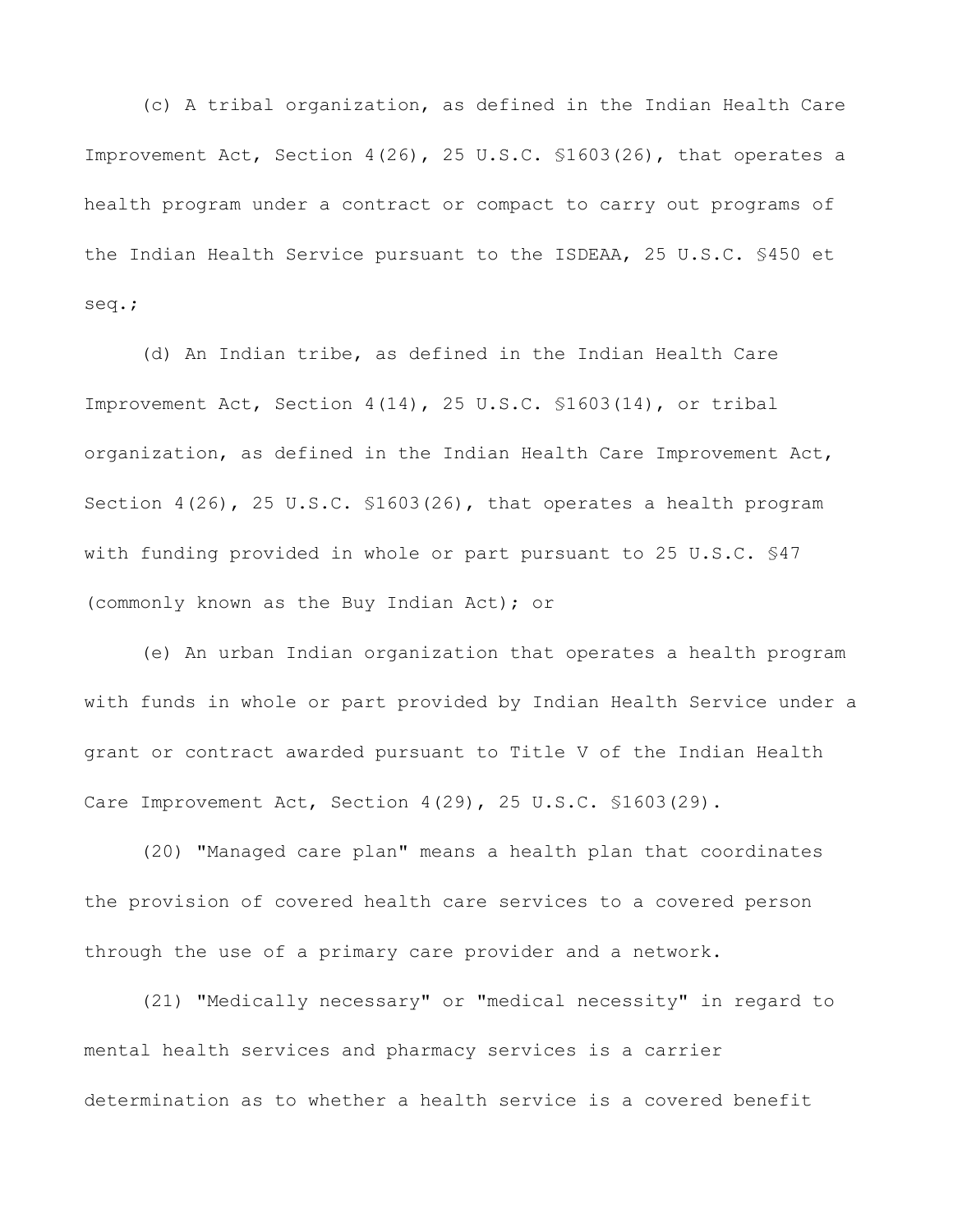because the service is consistent with generally recognized standards within a relevant health profession.

(22) "Mental health provider" means a health care provider or a health care facility authorized by state law to provide mental health services.

(23) "Mental health services" means in-patient or out-patient treatment, partial hospitalization  $((e \rightarrow e))$ , out-patient facility-based treatment, emergency services, or prescription drugs to manage, stabilize or ameliorate the effects of a mental disorder listed in the *Diagnostic and Statistical Manual (DSM)* ((*IV*)) *V* or the most current version of the DSM published by the American Psychiatric Association, (( $excluding$ )) including diagnoses and treatment( $(s)$ ) for substance ((abuse, 291.0 through 292.9 and 303.0 through 305.9)) use disorder.

(24) "Network" means the group of participating providers and facilities providing health care services to a particular health plan or line of business (individual, small, or large group). A health plan network for issuers offering more than one health plan may be smaller in number than the total number of participating providers and facilities for all plans offered by the carrier.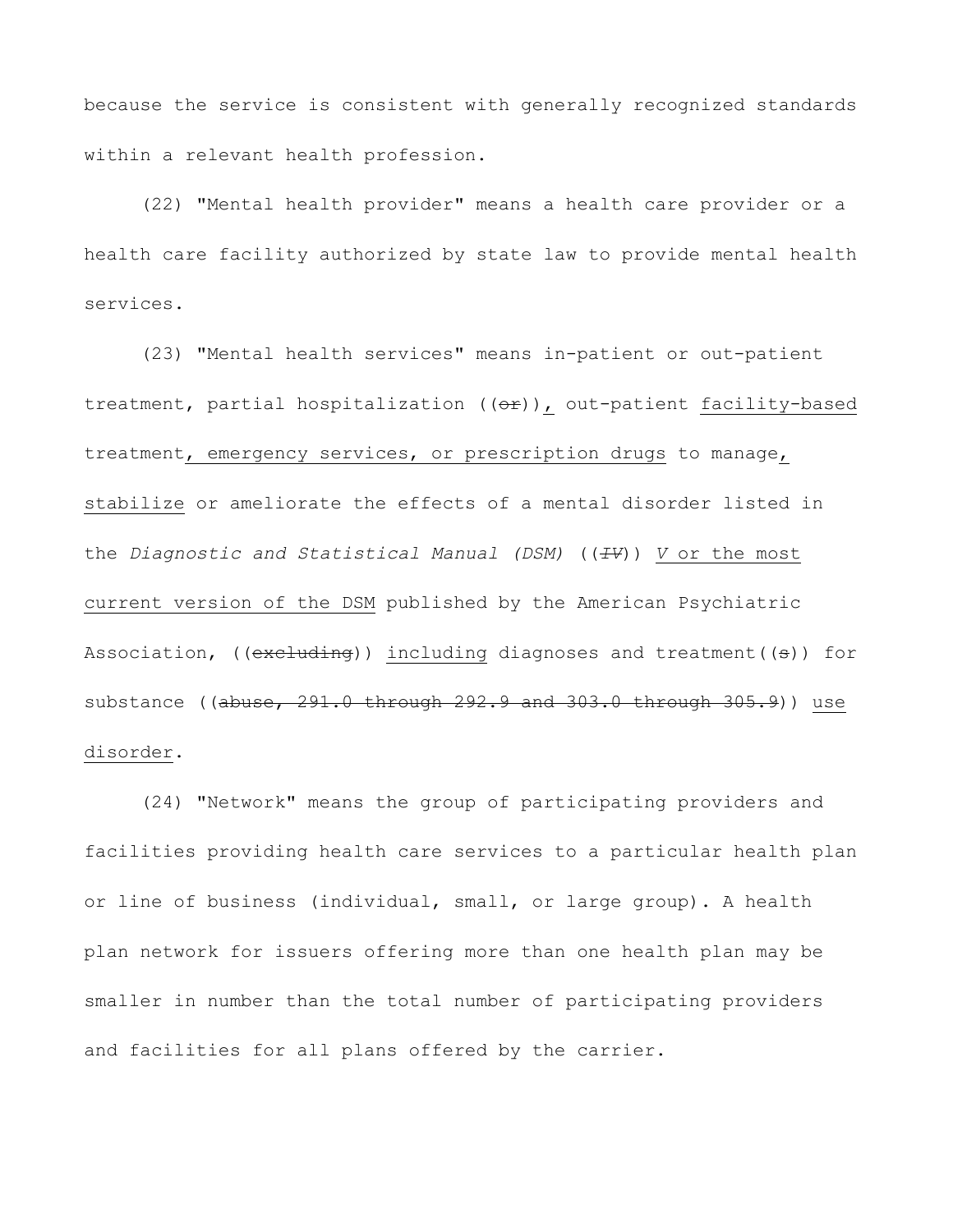(25) (("Out-patient therapeutic visit" or "out-patient visit" means a clinical treatment session with a mental health provider of a duration consistent with relevant professional standards used by the carrier to determine medical necessity for the particular service being rendered, as defined in *Physicians Current Procedural Terminology,* published by the American Medical Association.

(26))) "Participating provider" and "participating facility" means a facility or provider who, under a contract with the health carrier or with the carrier's contractor or subcontractor, has agreed to provide health care services to covered persons with an expectation of receiving payment, other than coinsurance, copayments, or deductibles, from the health carrier rather than from the covered person.

 $((+27))$  (26) "Person" means an individual, a corporation, a partnership, an association, a joint venture, a joint stock company, a trust, an unincorporated organization, any similar entity, or any combination of the foregoing.

 $((+28))$  (27) "Pharmacy services" means the practice of pharmacy as defined in chapter 18.64 RCW and includes any drugs or devices as defined in chapter 18.64 RCW.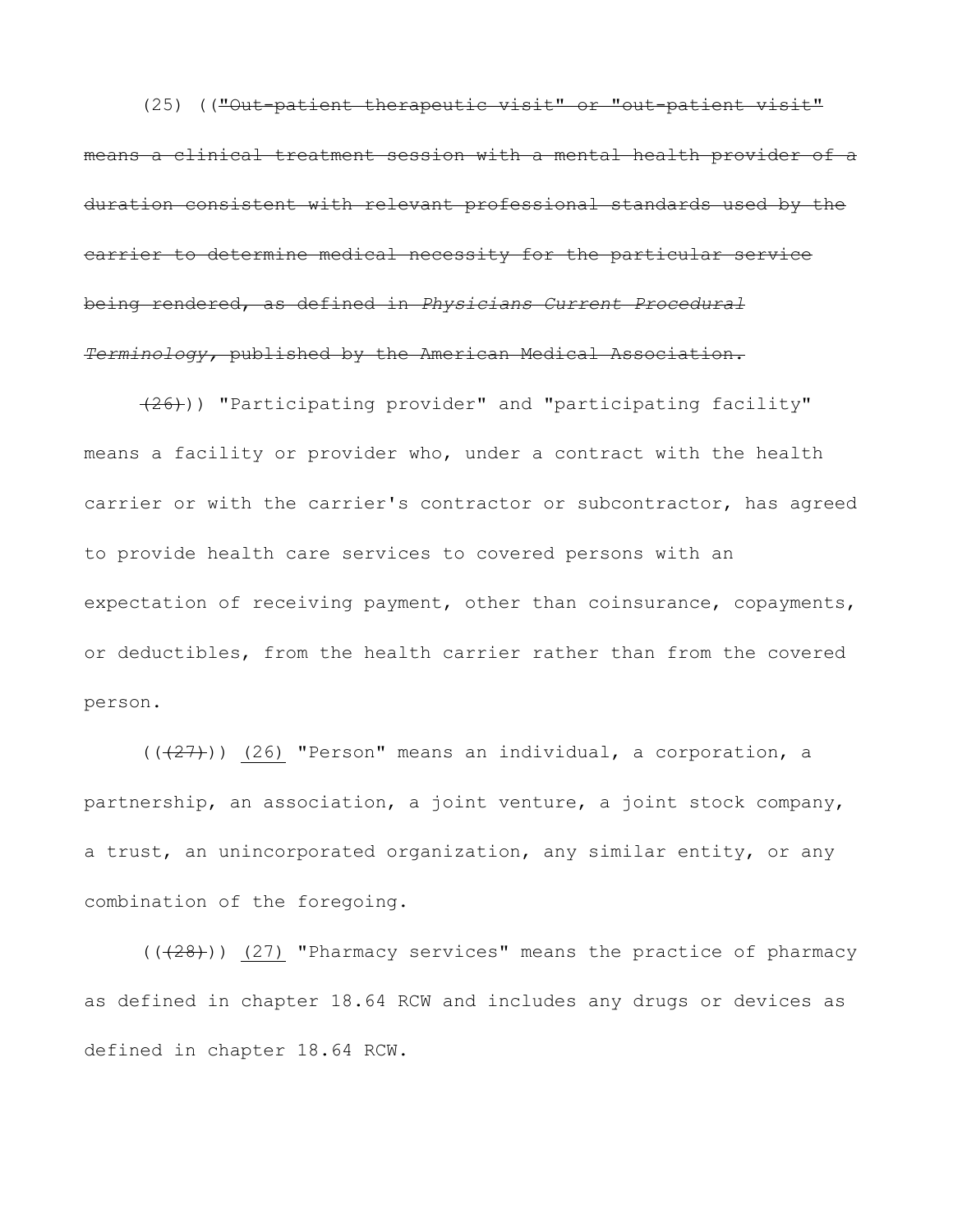$((+29))$  (28) "Predetermination request" means a voluntary request from an enrollee or provider or facility for a carrier or its designated or contracted representative to determine if a service is a benefit, in relation to the applicable plan.

 $((+30))$  (29) "Preservice requirement" means any requirement that a carrier places on a provider or facility that may limit their ability to deliver a service that requires prior authorization. Examples include limits on the type of provider or facility delivering the service, a service that must be provided before a specific service will be authorized, site of care/place of service, and whether a provider administered medication needs to be obtained from a specialty pharmacy.

 $((+31))$  (30) "Primary care provider" means a participating provider who supervises, coordinates, or provides initial care or continuing care to a covered person, and who may be required by the health carrier to initiate a referral for specialty care and maintain supervision of health care services rendered to the covered person.

 $((+32))$  (31) "Preexisting condition" means any medical condition, illness, or injury that existed any time prior to the effective date of coverage.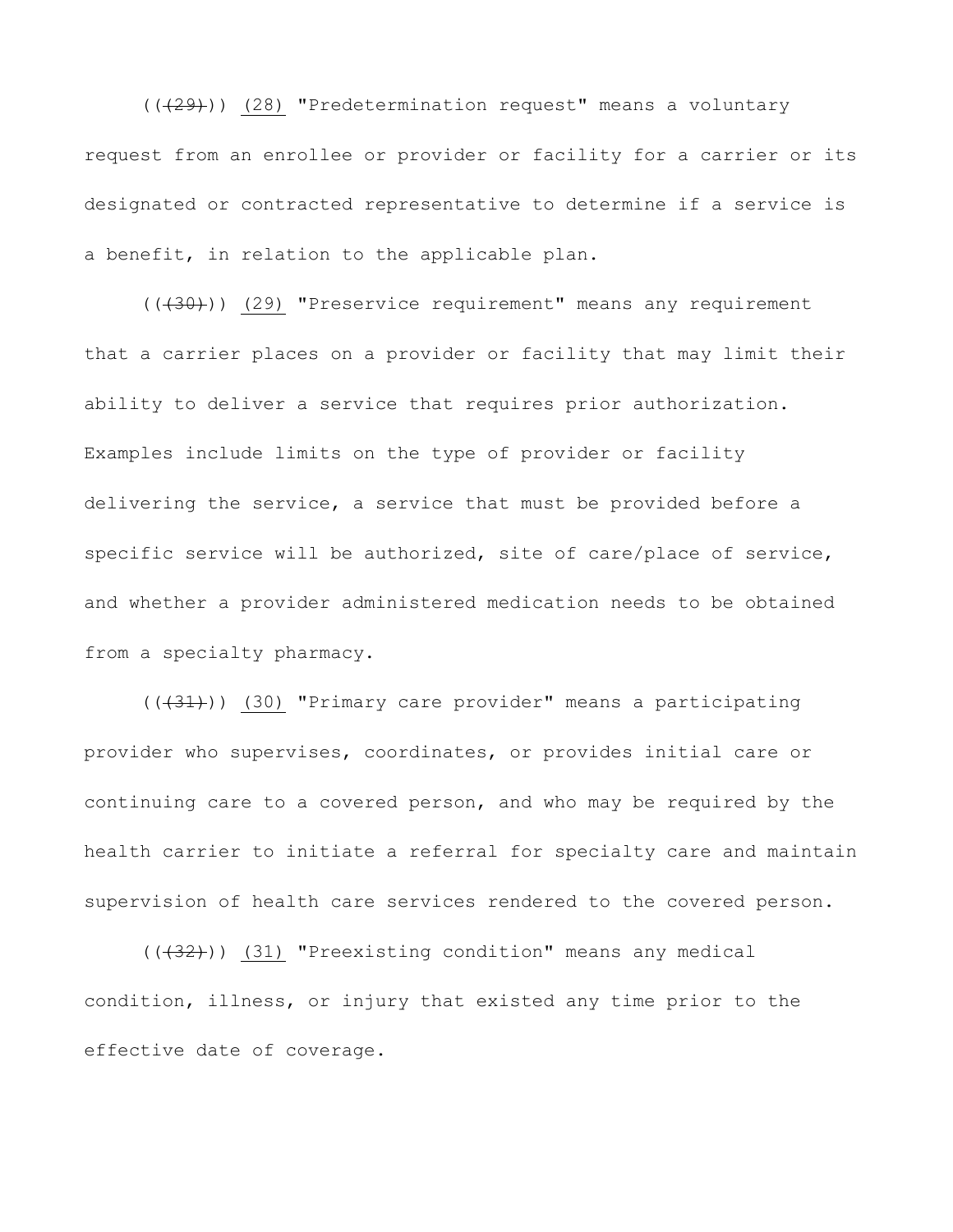(((33))) (32) "Premium" means all sums charged, received, or deposited by a health carrier as consideration for a health plan or the continuance of a health plan. Any assessment or any "membership," "policy," "contract," "service," or similar fee or charge made by a health carrier in consideration for a health plan is deemed part of the premium. "Premium" shall not include amounts paid as enrollee point-of-service cost-sharing.

 $((+34))$  (33) "Prior authorization" means a mandatory process that a carrier or its designated or contracted representative requires a provider or facility to follow to determine if a service is a benefit and meets the requirements for medical necessity, clinical appropriateness, level of care, or effectiveness in relation to the applicable plan. Prior authorization occurs before the service is delivered. For purposes of WAC 284-43-2050 and 284-43-2060, any term used by a carrier or its designated or contracted representative to describe this process is prior authorization. For example, prior authorization has also been referred to as "prospective review," "preauthorization," or "precertification."

 $((+35))$  (34) "Service area" means the geographic area or areas where a specific product is issued, accepts members or enrollees, and covers provided services. A service area must be defined by the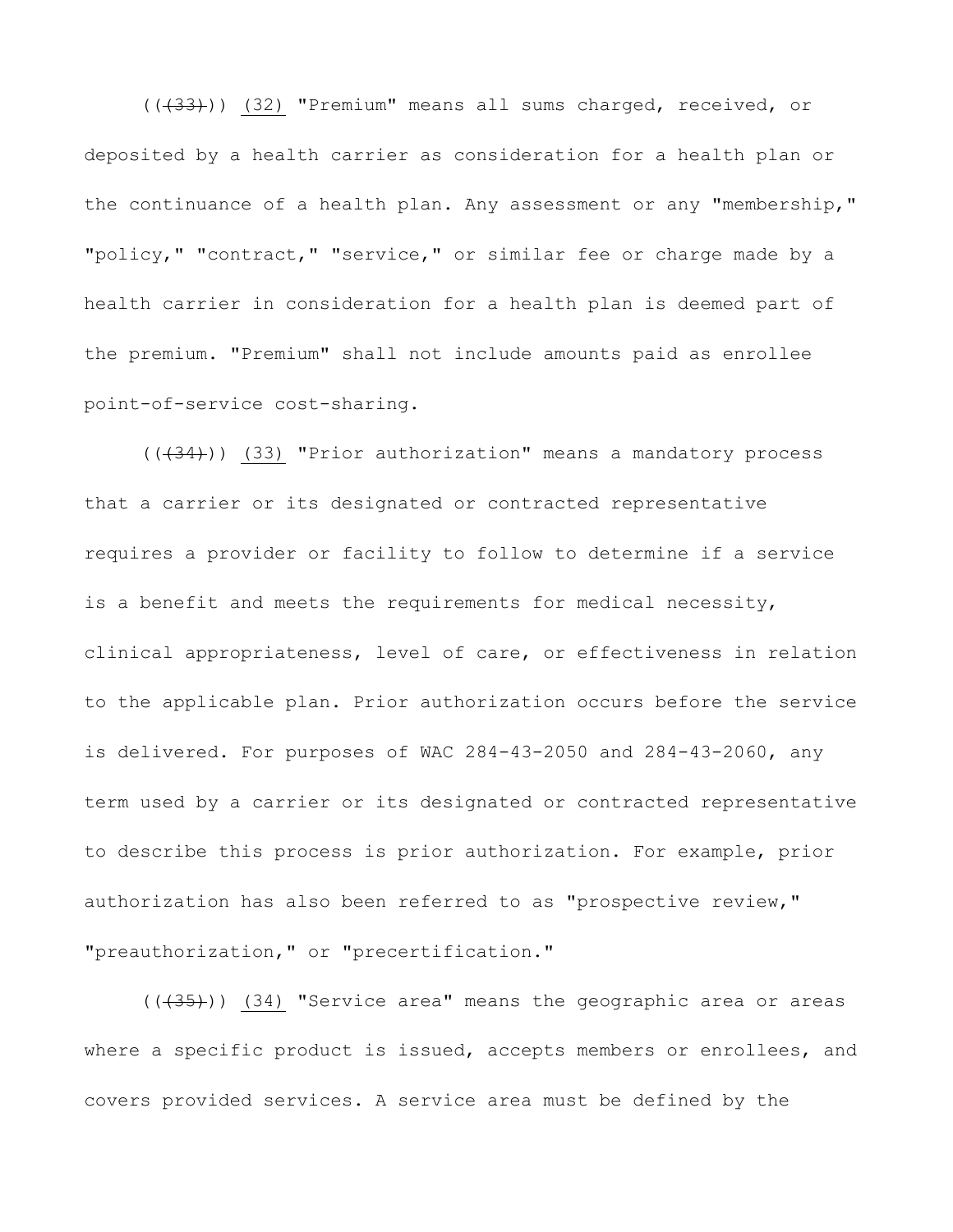county or counties included unless, for good cause, the commissioner permits limitation of a service area by zip code. Good cause includes geographic barriers within a service area, or other conditions that make offering coverage throughout an entire county unreasonable.

 $((+36))$  (35) "Small group plan" means a health plan issued to a small employer as defined under RCW 48.43.005(33) comprising from one to fifty eligible employees.

 $((+37))$  (36) "Standard prior authorization request" means a request by a provider or facility for approval of a service where the request is made in advance of the enrollee obtaining a service that is not required to be expedited.

(37) "Substance use disorder" means a substance-related or addictive disorder listed in the *Diagnostic and Statistical Manual (DSM) V* or the most current version of the DSM published by the American Psychiatric Association.

(38) "Substitute drug" means a therapeutically equivalent substance as defined in chapter 69.41 RCW.

(39) "Supplementary pharmacy services" or "other pharmacy services" means pharmacy services involving the provision of drug therapy management and other services not required under state and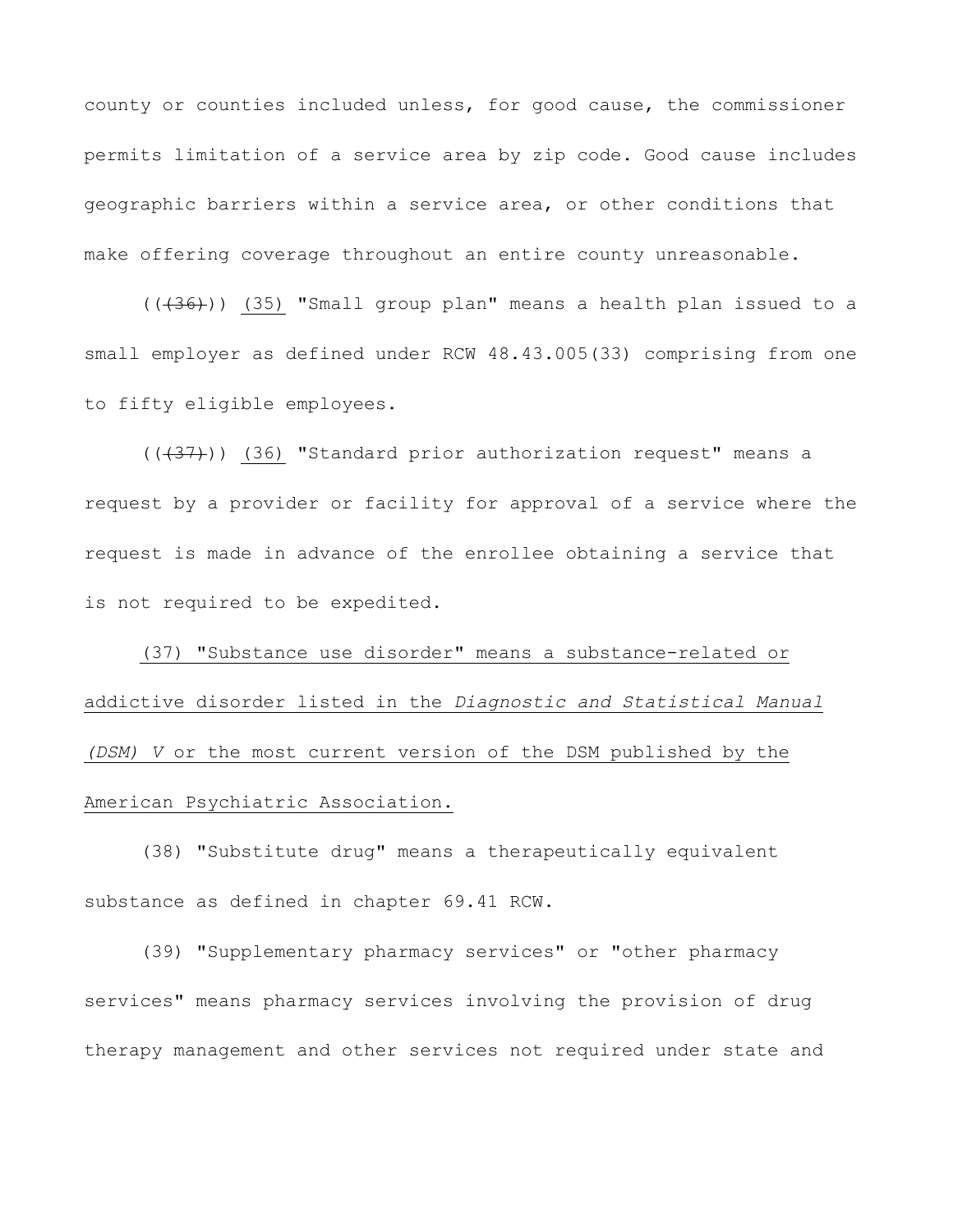federal law but that may be rendered in connection with dispensing, or that may be used in disease prevention or disease management. [Statutory Authority: RCW 48.02.060, 48.43.510, 48.43.515, 48.43.520, 48.43.525, 48.43.530, and 48.165.030. WSR 17-12-069 (Matter No. R 2016-19), § 284-43-0160, filed 6/5/17, effective 7/6/17. Statutory Authority: RCW 48.02.060, 48.43.510. WSR 17-01-166 (Matter No. R 2016-16), § 284-43-0160, filed 12/21/16, effective 7/1/17. WSR 16-01- 081, recodified as § 284-43-0160, filed 12/14/15, effective 12/14/15. Statutory Authority: RCW 48.02.060, 48.20.450, 48.20.460, 48.165.0301, 48.43.525, 48.43.530, 48.44.020, 48.44.050, 48.46.060(2), and 48.46.200. WSR 15-24-074 (Matter No. R 2014-13), § 284-43-130, filed 11/25/15, effective 7/1/16. Statutory Authority: RCW 48.02.060, 48.18.120, 48.20.460, 48.43.505, 48.43.510, 48.43.515, 48.43.530, 48.43.535, 48.44.050, 48.46.200, 48.20.450, 48.44.020, 48.44.080, 48.46.030, 45 C.F.R. §§ 156.230, 156.235, and 156.245. WSR 14-10-017 (Matter No. R 2013-22), § 284-43-130, filed 4/25/14, effective 5/26/14. Statutory Authority: RCW 48.02.060, 48.43.525, 48.43.530, 48.43.535, and The Patient Protection and Affordable Care Act, P.L. 111-148, as amended (2010). WSR 12-23-005 (Matter No. R 2011-11), § 284-43-130, filed 11/7/12, effective 11/20/12. Statutory Authority: RCW 48.02.060, 48.18.120, 48.20.450, 48.20.460, 48.30.010,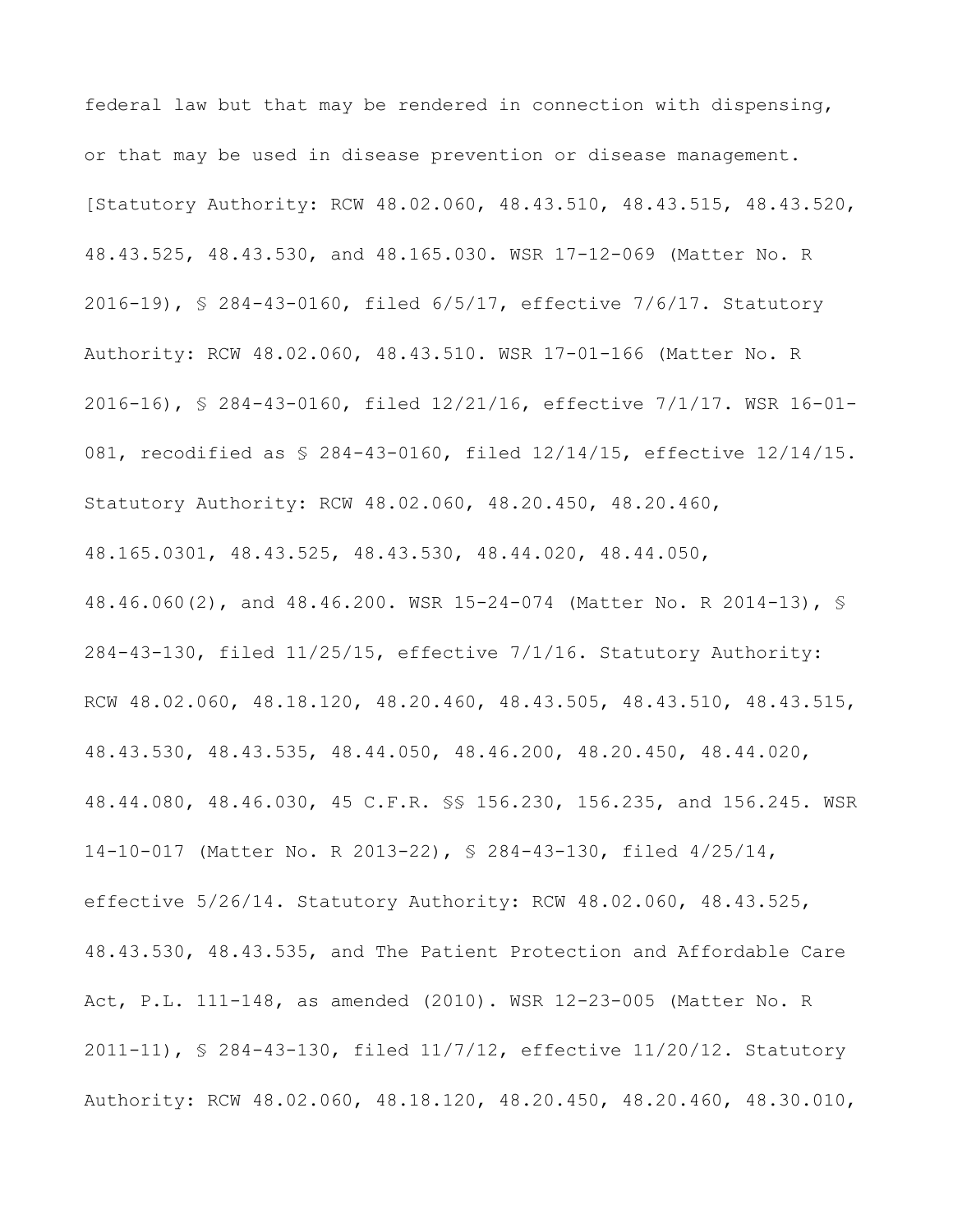48.44.050, 48.46.100, 48.46.200, 48.43.505, 48.43.510, 48.43.515, 48.43.520, 48.43.525, 48.43.530, 48.43.535. WSR 01-03-033 (Matter No. R 2000-02), § 284-43-130, filed 1/9/01, effective 7/1/01. Statutory Authority: RCW 48.02.060, 48.20.450, 48.20.460, 48.30.010, 48.44.050, 48.46.200, 2000 c 79 § 26, and RCW 48.30.040, 48.44.110, 48.46.400. WSR 01-03-032 (Matter No. R 2000-04), § 284-43-130, filed 1/9/01, effective 2/9/01. Statutory Authority: RCW 48.02.060, 48.30.010, 48.44.050, 48.46.200, 48.30.040, 48.44.110 and 48.46.400. WSR 99-19- 032 (Matter No. R 98-7), § 284-43-130, filed 9/8/99, effective 10/9/99. Statutory Authority: RCW 48.02.060, 48.20.450, 48.20.460, 48.30.010, 48.44.020, 48.44.050, 48.44.080, 48.46.030, 48.46.060(2), 48.46.200 and 48.46.243. WSR 98-04-005 (Matter No. R 97-3), § 284-43- 130, filed 1/22/98, effective 2/22/98.]

AMENDATORY SECTION (Amending WSR 20-03-114, filed 1/16/20, effective 2/16/20)

## **WAC 284-43-5642 Essential health benefit categories.** (1) A

health benefit plan must cover "ambulatory patient services" in a manner substantially equal to the base-benchmark plan. For purposes of determining a plan's actuarial value, an issuer must classify as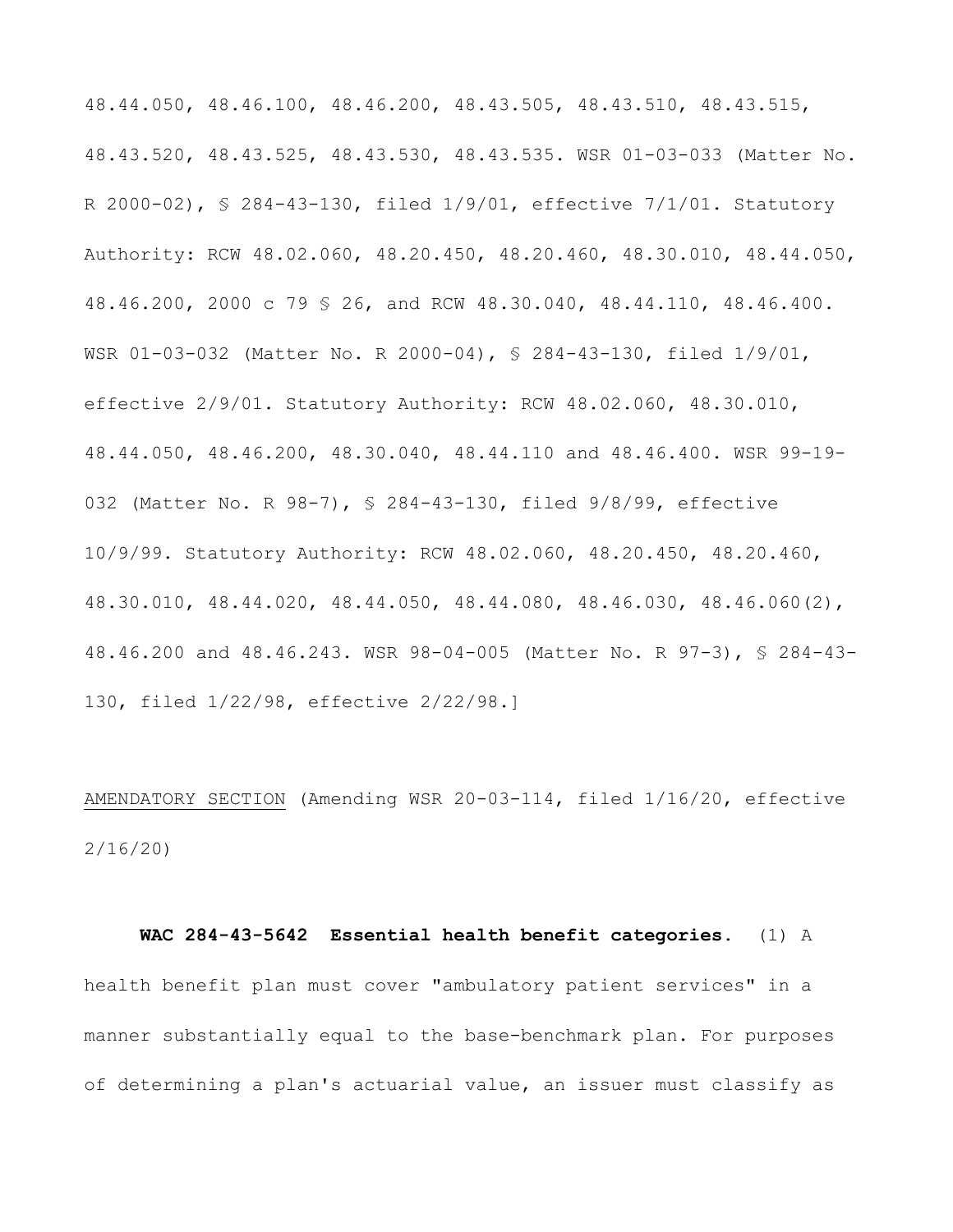"ambulatory patient services" those medically necessary services delivered to enrollees in settings other than a hospital or skilled nursing facility, which are generally recognized and accepted for diagnostic or therapeutic purposes to treat illness or injury.

(a) A health benefit plan must include the following services, which are specifically covered by the base-benchmark plan, and classify them as ambulatory patient services:

(i) Home and outpatient dialysis services;

(ii) Hospice and home health care, including skilled nursing care as an alternative to hospitalization consistent with WAC 284-44- 500, 284-46-500, and 284-96-500;

(iii) Provider office visits and treatments, and associated supplies and services, including therapeutic injections and related supplies;

(iv) Urgent care center visits, including provider services, facility costs and supplies;

(v) Ambulatory surgical center professional services, including anesthesiology, professional surgical services, surgical supplies and facility costs;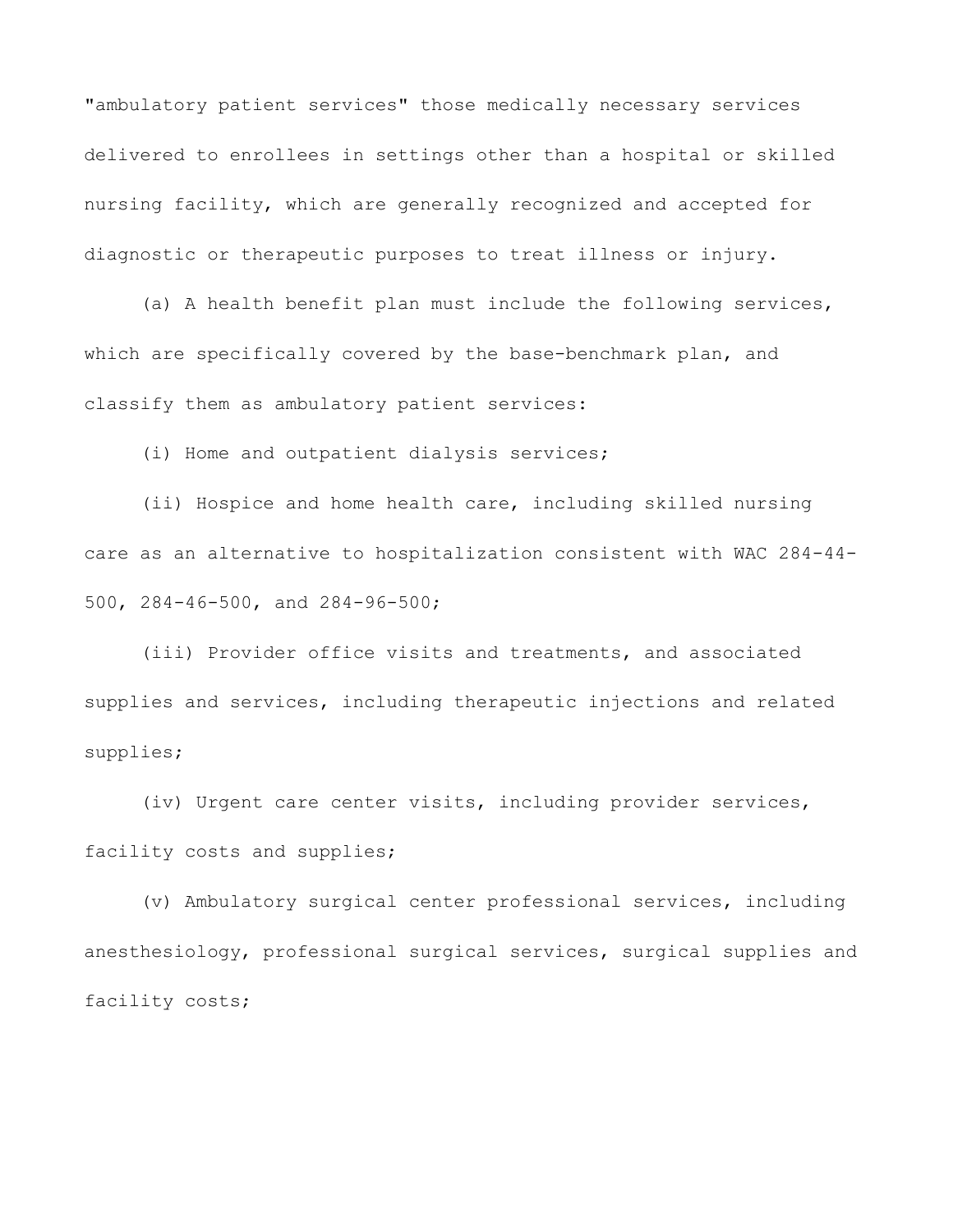(vi) Diagnostic procedures including colonoscopies, cardiovascular testing, pulmonary function studies and neurology/neuromuscular procedures; and

(vii) Provider contraceptive services and supplies including, but not limited to, vasectomy, tubal ligation and insertion or extraction of FDA-approved contraceptive devices.

(b) A health benefit plan may, but is not required to, include the following services as part of the EHB-benchmark package. The base-benchmark plan specifically excludes these services. If an issuer includes these benefits in a health plan, the issuer should not include the following benefits in establishing actuarial value for the ambulatory category:

(i) Infertility treatment and reversal of voluntary sterilization;

(ii) Routine foot care for those that are not diabetic;

(iii) Coverage of dental services following injury to sound natural teeth. However, health plans must cover oral surgery related to trauma and injury. Therefore, a plan may not exclude services or appliances necessary for or resulting from medical treatment if the service is either emergency in nature or requires extraction of teeth to prepare the jaw for radiation treatments of neoplastic disease;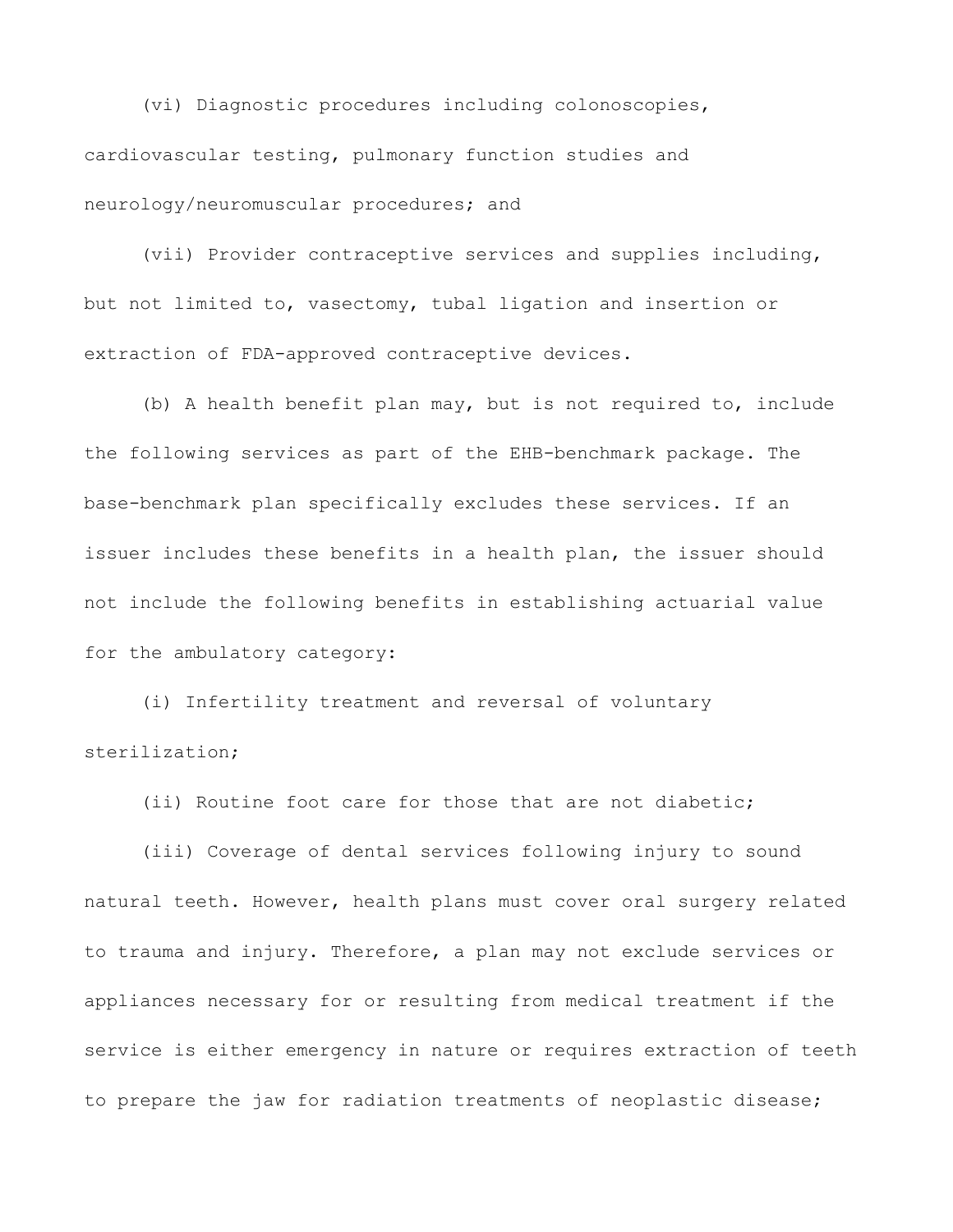(iv) Private duty nursing for hospice care and home health care, to the extent consistent with state and federal law;

(v) Adult dental care and orthodontia delivered by a dentist or in a dentist's office;

(vi) Nonskilled care and help with activities of daily living;

(vii) Hearing care, routine hearing examinations, programs or treatment for hearing loss including, but not limited to, externally worn or surgically implanted hearing aids, and the surgery and services necessary to implant them. However, plans must cover cochlear implants and hearing screening tests that are required under the preventive services category, unless coverage for these services and devices are required as part of and classified to another essential health benefits category; and

(viii) Obesity or weight reduction or control other than:

(A) Covered nutritional counseling; and

(B) Obesity-related services for which the U.S. Preventive Services Task Force for prevention and chronic care has issued A and B recommendations on or before the applicable plan year, which issuers must cover under subsection (9) of this section.

(c) The base-benchmark plan's visit limitations on services in the ambulatory patient services category include: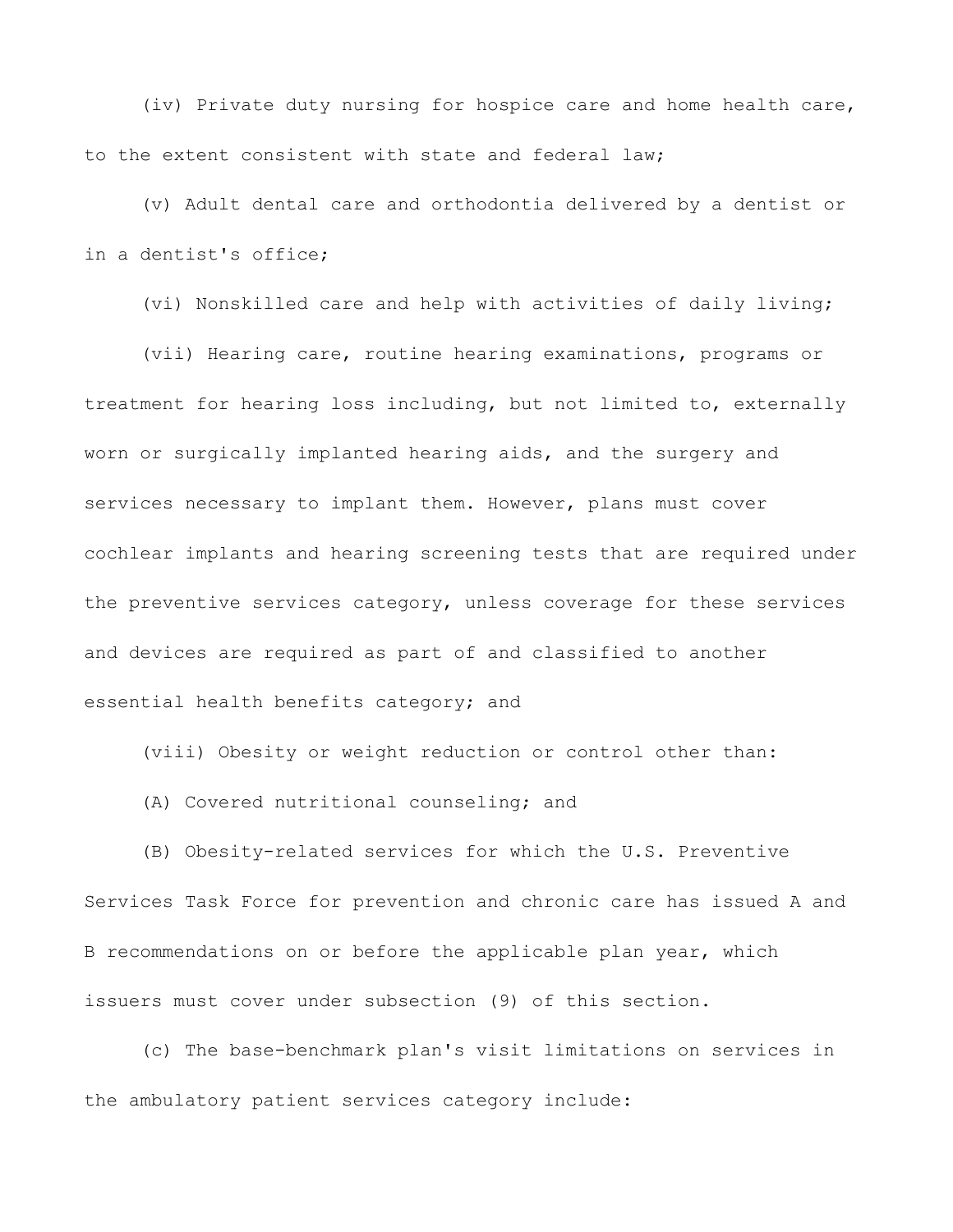(i) Ten spinal manipulation services per calendar year without referral;

(ii) Twelve acupuncture services per calendar year without referral;

(iii) Fourteen days respite care on either an inpatient or outpatient basis for hospice patients, per lifetime; and

(iv) One hundred thirty visits per calendar year for home health care.

(d) State benefit requirements classified to the ambulatory patient services category are:

(i) Chiropractic care (RCW 48.44.310);

(ii) TMJ disorder treatment (RCW 48.21.320, 48.44.460, and 48.46.530); and

(iii) Diabetes-related care and supplies (RCW 48.20.391, 48.21.143, 48.44.315, and 48.46.272).

(2) A health benefit plan must cover "emergency medical services" in a manner substantially equal to the base-benchmark plan. For purposes of determining a plan's actuarial value, an issuer must classify as emergency medical services the care and services related to an emergency medical condition.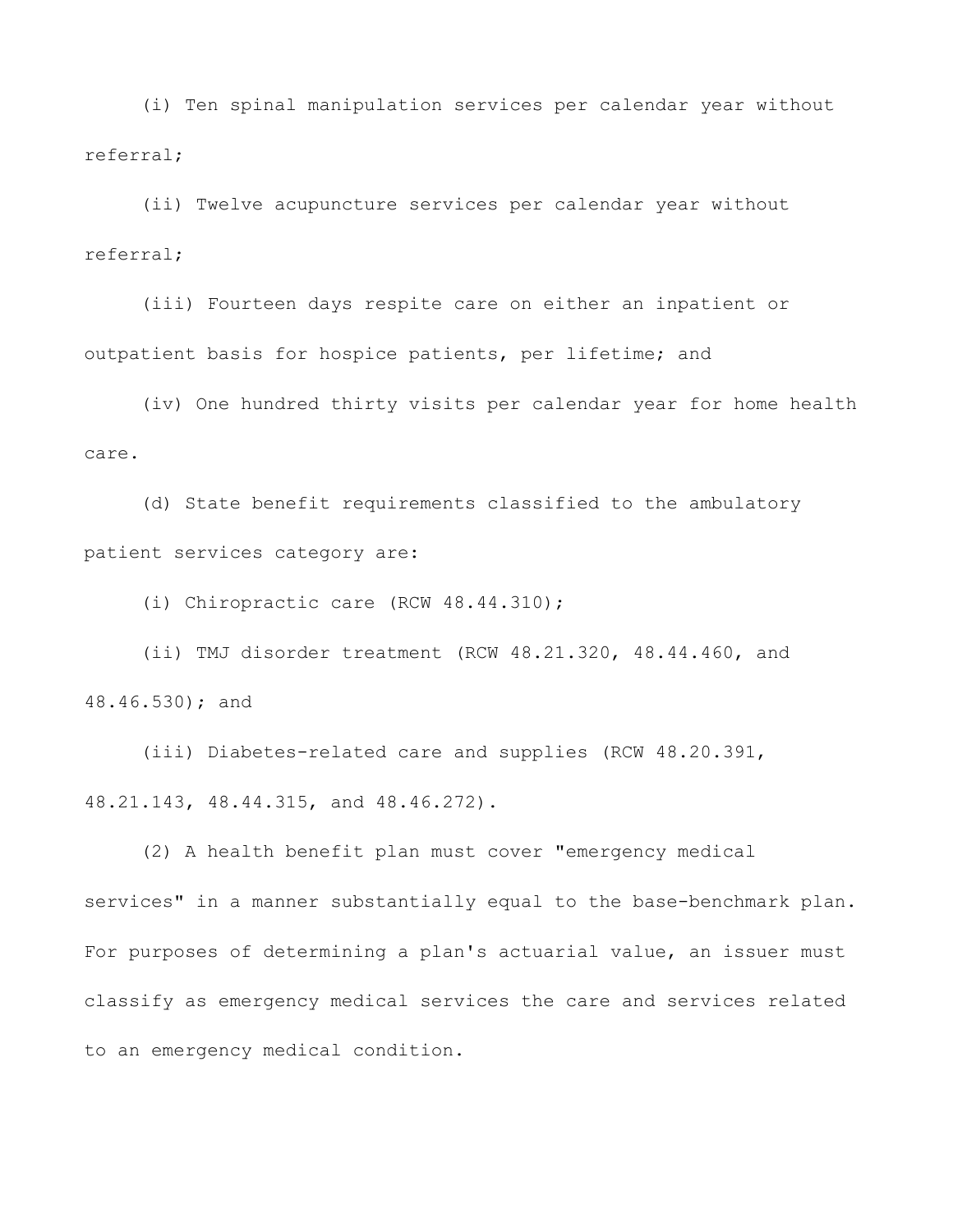(a) A health benefit plan must include the following services which are specifically covered by the base-benchmark plan and classify them as emergency services:

(i) Ambulance transportation to an emergency room and treatment provided as part of the ambulance service;

(ii) Emergency room and department based services, supplies and treatment, including professional charges, facility costs, and outpatient charges for patient observation and medical screening exams required to stabilize a patient experiencing an emergency medical condition;

(iii) Prescription medications associated with an emergency medical condition, including those purchased in a foreign country.

(b) The base-benchmark plan does not specifically exclude services classified to the emergency medical services category.

(c) The base-benchmark plan does not establish visit limitations on services in the emergency medical services category.

(d) State benefit requirements classified to the emergency medical services category include services necessary to screen and stabilize a covered person (RCW 48.43.093).

(3) A health benefit plan must cover "hospitalization" in a manner substantially equal to the base-benchmark plan. For purposes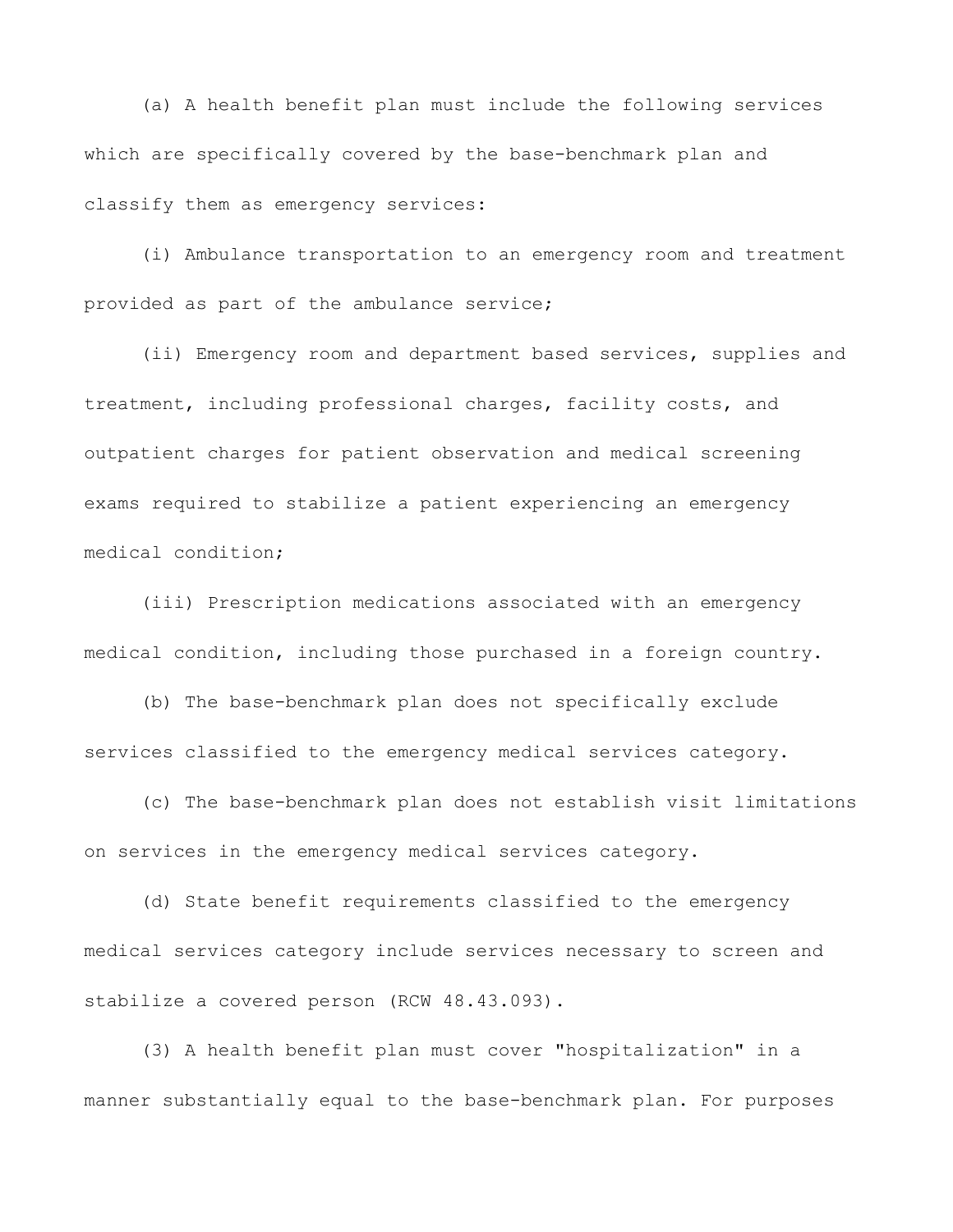of determining a plan's actuarial value, an issuer must classify as hospitalization services the medically necessary services delivered in a hospital or skilled nursing setting including, but not limited to, professional services, facility fees, supplies, laboratory, therapy or other types of services delivered on an inpatient basis.

(a) A health benefit plan must include the following services which are specifically covered by the base-benchmark plan and classify them as hospitalization services:

(i) Hospital visits, facility costs, provider and staff services and treatments delivered during an inpatient hospital stay, including inpatient pharmacy services;

(ii) Skilled nursing facility costs, including professional services and pharmacy services and prescriptions filled in the skilled nursing facility pharmacy;

(iii) Transplant services, supplies and treatment for donors and recipients, including the transplant or donor facility fees performed in either a hospital setting or outpatient setting;

(iv) Dialysis services delivered in a hospital;

(v) Artificial organ transplants based on an issuer's medical guidelines and manufacturer recommendations;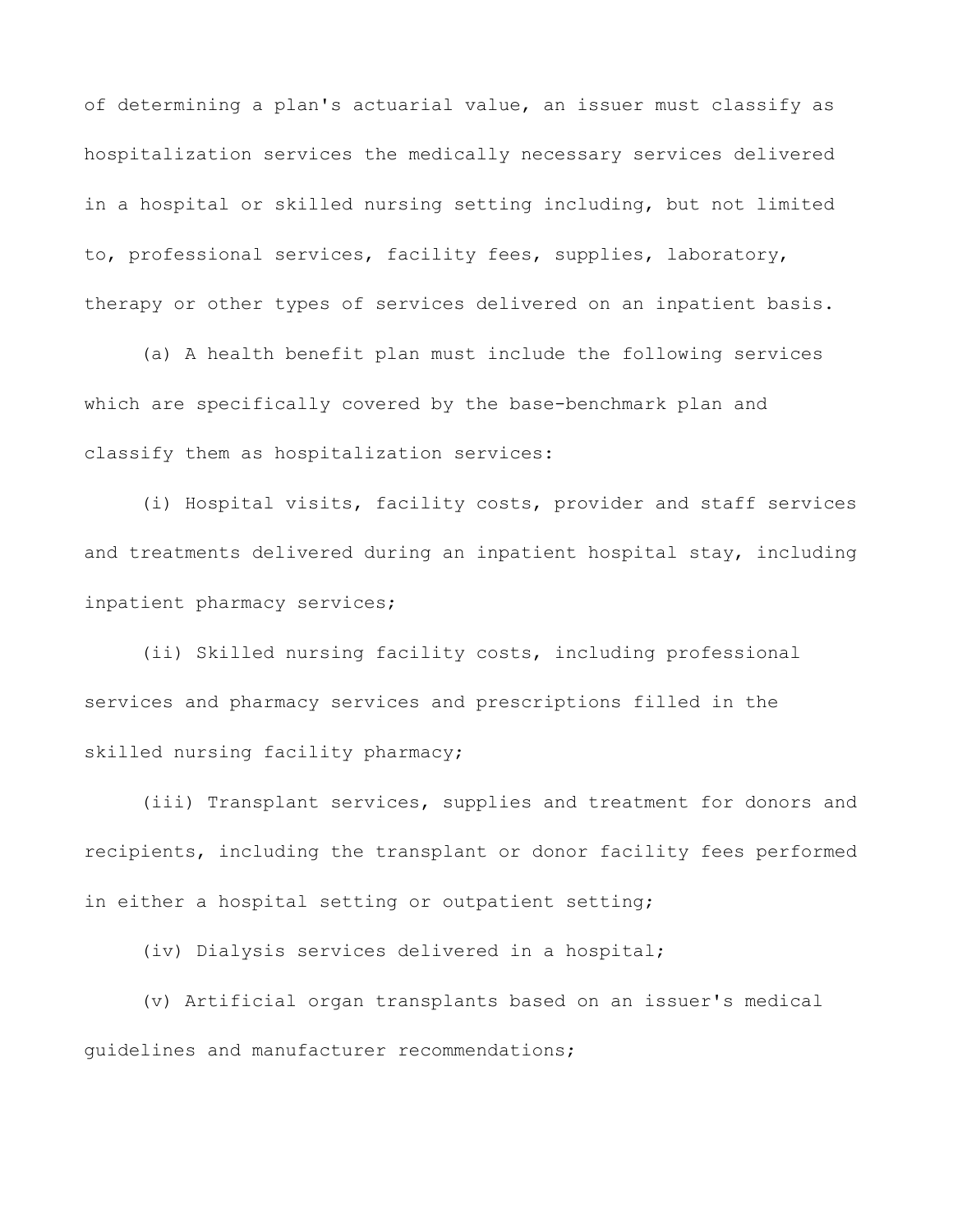(vi) Respite care services delivered on an inpatient basis in a hospital or skilled nursing facility;

(vii) Inpatient hospitalization where mental illness is the primary diagnosis.

(b) A health benefit plan may, but is not required to, include the following services as part of the EHB-benchmark package. The base-benchmark plan specifically excludes these services. If an issuer includes these benefits in a health plan, the issuer should not include the following benefits in establishing actuarial value for the hospitalization category:

(i) Cosmetic or reconstructive services and supplies except in the treatment of a congenital anomaly, to restore a physical bodily function lost as a result of injury or illness, or related to breast reconstruction following a medically necessary mastectomy;

(ii) The following types of surgery:

(A) Bariatric surgery and supplies;

(B) Orthognathic surgery and supplies unless due to temporomandibular joint disorder or injury, sleep apnea or congenital anomaly.

(iii) Reversal of sterilizations; and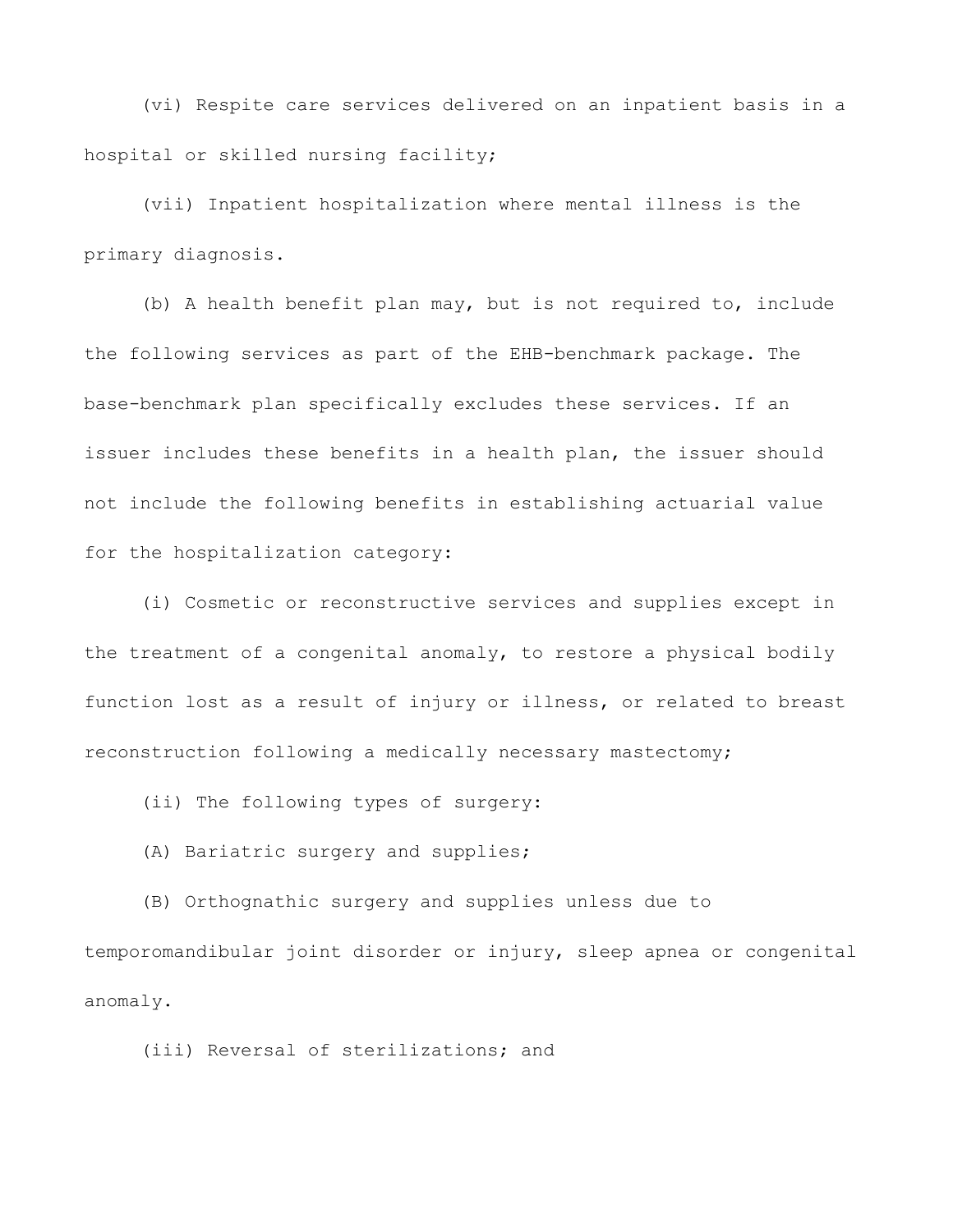(iv) Surgical procedures to correct refractive errors, astigmatism or reversals or revisions of surgical procedures which alter the refractive character of the eye.

(c) The base-benchmark plan establishes specific limitations on services classified to the hospitalization category that conflict with state or federal law as of January 1, 2017. Health plans may not include the base-benchmark plan limitations listed below and must cover all services consistent with federal rules and guidance implementing 42 U.S.C. 18116, Sec. 1557, including those codified at 81 Fed. Reg. 31375 et seq. (2016), that were in effect on January 1, 2017, RCW 48.30.300, 48.43.0128, 48.43.072, 48.43.073, 49.60.040 and 49.60.178:

(i) The base-benchmark plan allows a waiting period for transplant services;

(ii) The base-benchmark plan excludes coverage for sexual reassignment treatment, surgery, or counseling services; and

(iii) The base-benchmark plan excludes coverage for hospitalization where mental illness or a substance use disorder is the primary diagnosis.

(d) The base-benchmark plan's visit limitations on services in the hospitalization category include: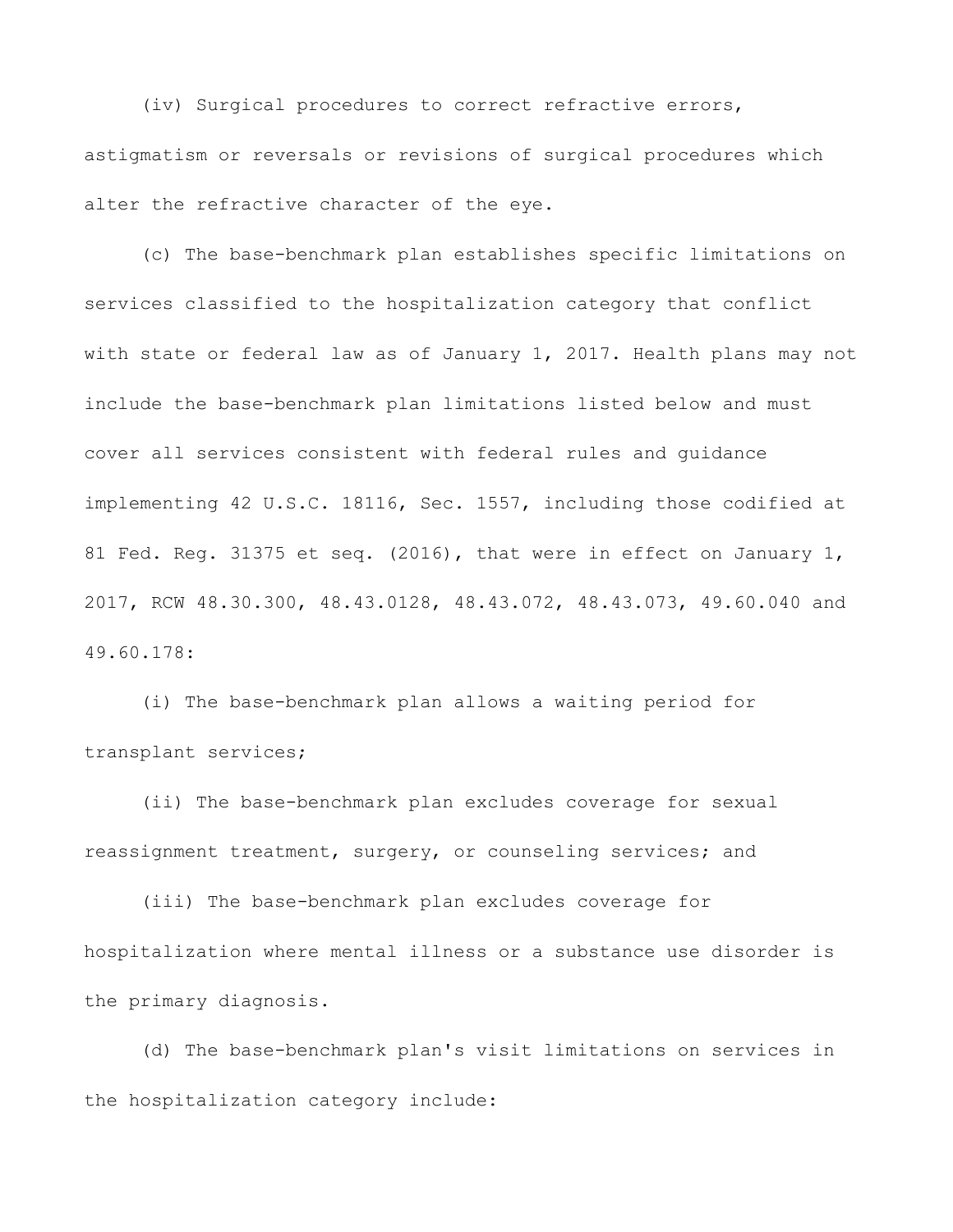(i) Sixty inpatient days per calendar year for illness, injury or physical disability in a skilled nursing facility;

(ii) Thirty inpatient rehabilitation service days per calendar year. For purposes of determining actuarial value, this benefit may be classified to the hospitalization category or to the rehabilitation services category, but not to both.

(e) State benefit requirements classified to the hospitalization category are:

(i) General anesthesia and facility charges for dental procedures for those who would be at risk if the service were performed elsewhere and without anesthesia (RCW 48.43.185);

(ii) Reconstructive breast surgery resulting from a mastectomy that resulted from disease, illness or injury (RCW 48.20.395, 48.21.230, 48.44.330, and 48.46.280);

(iii) Coverage for treatment of temporomandibular joint disorder (RCW 48.21.320, 48.44.460, and 48.46.530); and

(iv) Coverage at a long-term care facility following hospitalization (RCW 48.43.125).

(4) A health benefit plan must cover "maternity and newborn services" in a manner substantially equal to the base-benchmark plan. For purposes of determining a plan's actuarial value, an issuer must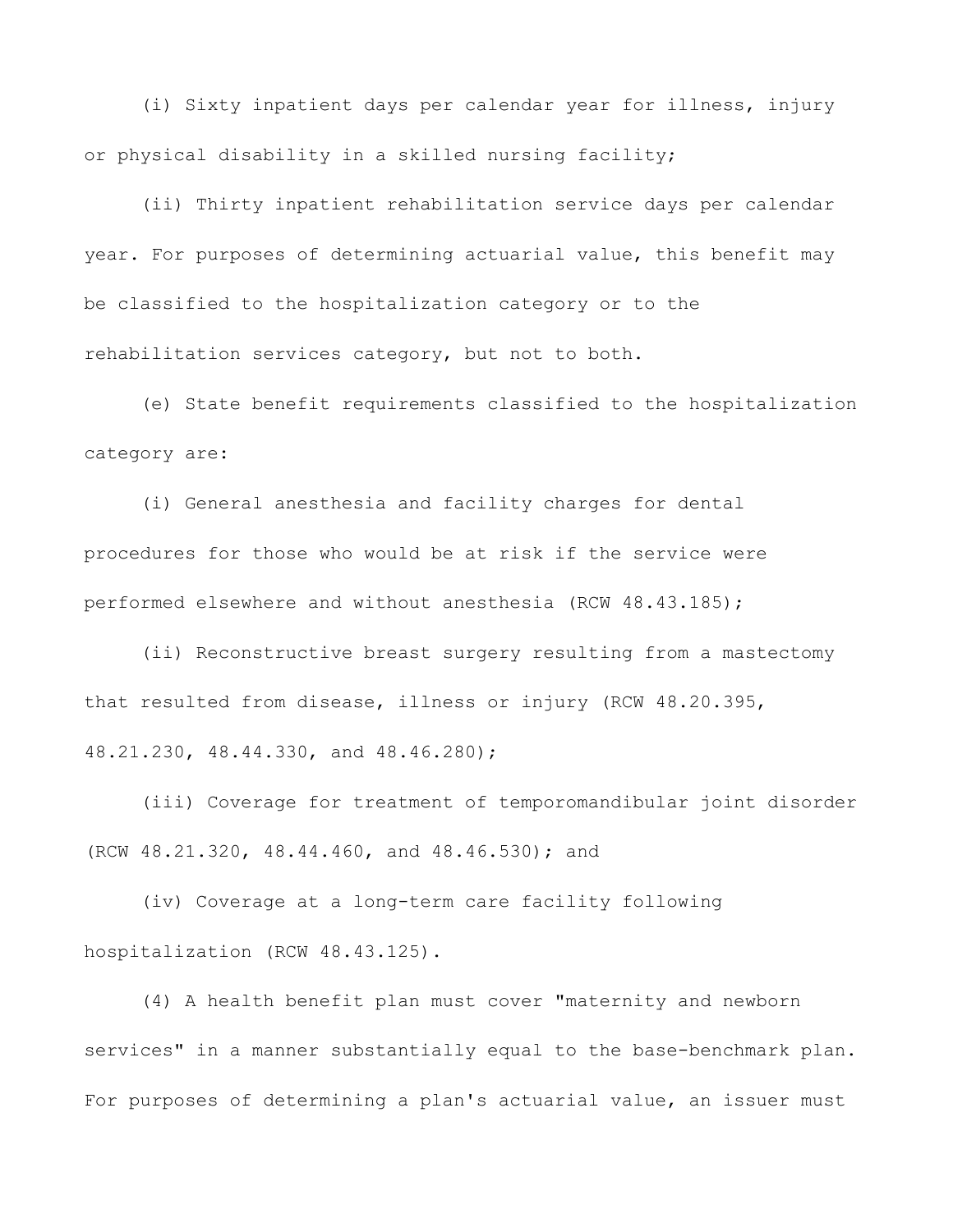classify as maternity and newborn services the medically necessary care and services delivered to women during pregnancy and in relation to delivery and recovery from delivery and to newborn children.

(a) A health benefit plan must cover the following services which are specifically covered by the base-benchmark plan and classify them as maternity and newborn services:

(i) In utero treatment for the fetus;

(ii) Vaginal or cesarean childbirth delivery in a hospital or birthing center, including facility fees;

(iii) Nursery services and supplies for newborns, including newly adopted children;

(iv) Infertility diagnosis;

(v) Prenatal and postnatal care and services, including screening;

(vi) Complications of pregnancy such as, but not limited to, fetal distress, gestational diabetes, and toxemia; and

(vii) Termination of pregnancy. Termination of pregnancy may be included in an issuer's essential health benefits package, and be consistent with 42 U.S.C. 18023 (b)(a)(A)(i) and 45 C.F.R. 156.115, as those sections do not require, but do not prohibit, an issuer from offering the benefit. This subsection does not relieve an issuer of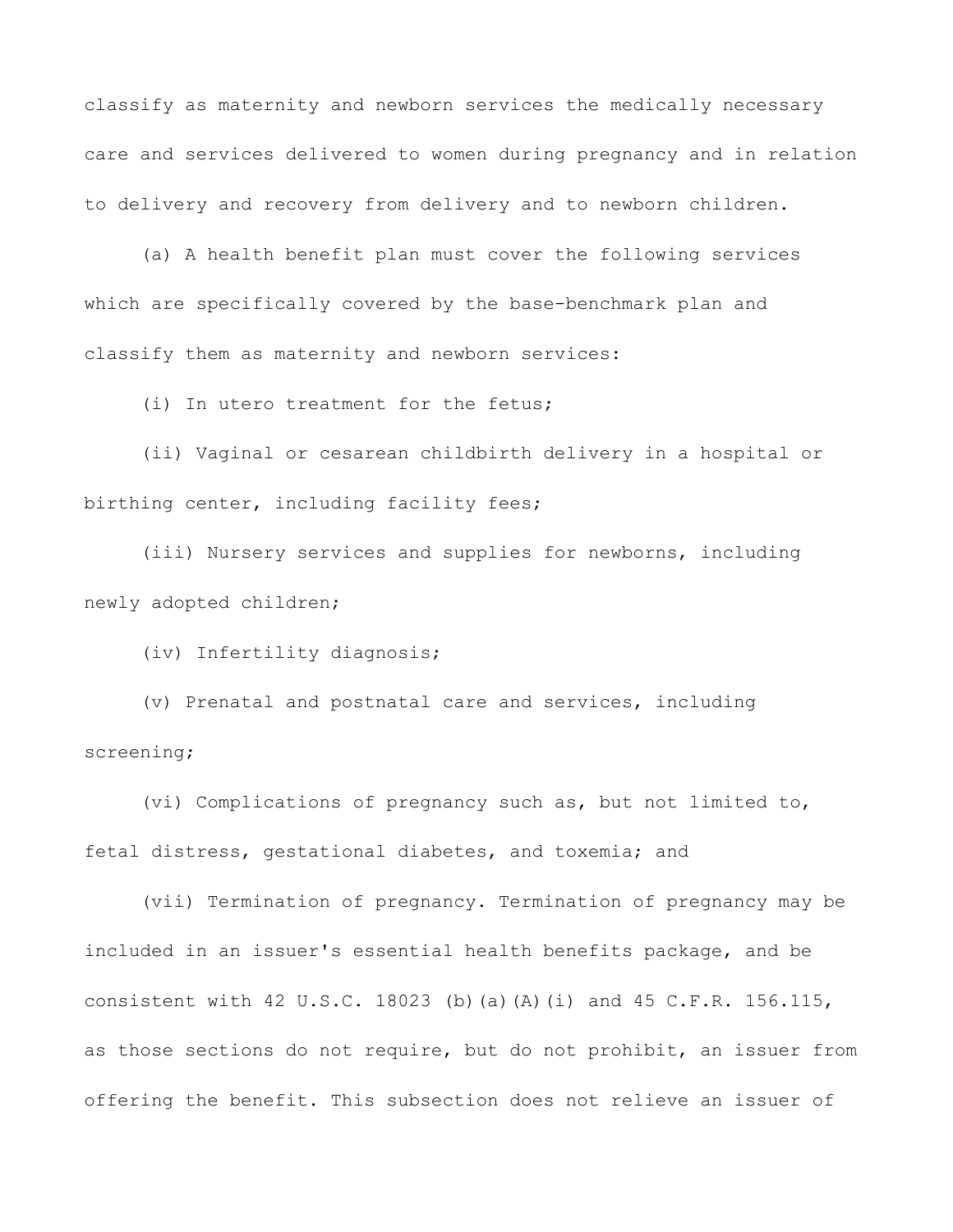requirements of current state law related to coverage for termination of pregnancy.

(b) A health benefit plan may, but is not required to, include genetic testing of the child's father as part of the EHB-benchmark package. The base-benchmark plan specifically excludes this service. If an issuer covers this benefit, the issuer may not include this benefit in establishing actuarial value for the maternity and newborn category.

(c) The base-benchmark plan's limitations on services in the maternity and newborn services category include coverage of home birth by a midwife or nurse midwife only for low risk pregnancy.

(d) State benefit requirements classified to the maternity and newborn services category include:

(i) Maternity services that include diagnosis of pregnancy, prenatal care, delivery, care for complications of pregnancy, physician services, and hospital services (RCW 48.43.041);

(ii) Newborn coverage that is not less than the postnatal coverage for the mother, for no less than three weeks (RCW 48.43.115); and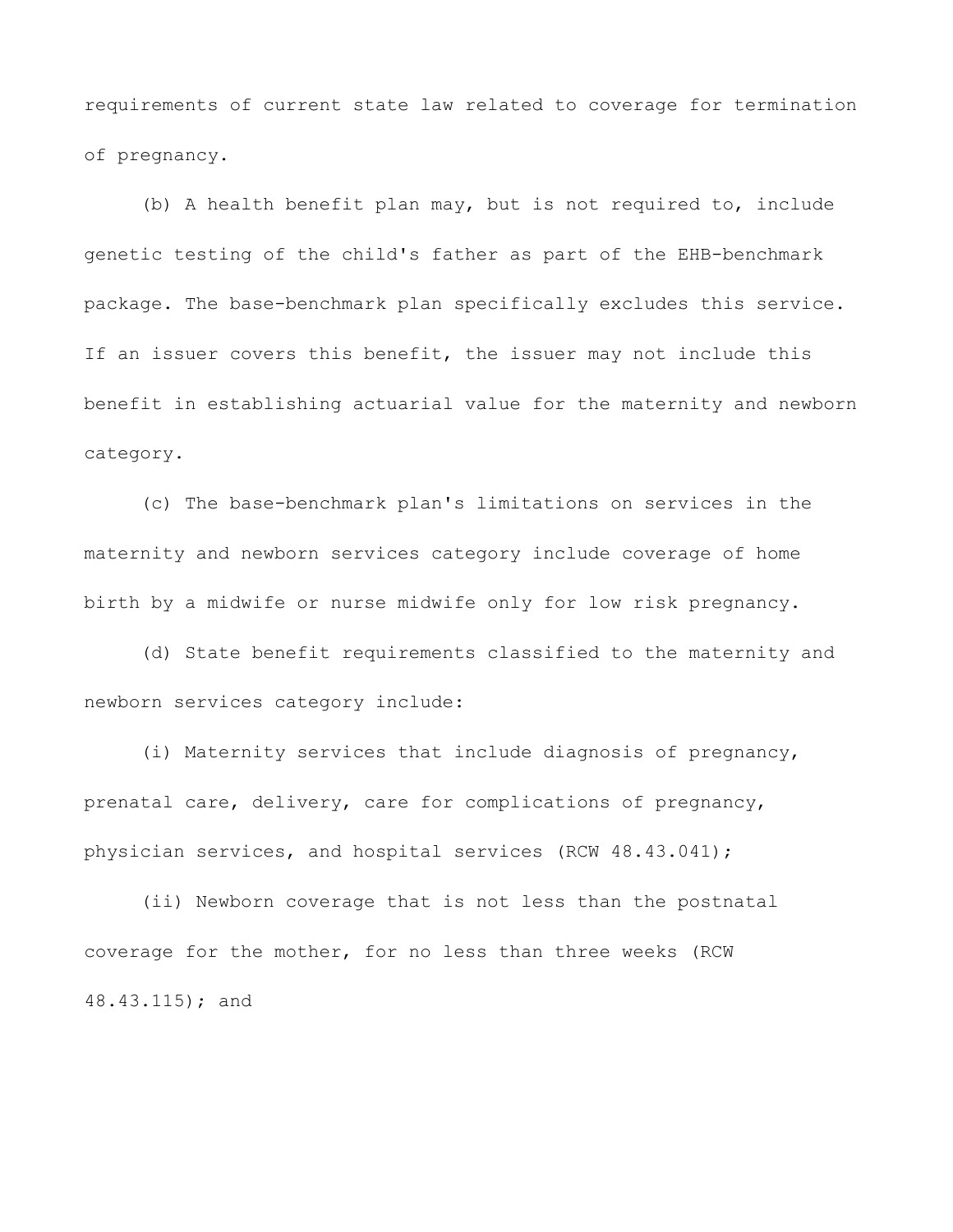(iii) Prenatal diagnosis of congenital disorders by screening/diagnostic procedures if medically necessary (RCW 48.20.430, 48.21.244, 48.44.344, and 48.46.375).

(5) A health benefit plan must cover "mental health and substance use disorder services, including behavioral health treatment" in a manner substantially equal to the base-benchmark plan. For purposes of determining a plan's actuarial value, an issuer must classify as mental health and substance use disorder services, including behavioral health treatment, the medically necessary care, treatment and services for mental health conditions and substance use disorders categorized in ((the most recent version of the *Diagnostic and Statistical Manual of Mental Disorders (DSM)*)) *Diagnostic and Statistical Manual (DSM) V* or the most current version of the DSM published by the American Psychiatric Association, including behavioral health treatment for those conditions.

(a) A health benefit plan must include the following services, which are specifically covered by the base-benchmark plan, and classify them as mental health and substance use disorder services, including behavioral health treatment: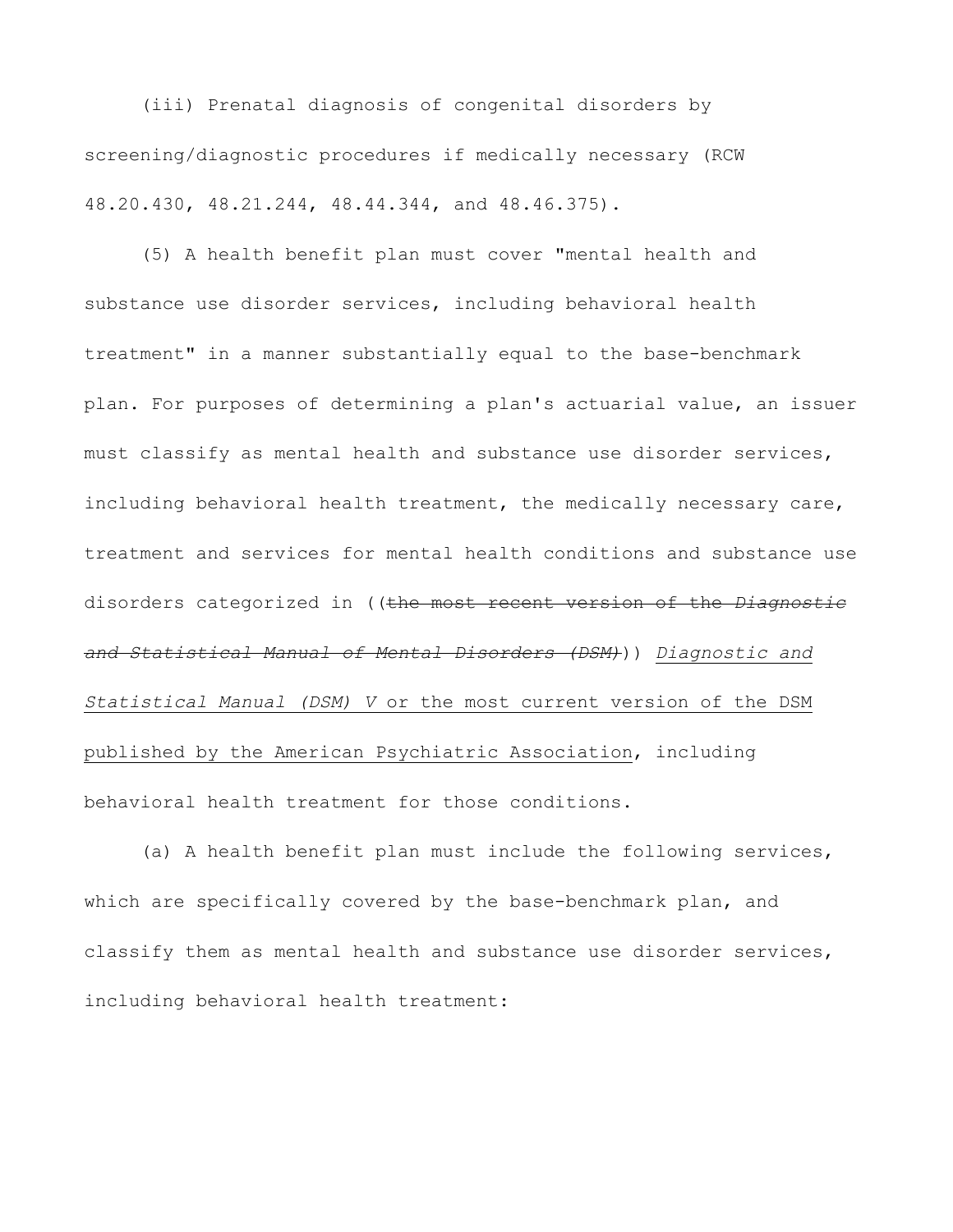(i) Inpatient, residential, and outpatient mental health and substance use disorder treatment, including diagnosis, partial hospital programs or inpatient services;

(ii) Chemical dependency detoxification;

(iii) Behavioral treatment for a DSM category diagnosis;

(iv) Services provided by a licensed behavioral health provider for a covered diagnosis in a skilled nursing facility;

(v) Prescription medication including medications prescribed during an inpatient and residential course of treatment;

(vi) Acupuncture treatment visits without application of the visit limitation requirements, when provided for chemical dependency.

(b) A health benefit plan may, but is not required to, include ((the following services)) court-ordered mental health treatment that is not medically necessary as part of the EHB-benchmark package. The base-benchmark plan specifically excludes ((these)) this service( $(\epsilon)$ ). If an issuer includes ( $(\epsilon)$ ) this benefit( $(\epsilon)$ ) in a health plan, the issuer may not include (( $\frac{1}{2}$ ) this benefit(( $\frac{1}{3}$ )) in establishing actuarial value for the category of mental health and substance use disorder services including behavioral health treatment  $($   $($   $\div$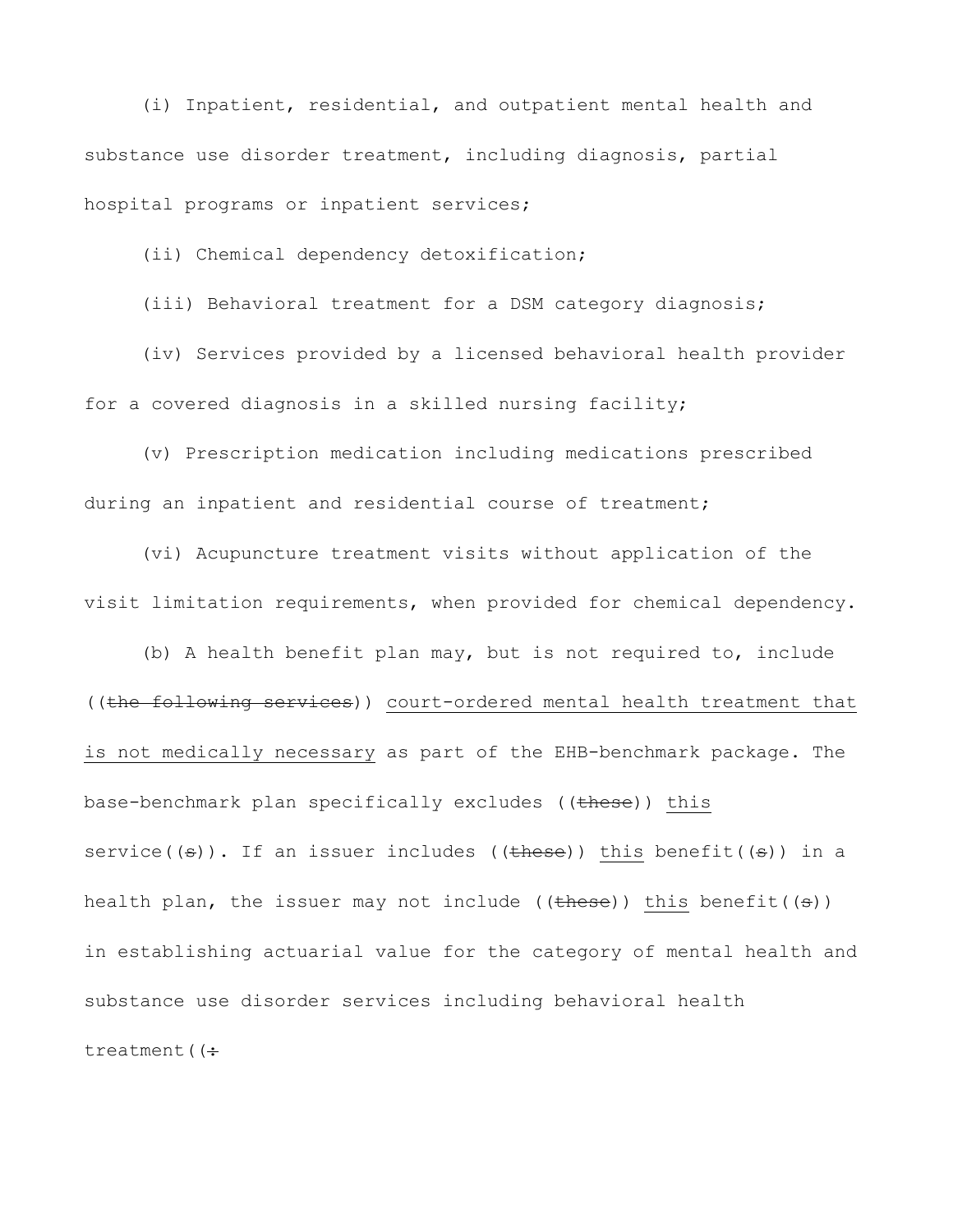(i) Counseling in the absence of illness, other than family counseling when the patient is a child or adolescent with a covered diagnosis and the family counseling is part of the treatment for mental health services;

(ii) Mental health treatment for diagnostic codes 302 through 302.9 in the most recent version of the *Diagnostic and Statistical Manual of Mental Disorders (DSM)*, or for "V code" diagnoses except for medically necessary services for parent-child relational problems for children five years of age or younger, neglect or abuse of a child for children five years of age or younger, bereavement for children five years of age or younger, and gender dysphoria consistent with federal rules and guidance implementing 42 U.S.C. 18116, Sec. 1557, as of January 1, 2017, including those found at 81 Fed. Reg. 31375 et seq. (2016), RCW 48.30.300 and 49.60.040, unless this exclusion is preempted by federal law; and

(iii) Court-ordered mental health treatment which is not medically necessary)).

(c) The base-benchmark plan establishes specific limitations on services classified to the mental health and substance abuse disorder services category that conflict with state or federal law as of January 1, 2017. The state EHB-benchmark plan requirements for these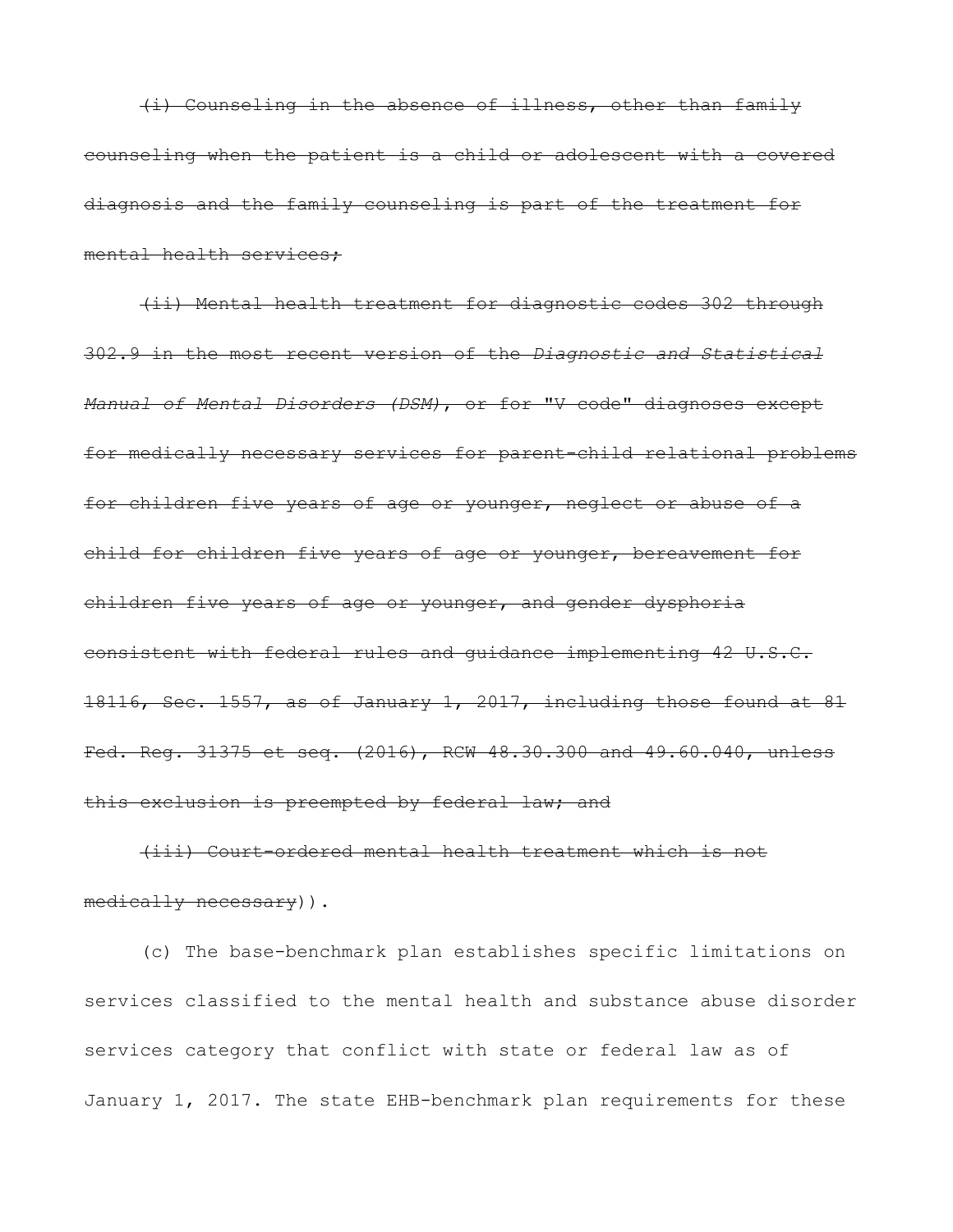services are: The base-benchmark plan does not provide coverage for mental health services and substance use disorder treatment delivered in a home health setting in parity with medical surgical benefits consistent with state and federal law. Health plans must cover mental health services and substance use disorder treatment that is delivered in parity with medical surgical benefits, consistent with state and federal law.

(d) The base-benchmark plan's visit limitations on services in this category include court-ordered treatment only when medically necessary.

(e) State benefit requirements classified to this category include:

(i) Mental health services (RCW 48.20.580, 48.21.241, 48.44.341, and 48.46.285);

(ii) Chemical dependency detoxification services (RCW 48.21.180, 48.44.240, 48.44.245, 48.46.350, and 48.46.355); and

(iii) Services delivered pursuant to involuntary commitment proceedings (RCW 48.21.242, 48.44.342, and 48.46.292).

(f) The Paul Wellstone and Pete Domenici Mental Health Parity and Addiction Equity Act of 2008 (Public Law 110-343) (MHPAEA) applies to a health benefit plan subject to this section. Coverage of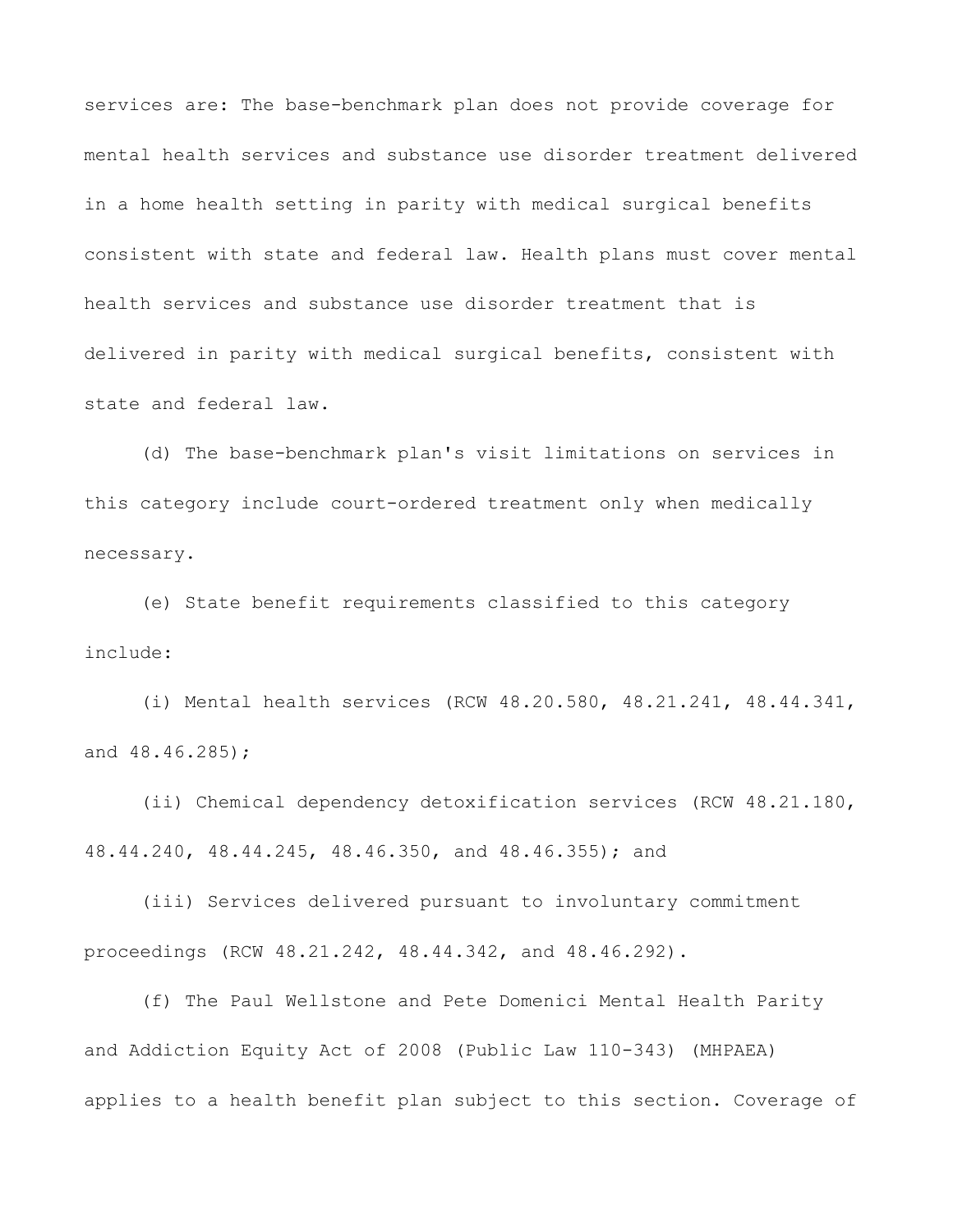mental health and substance use disorder services, along with any scope and duration limits imposed on the benefits, must comply with the MHPAEA, and all rules, regulations and guidance issued pursuant to Section 2726 of the federal Public Health Service Act (42 U.S.C. Sec. 300gg-26) including where state law is silent, or where federal law preempts state law.

(6) A health benefit plan must cover "prescription drug services" in a manner substantially equal to the base-benchmark plan. For purposes of determining a plan's actuarial value, an issuer must classify as prescription drug services medically necessary prescribed drugs, medication and drug therapies.

(a) A health benefit plan must include the following services, which are specifically covered by the base-benchmark plan, and classify them as prescription drug services:

(i) Drugs and medications both generic and brand name, including self-administrable prescription medications, consistent with the requirements of (b) through (e) of this subsection;

(ii) Prescribed medical supplies, including diabetic supplies that are not otherwise covered as durable medical equipment under the rehabilitative and habilitative services category, including test strips, glucagon emergency kits, insulin and insulin syringes;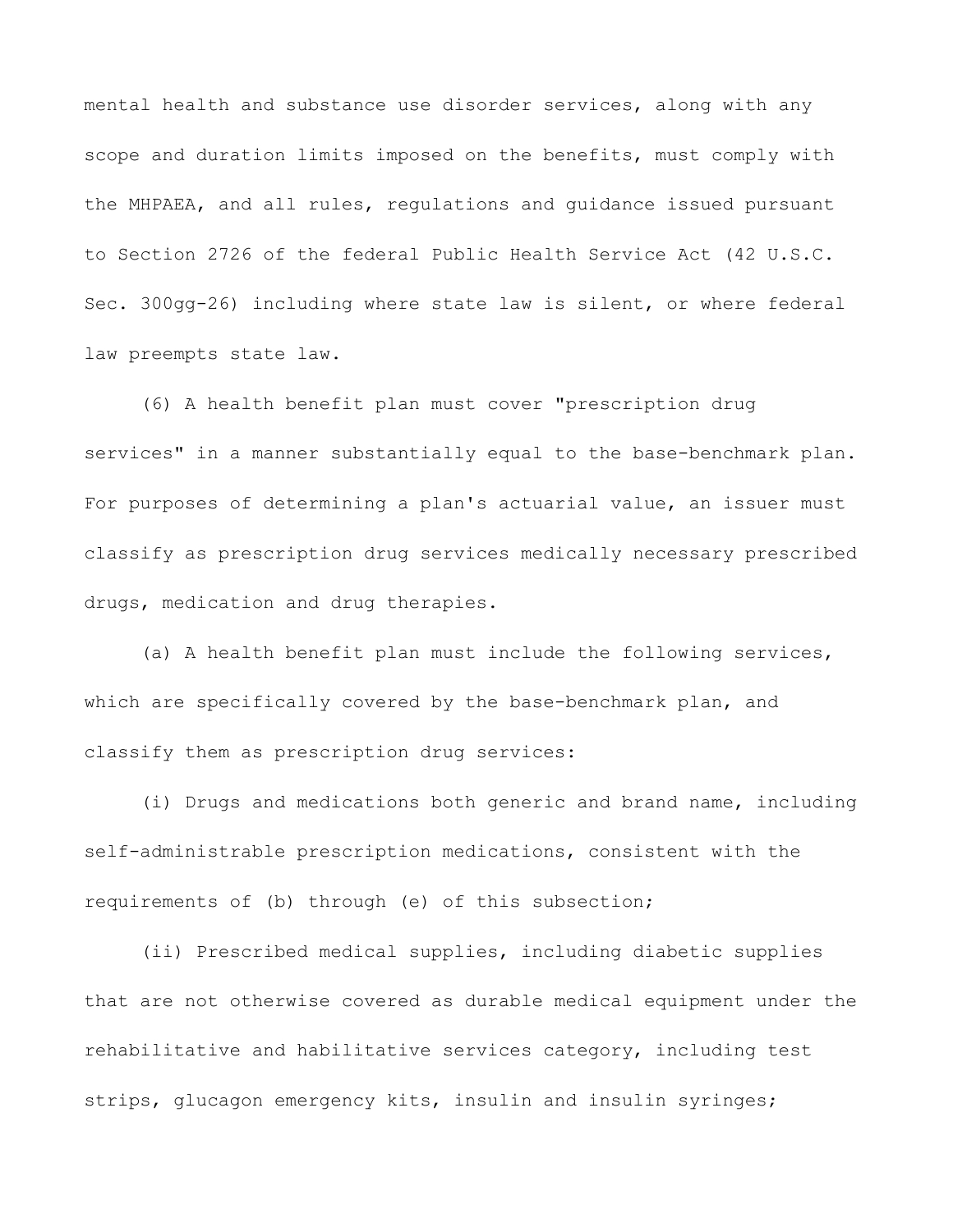(iii) All FDA-approved contraceptive methods, and prescriptionbased sterilization procedures;

(iv) Certain preventive medications including, but not limited to, aspirin, fluoride, and iron, and medications for tobacco use cessation, according to, and as recommended by, the United States Preventive Services Task Force, when obtained with a prescription order; and

(v) Medical foods to treat inborn errors of metabolism in accordance with RCW 48.44.440, 48.46.510, 48.20.520, 48.21.300, and 48.43.176.

(b) A health benefit plan may, but is not required to, include the following services as part of the EHB-benchmark package. The base-benchmark plan specifically excludes these services for the prescription drug services category. If an issuer includes these services, the issuer may not include the following benefits in establishing actuarial value for the prescription drug services category:

(i) Insulin pumps and their supplies, which are classified to and covered under the rehabilitation and habilitation services category; and

(ii) Weight loss drugs.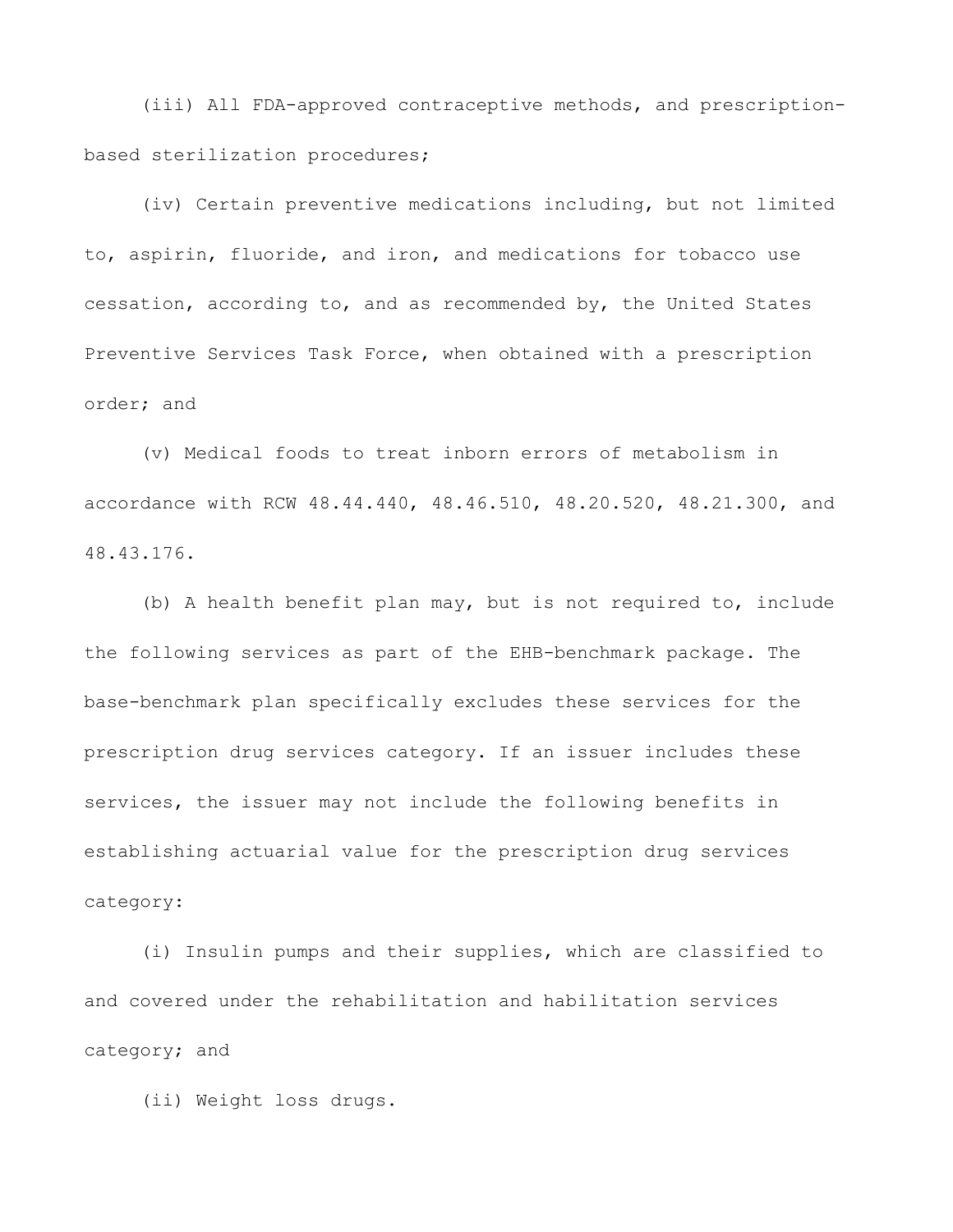(c) The base-benchmark plan's visit limitations on services in the prescription drug services category include:

(i) Prescriptions for self-administrable injectable medication are limited to thirty day supplies at a time, other than insulin, which may be offered with more than a thirty day supply. This limitation is a floor, and an issuer may permit supplies greater than thirty days as part of its health benefit plan;

(ii) Teaching doses of self-administrable injectable medications are limited to three doses per medication per lifetime.

(d) State benefit requirements classified to the prescription drug services category include:

(i) Medical foods to treat inborn errors of metabolism (RCW 48.44.440, 48.46.510, 48.20.520, 48.21.300, and 48.43.176);

(ii) Diabetes supplies ordered by the physician (RCW 48.44.315, 48.46.272, 48.20.391, and 48.21.143). Inclusion of this benefit requirement does not bar issuer variation in diabetic supply manufacturers under its drug formulary;

(iii) Mental health prescription drugs to the extent not covered under the hospitalization or skilled nursing facility services, or mental health and substance use disorders categories (RCW 48.44.341, 48.46.291, 48.20.580, and 48.21.241);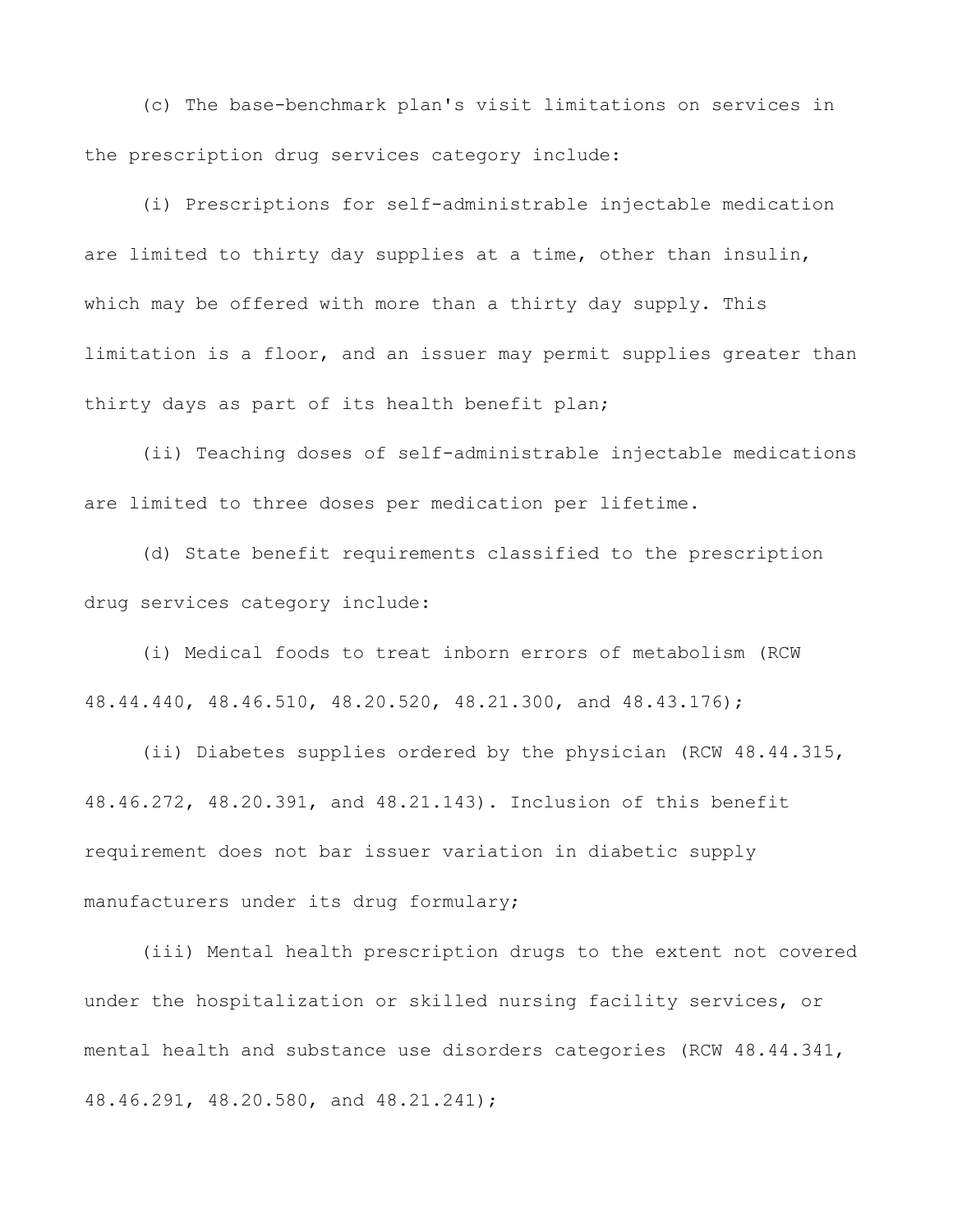(iv) Reproductive health-related over-the-counter drugs, devices, and products approved by the federal Food and Drug Administration.

(e) An issuer's formulary is part of the prescription drug services category. The formulary filed with the commissioner must be substantially equal to the base-benchmark plan formulary, both as to U.S. Pharmacopoeia therapeutic category and classes covered and number of drugs in each class. If the base-benchmark plan formulary does not cover at least one drug in a category or class, an issuer must include at least one drug in the uncovered category or class.

(i) An issuer must file its formulary quarterly, following the filing instructions defined by the insurance commissioner in WAC 284- 44A-040, 284-46A-050, and 284-58-025.

(ii) An issuer's formulary does not have to be substantially equal to the base-benchmark plan formulary in terms of formulary placement.

(iii) An issuer may include over-the-counter medications in its formulary for purposes of establishing quantitative limits and administering the benefit.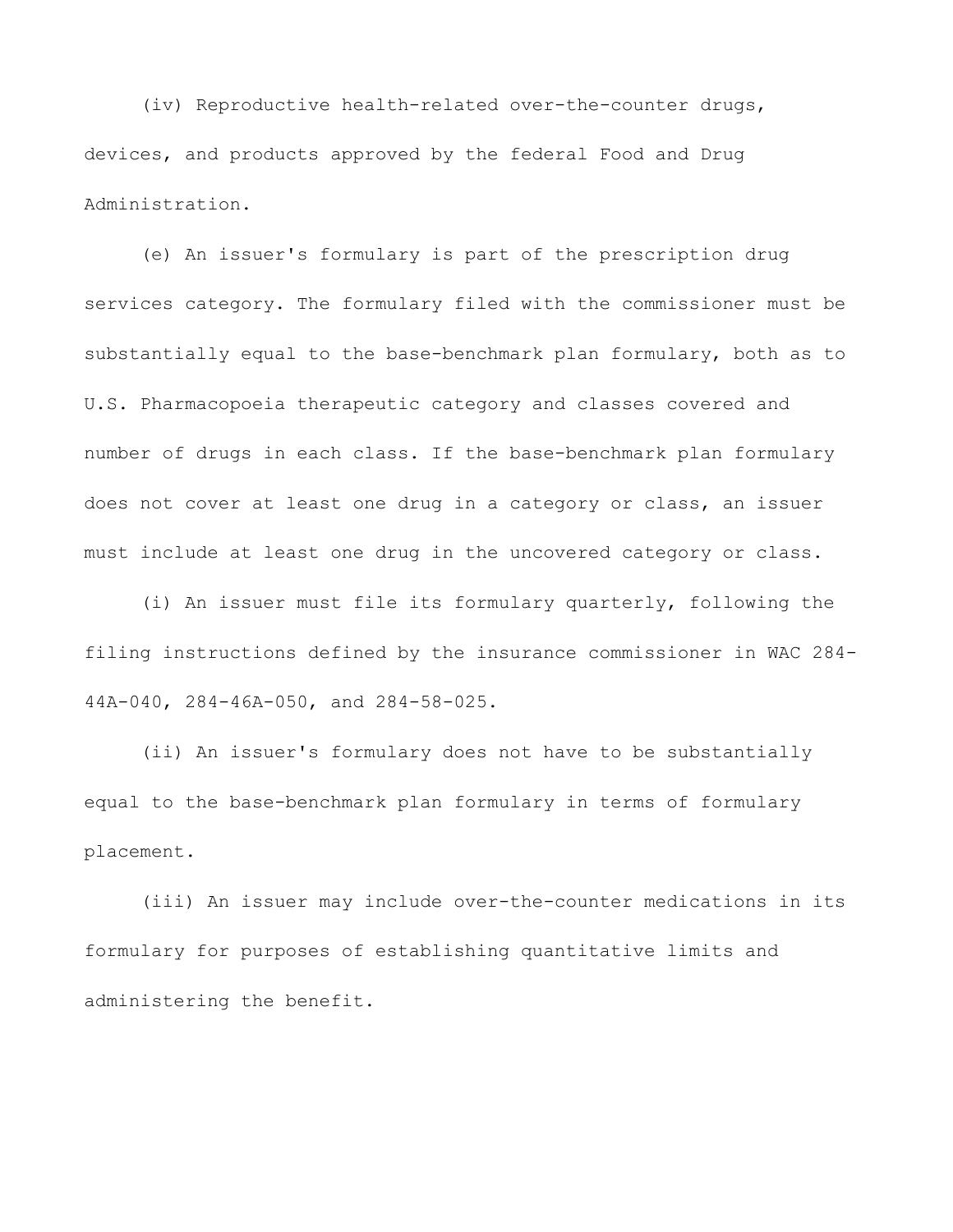(7) A health benefit plan must cover "rehabilitative and habilitative services" in a manner substantially equal to the basebenchmark plan.

(a) For purposes of determining a plan's actuarial value, an issuer must classify as rehabilitative services the medically necessary services that help a person keep, restore or improve skills and function for daily living that have been lost or impaired because a person was sick, hurt or disabled.

(b) A health benefit plan must include the following services, which are specifically covered by the base-benchmark plan, and classify them as rehabilitative services:

(i) Cochlear implants;

(ii) Inpatient rehabilitation facilities and professional services delivered in those facilities;

(iii) Outpatient physical therapy, occupational therapy and speech therapy for rehabilitative purposes;

(iv) Braces, splints, prostheses, orthopedic appliances and orthotic devices, supplies or apparatus used to support, align or correct deformities or to improve the function of moving parts; and

(v) Durable medical equipment and mobility enhancing equipment used to serve a medical purpose, including sales tax.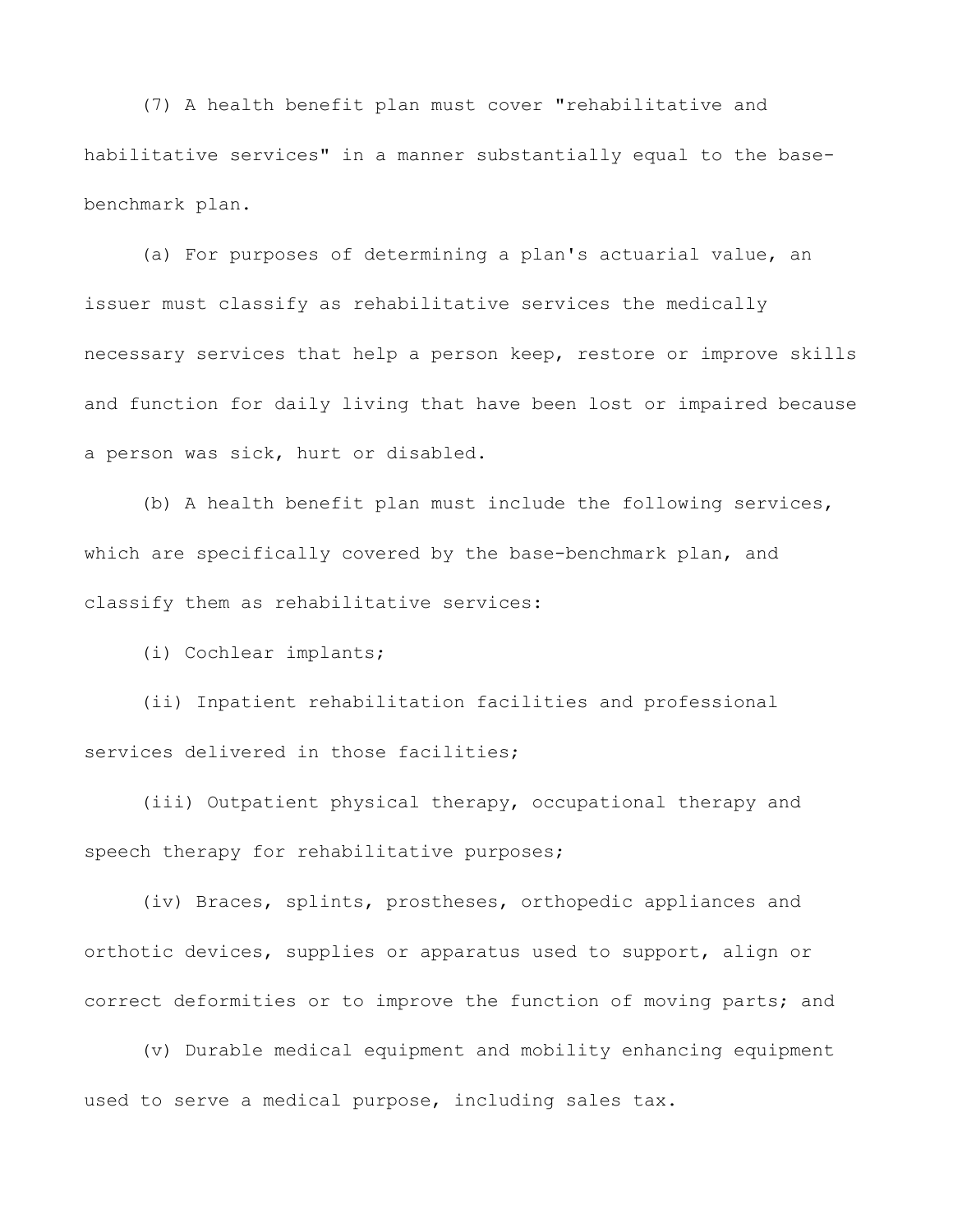(c) A health benefit plan may, but is not required to, include the following services as part of the EHB-benchmark package. The base-benchmark plan specifically excludes these services. If an issuer includes the following benefits in a health plan, the issuer may not include these benefits in establishing actuarial value for the rehabilitative and habilitative services category:

(i) Off-the-shelf shoe inserts and orthopedic shoes;

(ii) Exercise equipment for medically necessary conditions; (iii) Durable medical equipment that serves solely as a comfort or convenience item; and

(iv) Hearing aids other than cochlear implants.

(d) For purposes of determining a plan's actuarial value, an issuer must classify as habilitative services the range of medically necessary health care services and health care devices designed to assist a person to keep, learn or improve skills and functioning for daily living. Examples include services for a child who isn't walking or talking at the expected age, or services to assist with keeping or learning skills and functioning within an individual's environment, or to compensate for a person's progressive physical, cognitive, and emotional illness. These services may include physical and occupational therapy, speech-language pathology and other services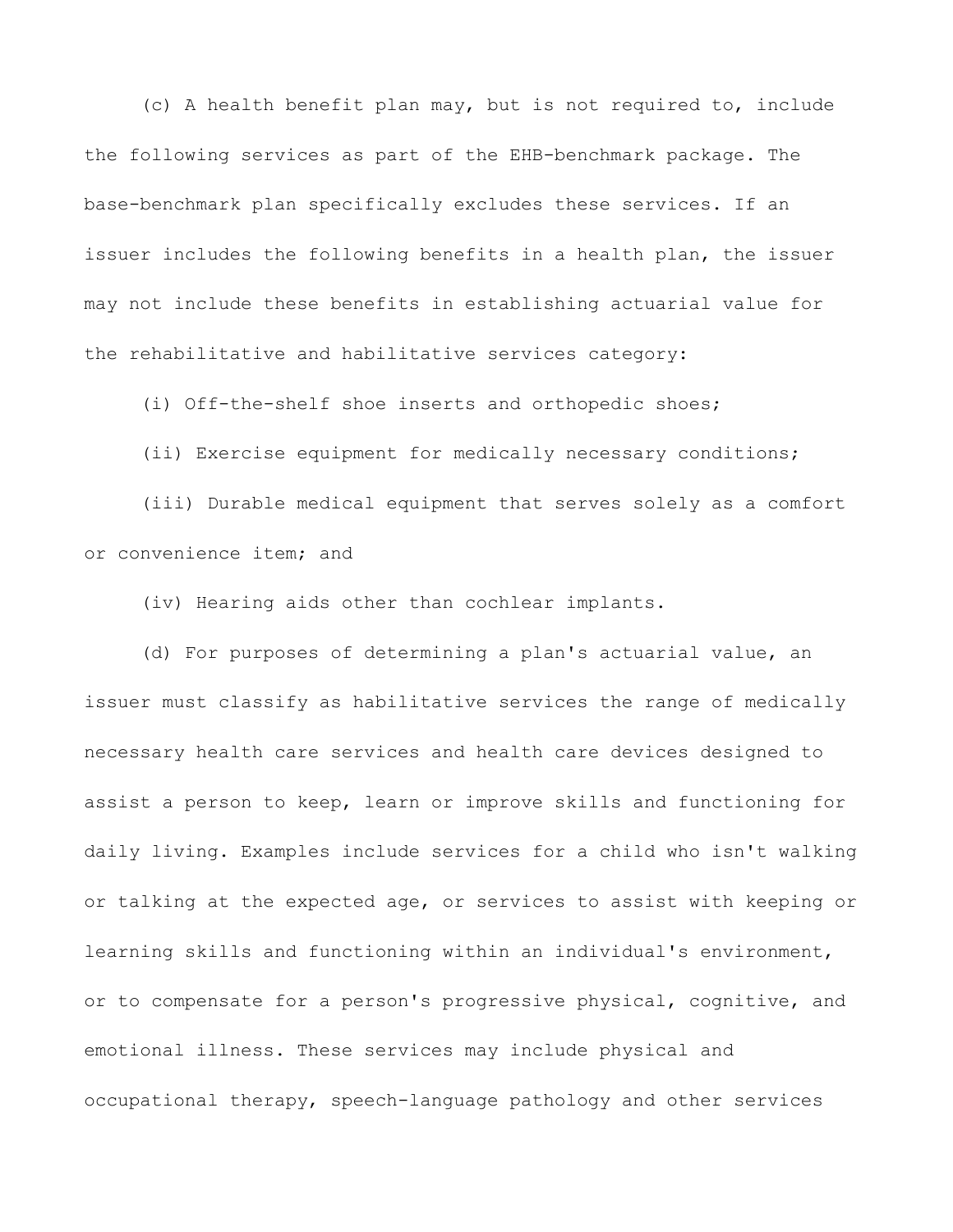for people with disabilities in a variety of inpatient or outpatient settings.

(i) As a minimum level of coverage, an issuer must establish limitations on habilitative services on parity with those for rehabilitative services. A health benefit plan may include such limitations only if the limitations take into account the unique needs of the individual and target measurable, and specific treatment goals appropriate for the person's age and physical and mental condition. When habilitative services are delivered to treat a mental health diagnosis categorized in the most recent version of the DSM, the mental health parity requirements apply and supersede any rehabilitative services parity limitations permitted by this subsection.

(ii) A health benefit plan must not limit an enrollee's access to covered services on the basis that some, but not all, of the services in a plan of treatment are provided by a public or government program.

(iii) An issuer may establish utilization review guidelines and practice guidelines for habilitative services that are recognized by the medical community as efficacious. The guidelines must not require a return to a prior level of function.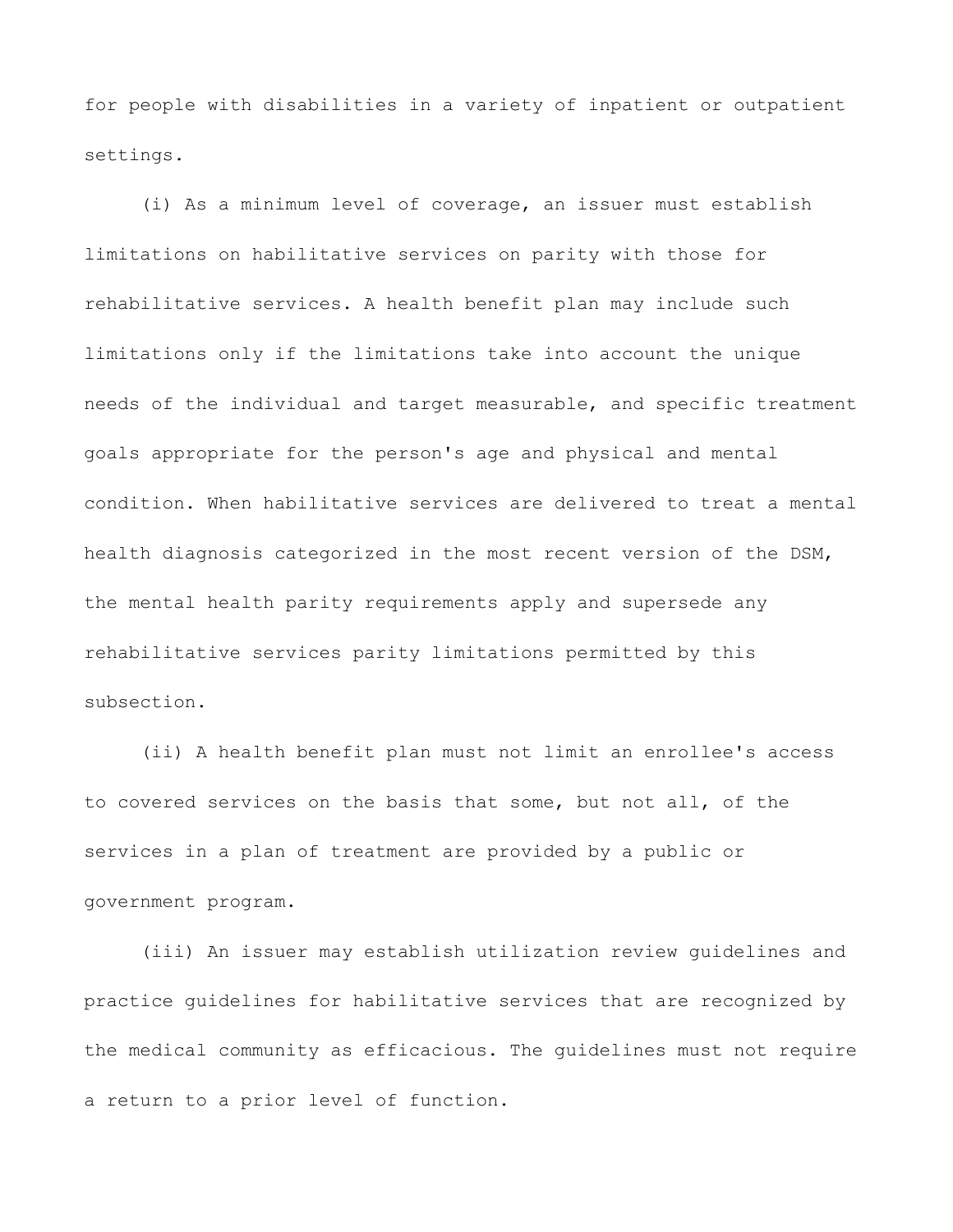(iv) Habilitative health care devices may be limited to those that require FDA approval and a prescription to dispense the device.

(v) Consistent with the standards in this subsection, speech therapy, occupational therapy, physical therapy, and aural therapy are habilitative services. Day habilitation services designed to provide training, structured activities and specialized assistance to adults, chore services to assist with basic needs, vocational or custodial services are not classified as habilitative services.

(vi) An issuer must not exclude coverage for habilitative services received at a school-based health care center unless the habilitative services and devices are delivered pursuant to federal Individuals with Disabilities Education Act of 2004 (IDEA) requirements and included in an individual educational plan (IEP).

(e) The base-benchmark plan's visit limitations on services in the rehabilitative and habilitative services category include:

(i) Inpatient rehabilitation facilities and professional services delivered in those facilities are limited to thirty service days per calendar year; and

(ii) Outpatient physical therapy, occupational therapy and speech therapy are limited to twenty-five outpatient visits per calendar year, on a combined basis, for rehabilitative purposes.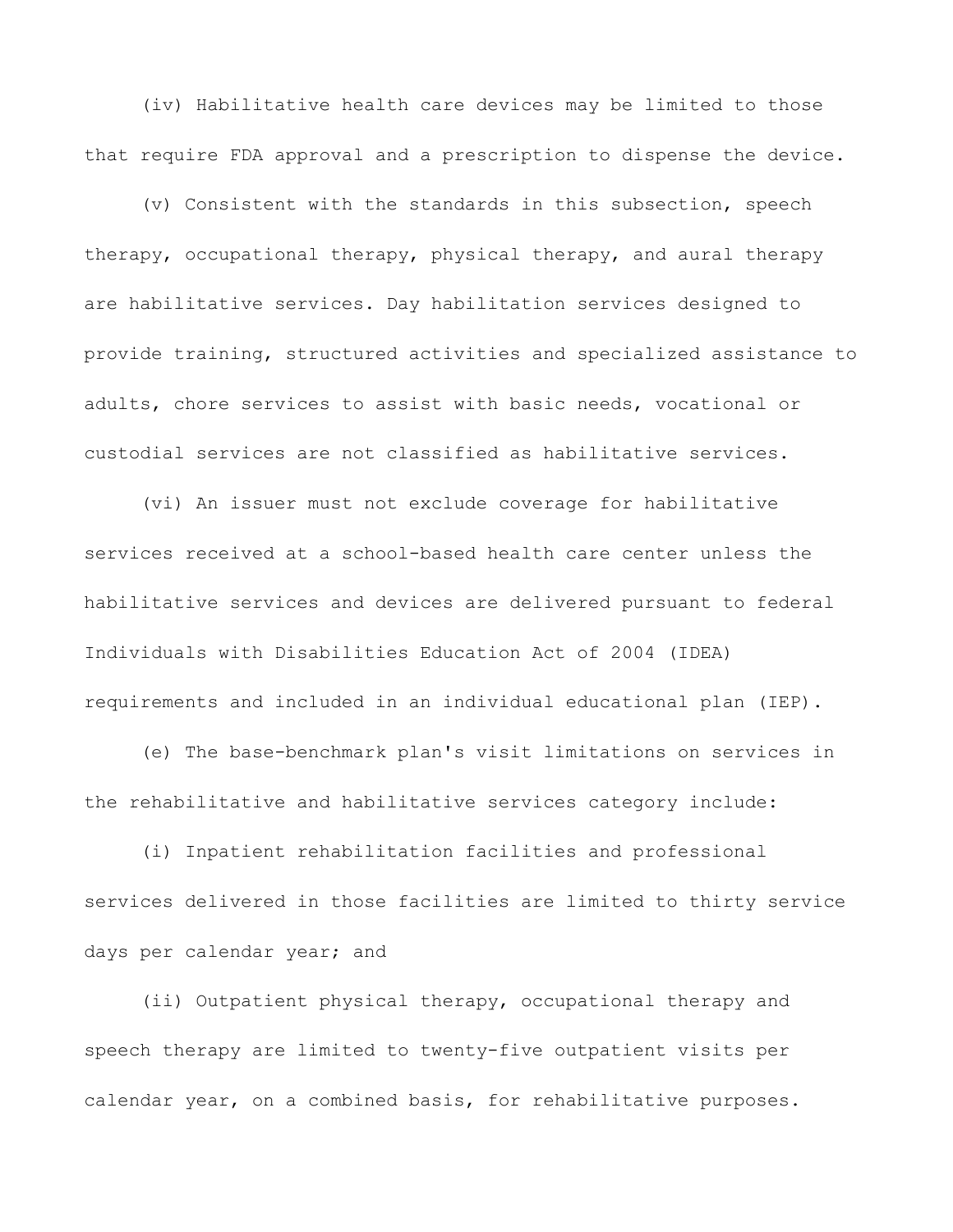(f) State benefit requirements classified to this category include:

(i) State sales tax for durable medical equipment; and

(ii) Coverage of diabetic supplies and equipment (RCW 48.44.315, 48.46.272, 48.20.391, and 48.21.143).

(g) An issuer must not classify services to the rehabilitative services category if the classification results in a limitation of coverage for therapy that is medically necessary for an enrollee's treatment for cancer, chronic pulmonary or respiratory disease, cardiac disease or other similar chronic conditions or diseases. For purposes of this subsection, an issuer must establish limitations on the number of visits and coverage of the rehabilitation therapy consistent with its medical necessity and utilization review guidelines for medical/surgical benefits. Examples of these are, but are not limited to, breast cancer rehabilitation therapy, respiratory therapy, and cardiac rehabilitation therapy. Such services may be classified to the ambulatory patient or hospitalization services categories for purposes of determining actuarial value.

(8) A health plan must cover "laboratory services" in a manner substantially equal to the base-benchmark plan. For purposes of determining actuarial value, an issuer must classify as laboratory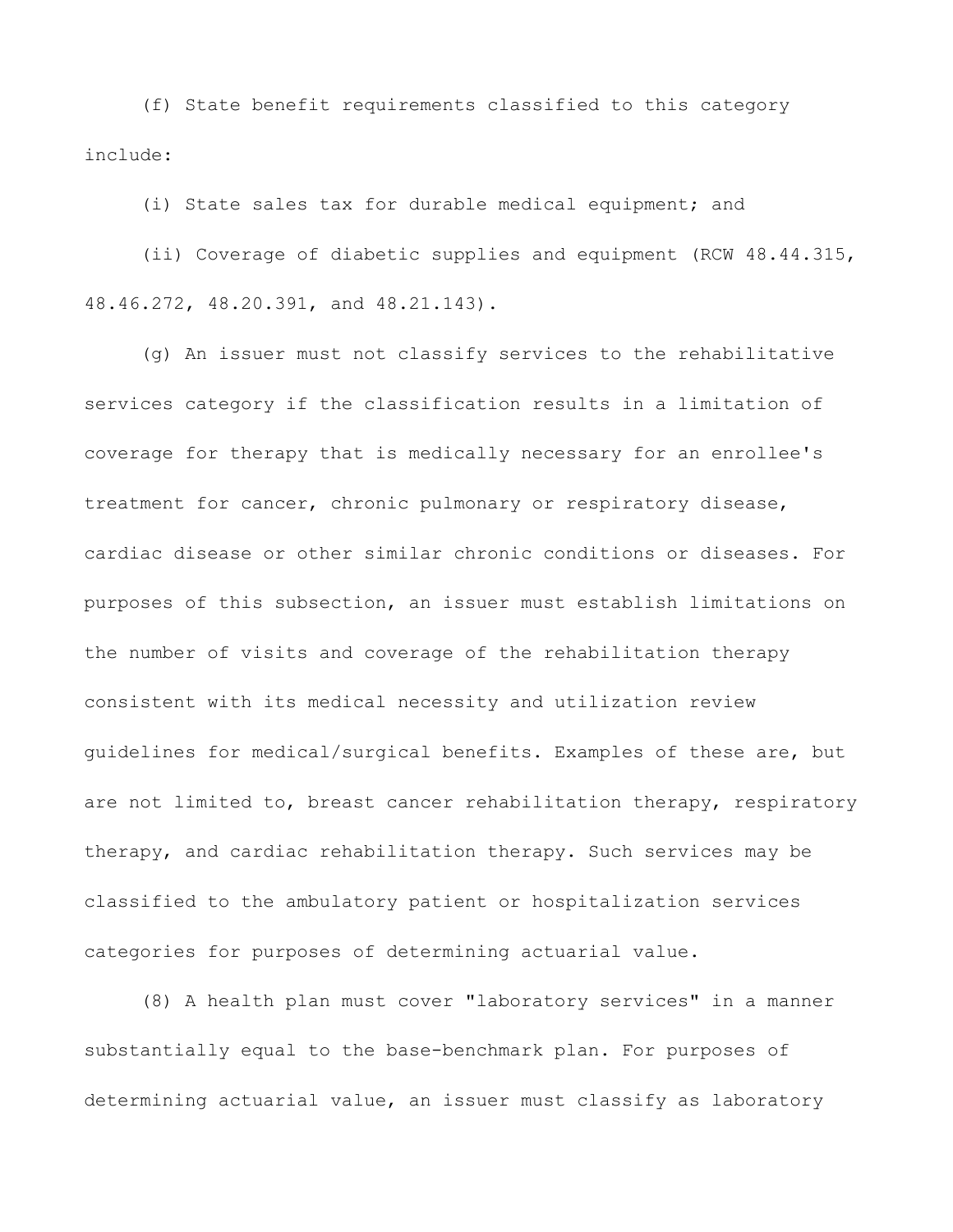services the medically necessary laboratory services and testing, including those performed by a licensed provider to determine differential diagnoses, conditions, outcomes and treatment, and including blood and blood services, storage and procurement, and ultrasound, X-ray, MRI, CAT scan and PET scans.

(a) A health benefit plan must include the following services, which are specifically covered by the base-benchmark plan, and classify them as laboratory services:

(i) Laboratory services, supplies and tests, including genetic testing;

(ii) Radiology services, including X-ray, MRI, CAT scan, PET scan, and ultrasound imaging; and

(iii) Blood, blood products, and blood storage, including the services and supplies of a blood bank.

(b) A health benefit plan may, but is not required to, include the following services as part of the EHB-benchmark package. The base-benchmark plan specifically excludes procurement and storage of personal blood supplies provided by a member of the enrollee's family when this service is not medically indicated. If an issuer includes this benefit in a health plan, the issuer may not include this benefit in establishing the health plan's actuarial value.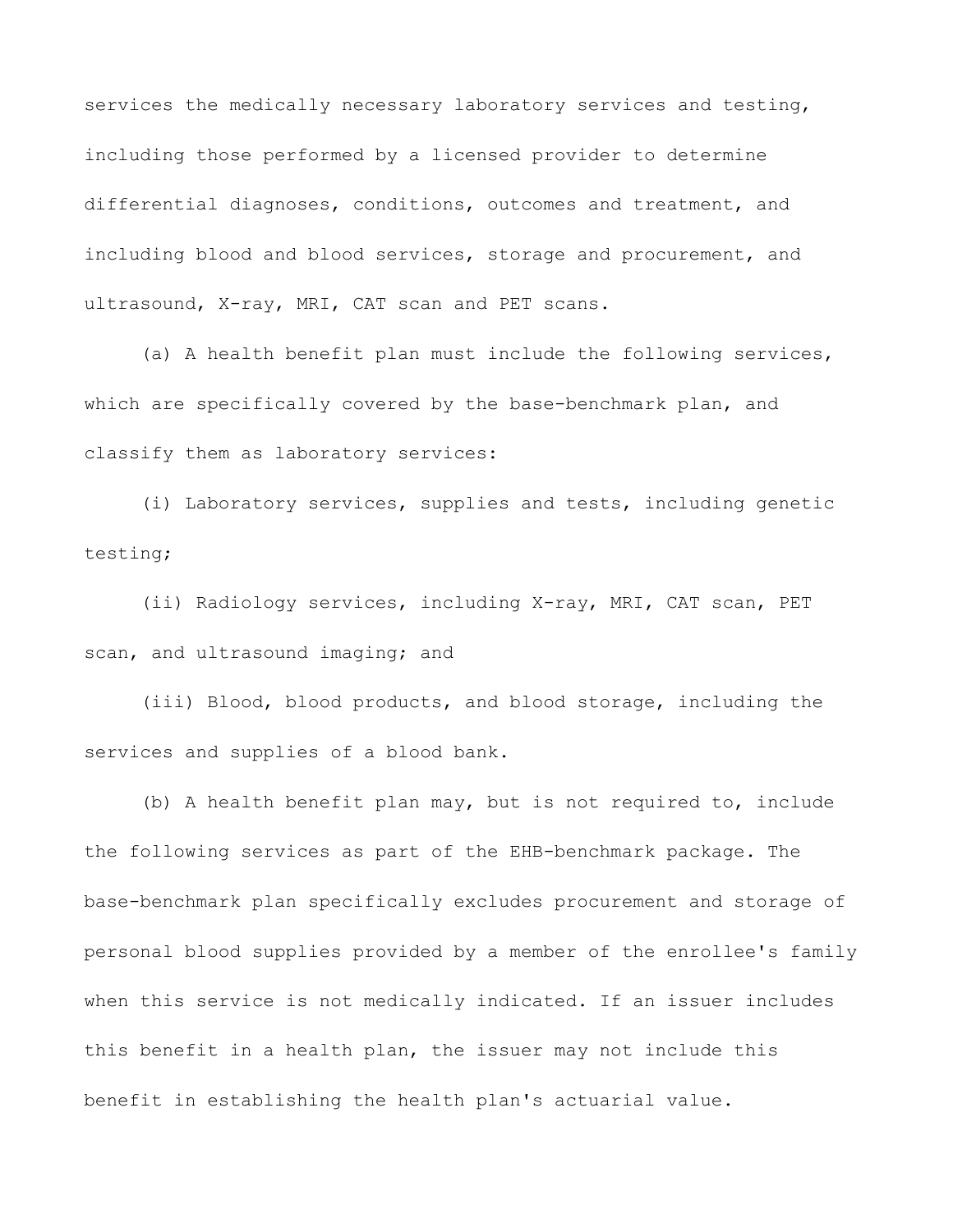(9) A health plan must cover "preventive and wellness services, including chronic disease management" in a manner substantially equal to the base-benchmark plan. For purposes of determining a plan's actuarial value, an issuer must classify as preventive and wellness services, including chronic disease management, the services that identify or prevent the onset or worsening of disease or disease conditions, illness or injury, often asymptomatic; services that assist in the multidisciplinary management and treatment of chronic diseases; and services of particular preventative or early identification of disease or illness of value to specific populations, such as women, children and seniors.

(a) If a plan does not have in its network a provider who can perform the particular service, then the plan must cover the item or service when performed by an out-of-network provider and must not impose cost-sharing with respect to the item or service. In addition, a health plan must not limit sex-specific recommended preventive services based on an individual's sex assigned at birth, gender identity or recorded gender. If a provider determines that a sexspecific recommended preventive service is medically appropriate for an individual, and the individual otherwise satisfies the coverage requirements, the plan must provide coverage without cost-sharing.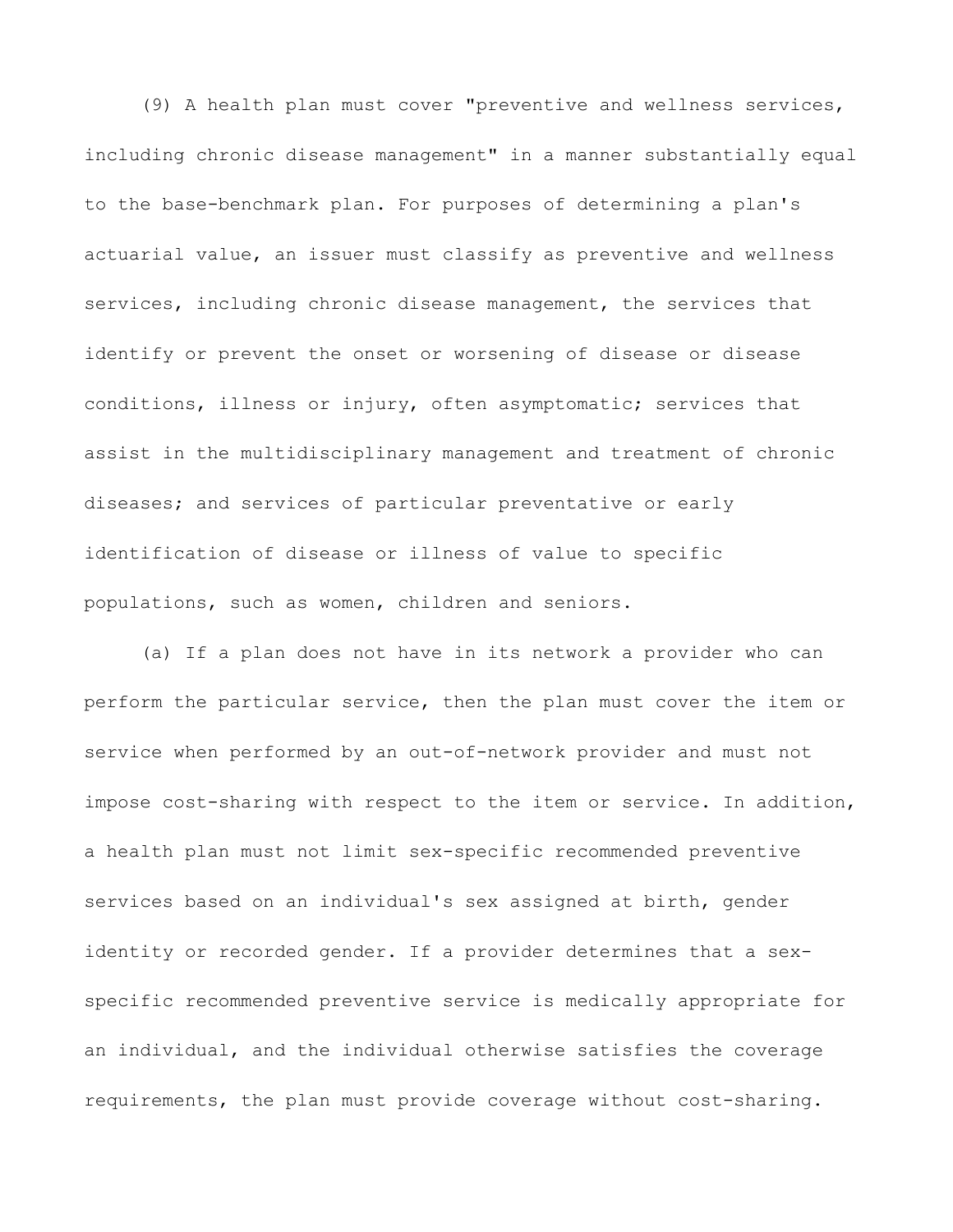(b) A health benefit plan must include the following services as preventive and wellness services, including chronic disease management:

(i) Immunizations recommended by the Centers for Disease Control's Advisory Committee on Immunization Practices;

(ii)(A) Screening and tests for which the U.S. Preventive Services Task Force for Prevention and Chronic Care have issued A and B recommendations on or before the applicable plan year.

(B) To the extent not specified in a recommendation or guideline, a plan may rely on the relevant evidence base and reasonable medical management techniques, based on necessity or appropriateness, to determine the frequency, method, treatment, or setting for the provision of a recommended preventive health service;

(iii) Services, tests and screening contained in the U.S. Health Resources and Services Administration ("HRSA") Bright Futures guidelines as set forth by the American Academy of Pediatricians; and

(iv) Services, tests, screening and supplies recommended in the HRSA women's preventive and wellness services guidelines:

(A) If the plan covers children under the age of nineteen, or covers dependent children age nineteen or over who are on the plan pursuant to RCW 48.44.200, 48.44.210, or 48.46.320, the plan must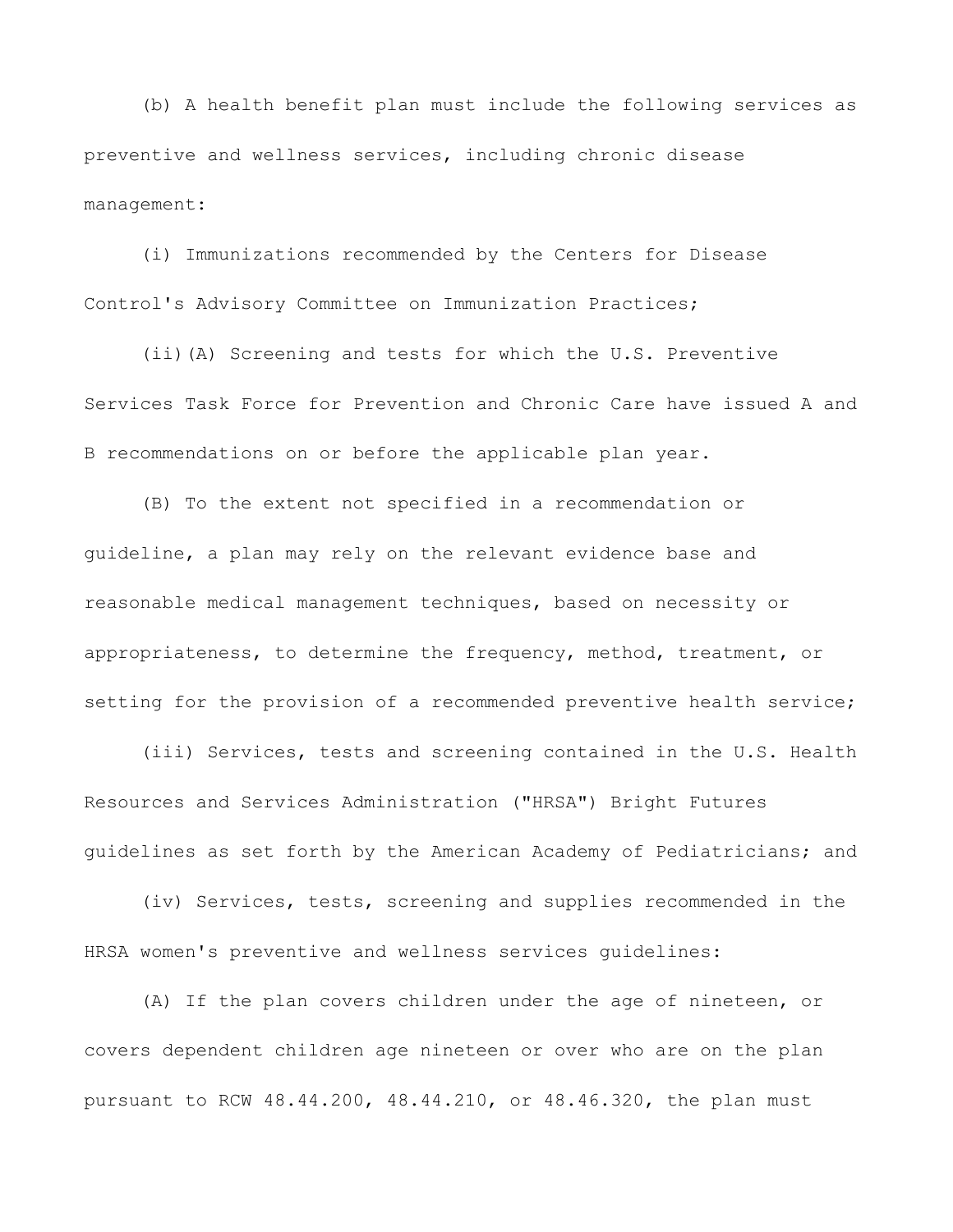provide the child with the full range of recommended preventive services suggested under HRSA guidelines for the child's age group without cost-sharing. Services provided in this regard may be combined in one visit as medically appropriate or may be spread over more than one visit, without incurring cost-sharing, as medically appropriate; and

(B) A plan may use reasonable medical management techniques to determine the frequency, method, treatment or setting for a recommended preventive service, including providing multiple prevention and screening services at a single visit or across multiple visits. Medical management techniques may not be used that limit enrollee choice in accessing the full range of contraceptive drugs, devices, or other products approved by the federal Food and Drug Administration.

(v) Chronic disease management services, which typically include, but are not limited to, a treatment plan with regular monitoring, coordination of care between multiple providers and settings, medication management, evidence-based care, measuring care quality and outcomes, and support for patient self-management through education or tools; and

(vi) Wellness services.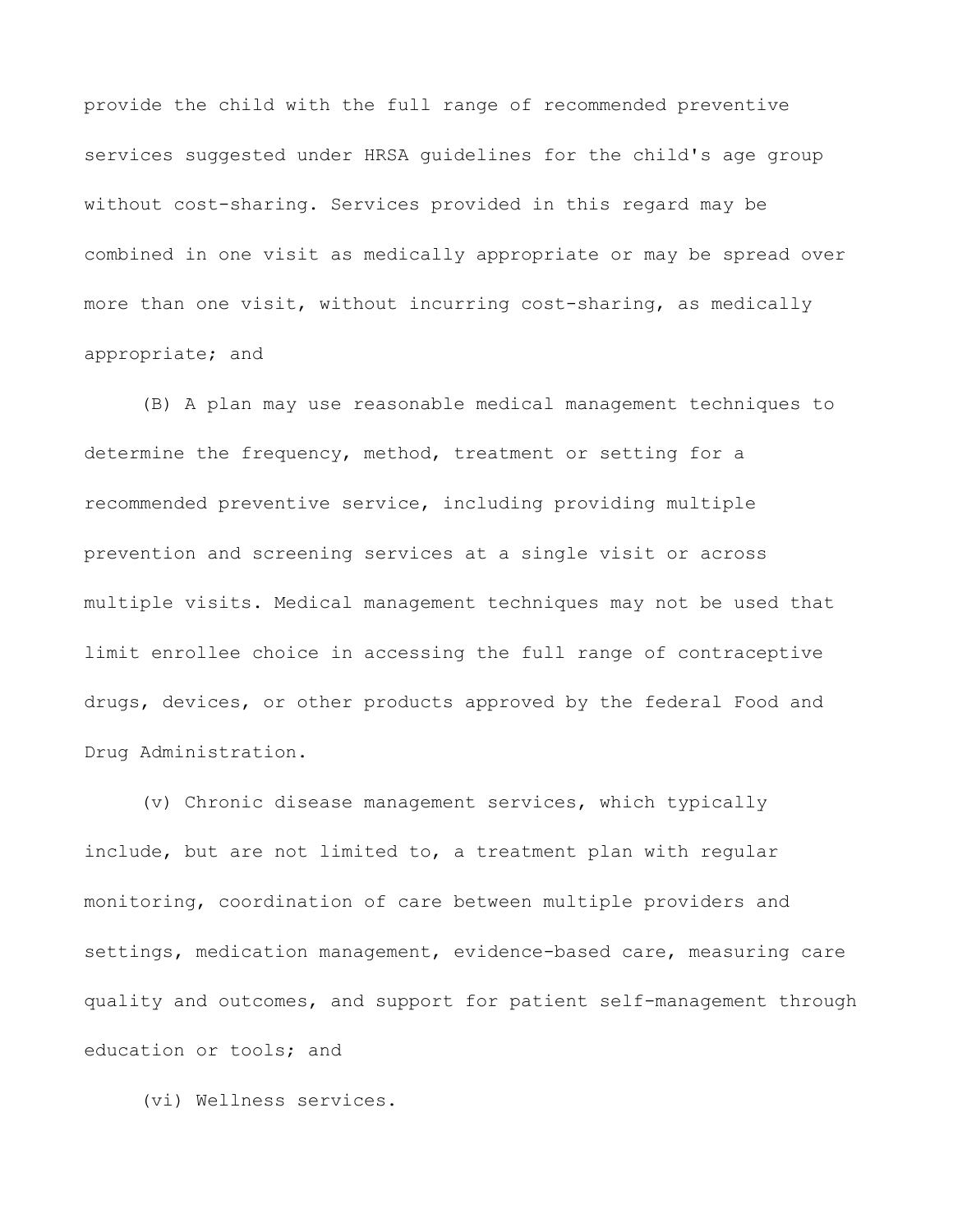(c) The base-benchmark plan establishes specific limitations on services classified to the preventive services category that conflict with state or federal law as of January 1, 2017, and should not be included in essential health benefit plans.

Specifically, the base-benchmark plan excludes coverage for obesity or weight control other than covered nutritional counseling. Health plans must cover certain obesity-related services that are listed as A or B recommendations by the U.S. Preventive Services Task Force, consistent with 42 U.S.C.  $300qq-13$  (a)(1) and 45 C.F.R. 147.130 (a)(1)(i).

(d) The base-benchmark plan does not establish visit limitations on services in this category. In accordance with Sec. 2713 of the Public Health Service Act (PHS Act) and its implementing regulations relating to coverage of preventive services, the base-benchmark plan does not impose cost-sharing requirements with respect to the preventive services listed under (b)(i) through (iv) of this subsection that are provided in-network.

(e) State benefit requirements classified in this category are:

(i) Colorectal cancer screening as set forth in RCW 48.43.043;

(ii) Mammogram services, both diagnostic and screening (RCW 48.21.225, 48.44.325, and 48.46.275); and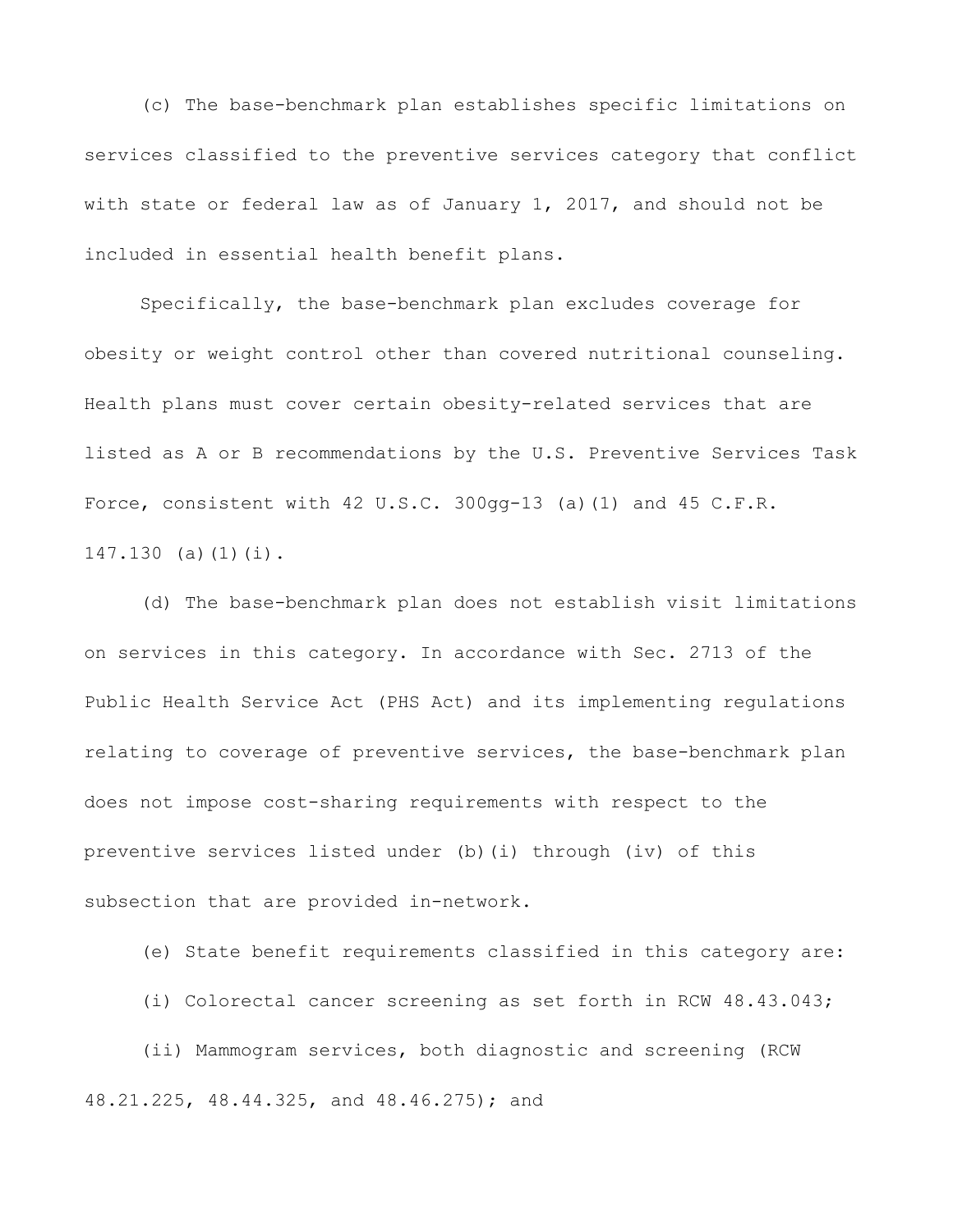(iii) Prostate cancer screening (RCW 48.20.392, 48.21.227, 48.44.327, and 48.46.277).

(10) Some state benefit requirements are limited to those receiving pediatric services, but are classified to other categories for purposes of determining actuarial value.

(a) These benefits include:

(i) Neurodevelopmental therapy, consisting of physical,

occupational and speech therapy and maintenance to restore or improve function based on developmental delay, which cannot be combined with rehabilitative services for the same condition (RCW 48.44.450, 48.46.520, and 48.21.310). This state benefit requirement may be classified to ambulatory patient services or mental health and substance abuse disorder including behavioral health categories; and

(ii) Treatment of congenital anomalies in newborn and dependent children (RCW 48.20.430, 48.21.155, 48.44.212, and 48.46.250). This state benefit requirement may be classified to hospitalization, ambulatory patient services or maternity and newborn categories.

(b) The base-benchmark plan contains limitations or scope restrictions that conflict with state or federal law as of January 1, 2017. Specifically, the plan covers outpatient neurodevelopmental therapy services only for persons age six and under. Health plans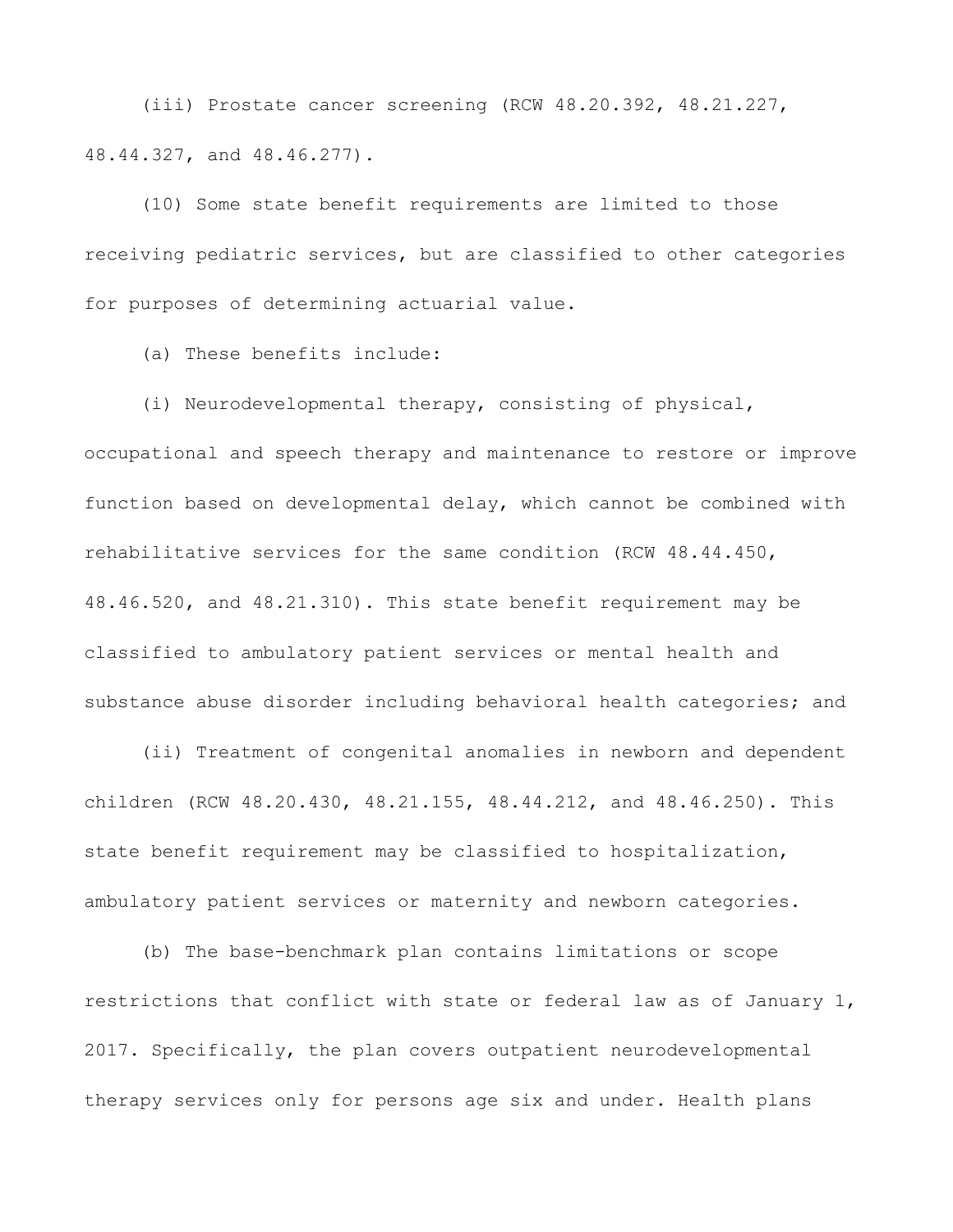must cover medically necessary neurodevelopmental therapy for any DSM diagnosis without blanket exclusions.

(11) Issuers must know and apply relevant guidance, clarifications and expectations issued by federal governmental agencies regarding essential health benefits. Such clarifications may include, but are not limited to, Affordable Care Act implementation and frequently asked questions jointly issued by the U.S. Department of Health and Human Services, the U.S. Department of Labor and the U.S. Department of the Treasury.

(12) Each category of essential health benefits must at a minimum cover services required by current state law and be consistent with federal rules and guidance implementing 42 U.S.C. 18116, Sec. 1557, including those codified at 81 Fed. Reg. 31375 et seq. (2016), that were in effect on January 1, 2017.

(13) This section applies to health plans that have an effective date of January 1, 2020, or later.

[Statutory Authority: RCW 48.02.060, 48.43.012, 48.43.01211, 48.43.0123, 48.43.0124, 48.43.0126, 48.43.0127, 48.43.0128, and 48.43.715. WSR 20-03-114 (Matter No. R 2019-10), § 284-43-5642, filed 1/16/20, effective 2/16/20. Statutory Authority: RCW 48.02.060 and 48.43.715. WSR 20-01-071 (Matter No. R 2019-09), § 284-43-5642, filed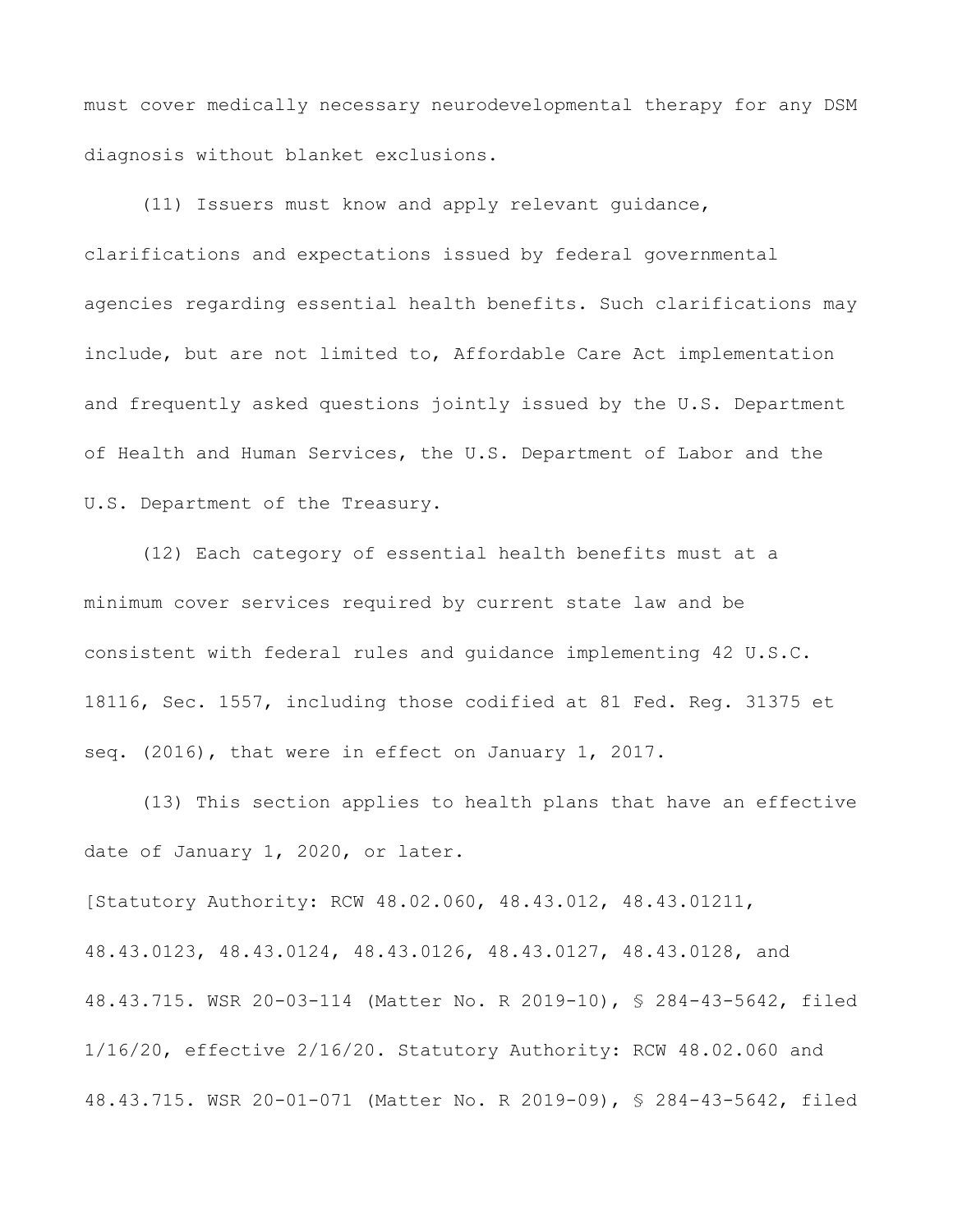12/11/19, effective 1/11/20; WSR 16-19-085 (Matter No. R 2015-18), § 284-43-5642, filed 9/20/16, effective 10/21/16. WSR 16-01-081, recodified as § 284-43-5642, filed 12/14/15, effective 12/14/15. Statutory Authority: RCW 48.21.241, 48.21.320, 48.44.460, 48.44.341, 48.46.291, 48.46.530, and 48.43.715. WSR 15-20-042 (Matter No. R 2015-02), § 284-43-8781, filed 9/29/15, effective 9/29/15.]

## NEW SECTION

 **WAC 284-43-5935 Definitions.** As used in WAC 284-43-5940 through 284-43-5970, the following terms have the following meaning:

(1) Auxiliary aids and services include:

(a) Qualified interpreters on-site or through video remote interpreting (VRI) services, as defined in 28 C.F.R. 35.104 and 36.303(b); note takers; real-time computer-aided transcription services; written materials; exchange of written notes; telephone handset amplifiers; assistive listening devices; assistive listening systems; telephones compatible with hearing aids; closed caption decoders; open and closed captioning, including real-time captioning; voice, text, and video-based telecommunication products and systems, text telephones (TTYs), videophones, and captioned telephones, or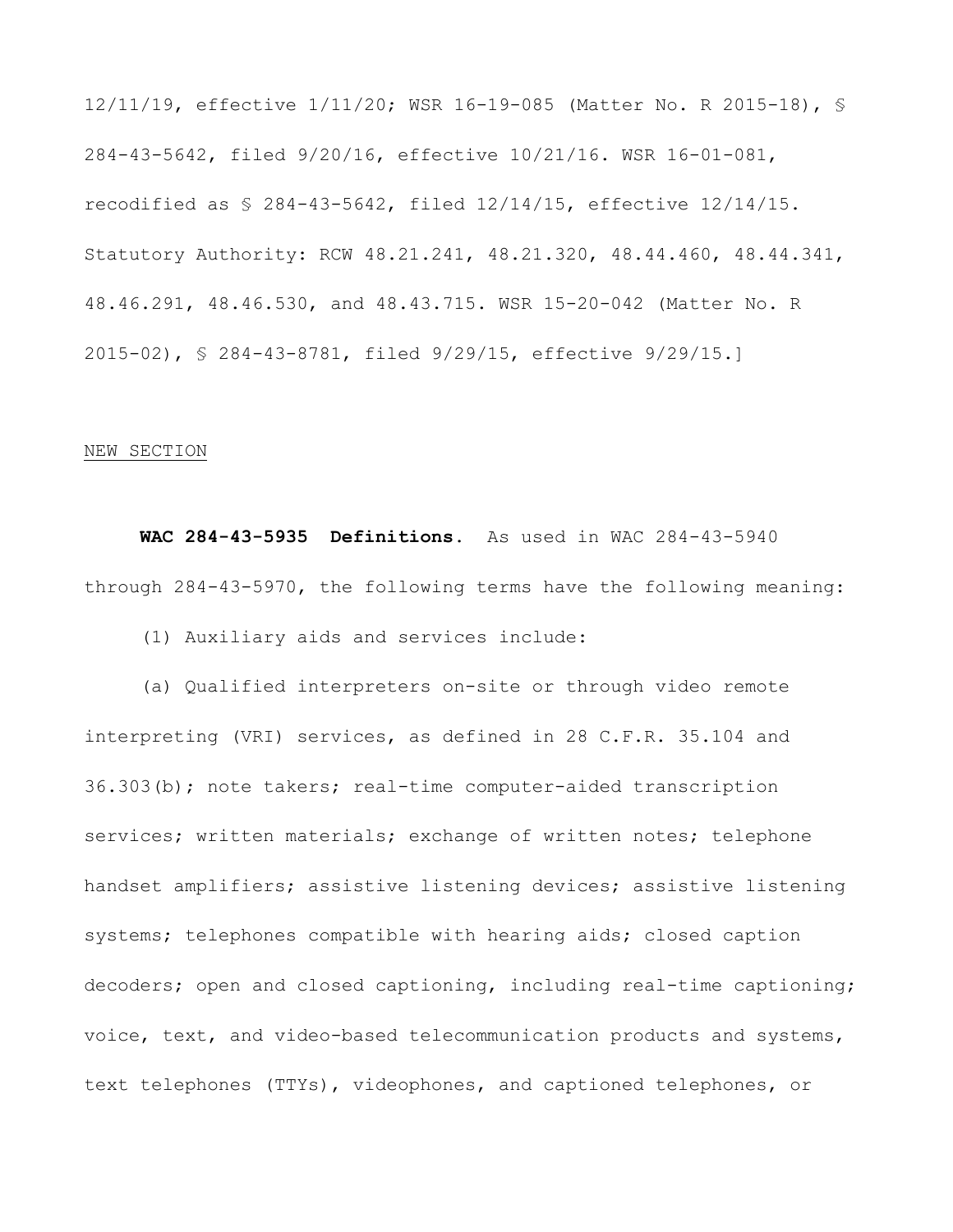equally effective telecommunications devices; videotext displays; accessible electronic and information technology; or other effective methods of making aurally delivered information available to individuals who are deaf or hard of hearing;

(b) Qualified readers; taped texts; audio recordings; Braille materials and displays; screen reader software; magnification software; optical readers; secondary auditory programs; large print materials; accessible electronic and information technology; or other effective methods of making visually delivered materials available to individuals who are blind or have low vision;

(c) Acquisition or modification of equipment and devices; and

(d) Other similar services and actions.

(2) Individual with limited-English proficiency means an individual whose primary language for communication is not English and who has a limited ability to read, write, speak, or understand English.

(3) Language assistance services may include, but are not limited to:

(a) Oral language assistance, including interpretation in non-English languages provided in-person or remotely by a qualified interpreter for an individual with limited-English proficiency, and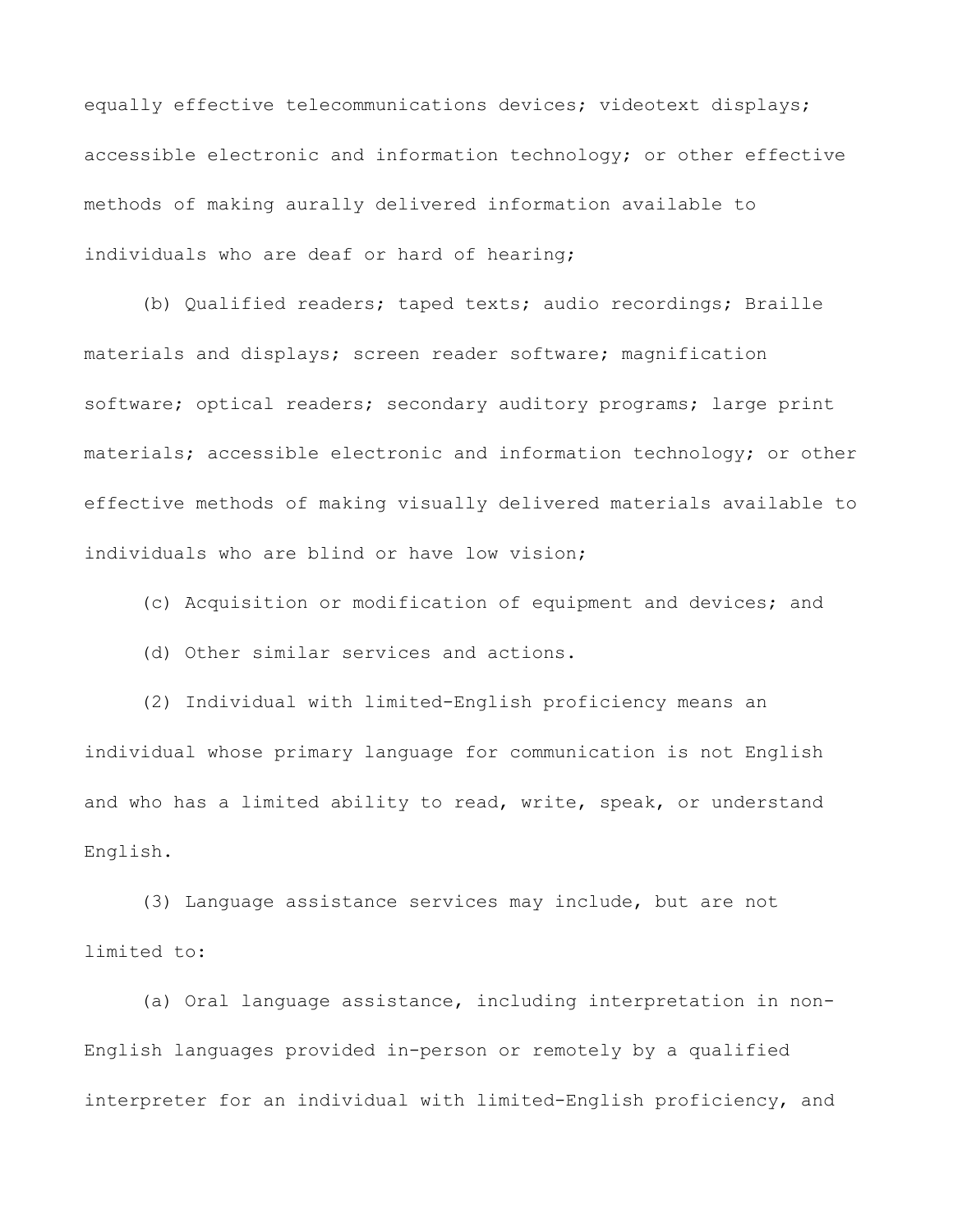the use of qualified bilingual or multilingual staff to communicate directly with individuals with limited-English proficiency;

(b) Written translation, performed by a qualified translator, of written content in paper or electronic form into languages other than English; and

(c) Taglines.

(4) National origin includes, but is not limited to, an individual's, or his or her ancestor's, place of origin (such as country or world region) or an individual's manifestation of the physical, cultural, or linguistic characteristics of a national origin group.

(5) Qualified bilingual/multilingual staff means a member of a covered entity's workforce who is designated by the covered entity to provide oral language assistance as part of the individual's current, assigned job responsibilities and who has demonstrated to the covered entity that he or she:

(a) Is proficient in speaking and understanding both spoken English and at least one other spoken language, including any necessary specialized vocabulary, terminology and phraseology; and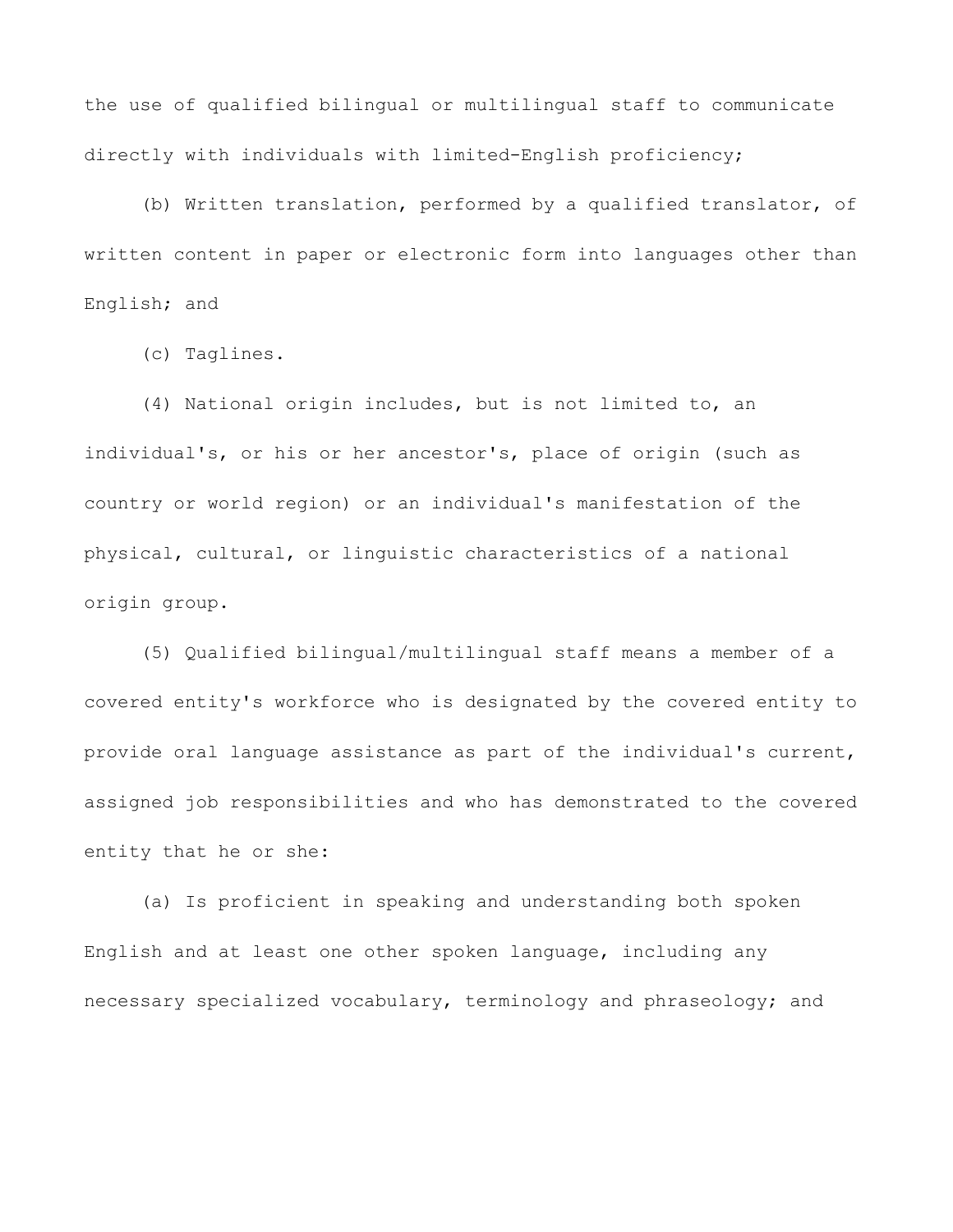(b) Is able to effectively, accurately, and impartially communicate directly with individuals with limited-English proficiency in their primary languages.

(6) Qualified interpreter for an individual with limited-English proficiency means an interpreter who via a remote interpreting service or an on-site appearance:

(a) Adheres to generally accepted interpreter ethics principles, including client confidentiality;

(b) Has demonstrated proficiency in speaking and understanding both spoken English and at least one other spoken language; and

(c) Is able to interpret effectively, accurately, and impartially, both receptively and expressly, to and from such language(s) and English, using any necessary specialized vocabulary, terminology and phraseology.

(7) Qualified translator means a translator who:

(a) Adheres to generally accepted translator ethics principles, including client confidentiality;

(b) Has demonstrated proficiency in writing and understanding both written English and at least one other written non-English language; and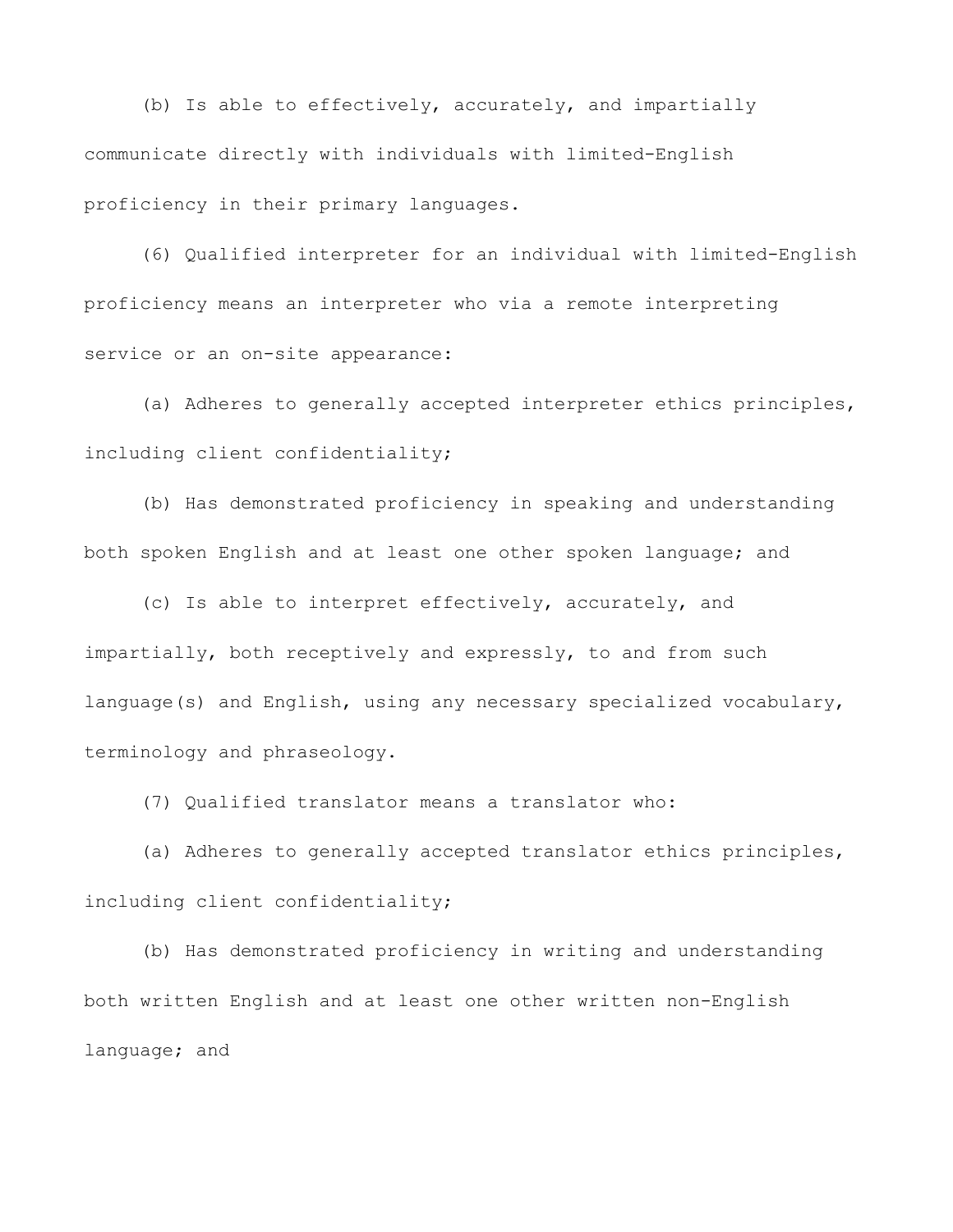(c) Is able to translate effectively, accurately, and impartially to and from such language(s) and English, using any necessary specialized vocabulary, terminology and phraseology.

(8) Taglines mean short statements written in non-English languages that indicate the availability of language assistance services free of charge.

[]

AMENDATORY SECTION (Amending WSR 20-03-114, filed 1/16/20, effective 2/16/20)

 **WAC 284-43-5940 Nondiscrimination in individual and small group health plans.** (1) An issuer offering a nongrandfathered ((individual or small group)) health plan, or a plan deemed by the commissioner to have a short-term limited purpose or duration, or to be a studentonly plan that is guaranteed renewable while the covered person is enrolled as a regular, full-time undergraduate student at an accredited higher education institution, and the issuer's officials, employees, agents, or representatives may not:

(a) Design plan benefits, including formulary design, or implement its plan benefits, in a manner that results in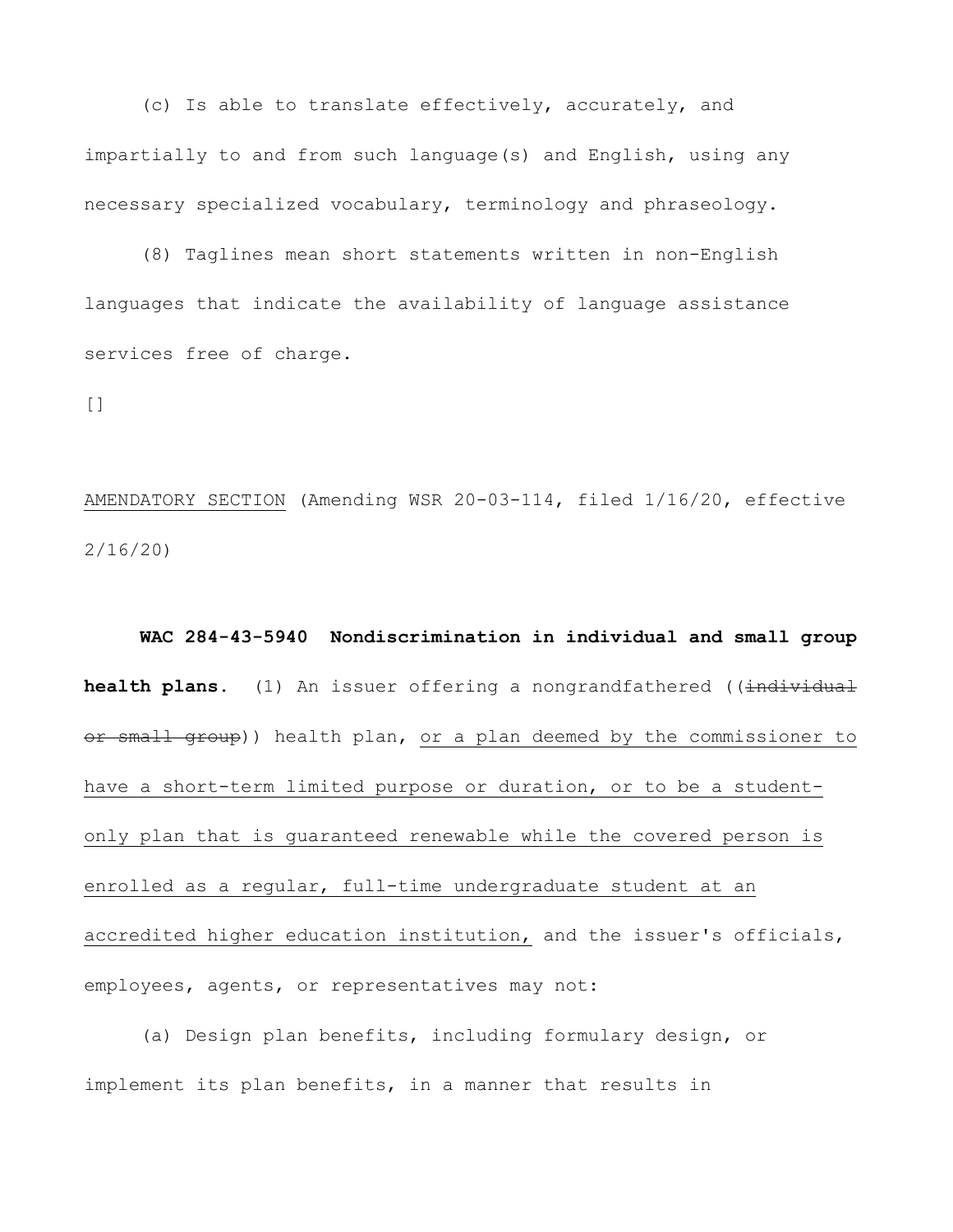discrimination against individuals because of their age, expected length of life, present or predicted disability, degree of medical dependency, quality of life, or other health conditions; and

(b) With respect to health plan administration, member communication, medical protocols or criteria for medical necessity or other aspects of health plan operations:

(i) Discriminate on the basis of race, color, national origin, sex, gender identity, sexual orientation, age, or disability;

(ii) Deny, cancel, limit, or refuse to issue or renew a health plan, or deny or limit coverage of a claim, or impose additional cost sharing or other limitations or restrictions on coverage, on the basis of race, color, national origin, sex, gender identity, sexual orientation, age, or disability;

(iii) Have or implement marketing practices or benefit designs that discriminate on the basis of race, color, national origin, sex, gender identity, sexual orientation, age, or disability;

(iv) Deny or limit coverage, deny or limit coverage of a claim, or impose additional cost sharing or other limitations or restrictions on coverage, for any health services that are ordinarily or exclusively available to individuals of one sex, to a transgender individual based on the fact that an individual's sex assigned at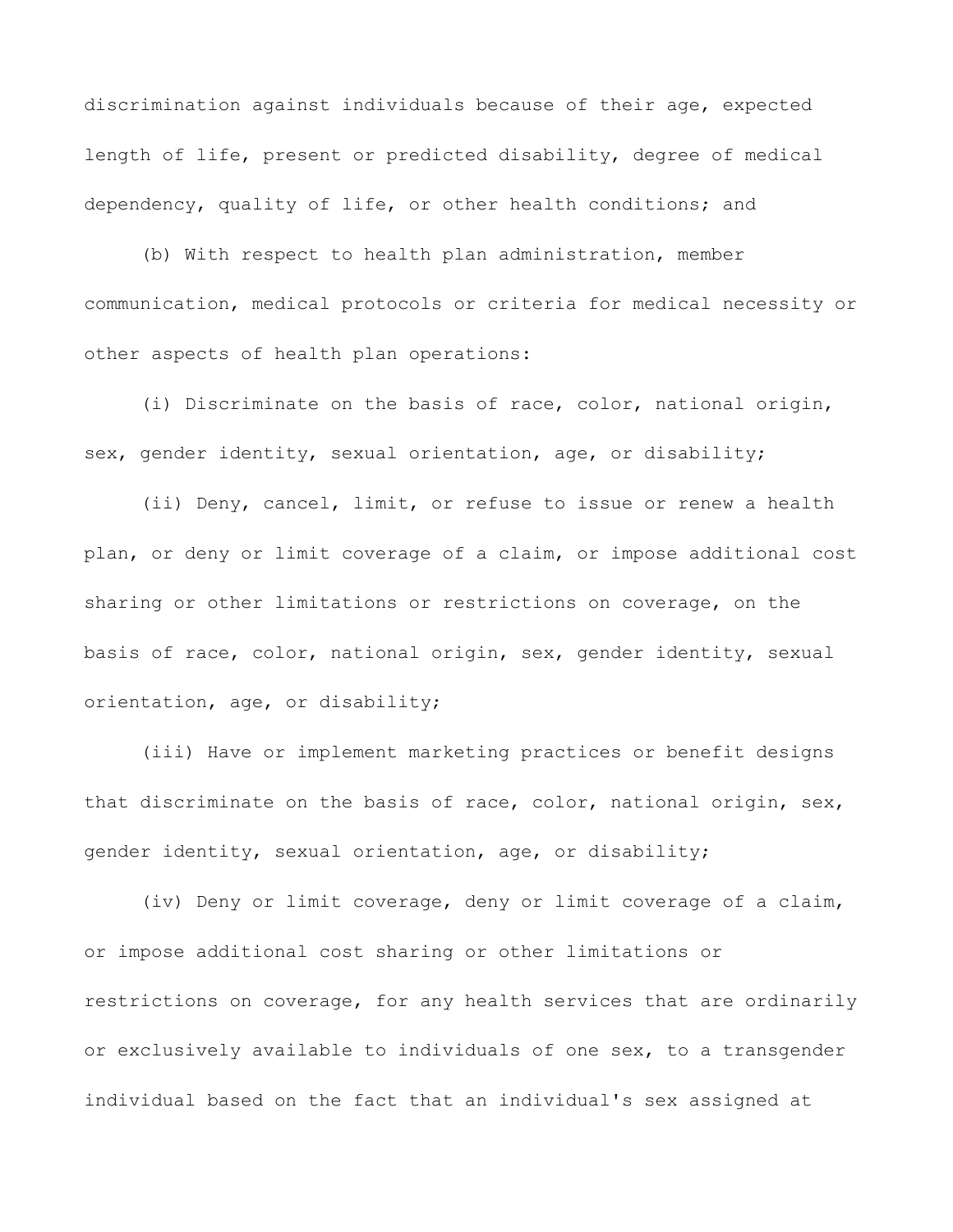birth, gender identity, or gender otherwise recorded is different from the one to which such health services are ordinarily or exclusively available;

(v) Have or implement a categorical coverage exclusion or limitation for all health services related to gender transition; or

(vi) Otherwise deny or limit coverage, deny or limit coverage of a claim, or impose additional cost sharing or other limitations or restrictions on coverage, for specific health services related to gender transition if such denial, limitation, or restriction results in discrimination against a transgender individual.

(2) The enumeration of specific forms of discrimination in subsection (1)(b)(ii) through (vi) of this section does not limit the general applicability of the prohibition in subsection (1)(b)(i) of this section.

(3) Nothing in this section may be construed to prevent an issuer from appropriately utilizing fair and reasonable medical management techniques. Appropriate use of medical management techniques includes use of evidence based criteria for determining whether a service or benefit is medically necessary and clinically appropriate.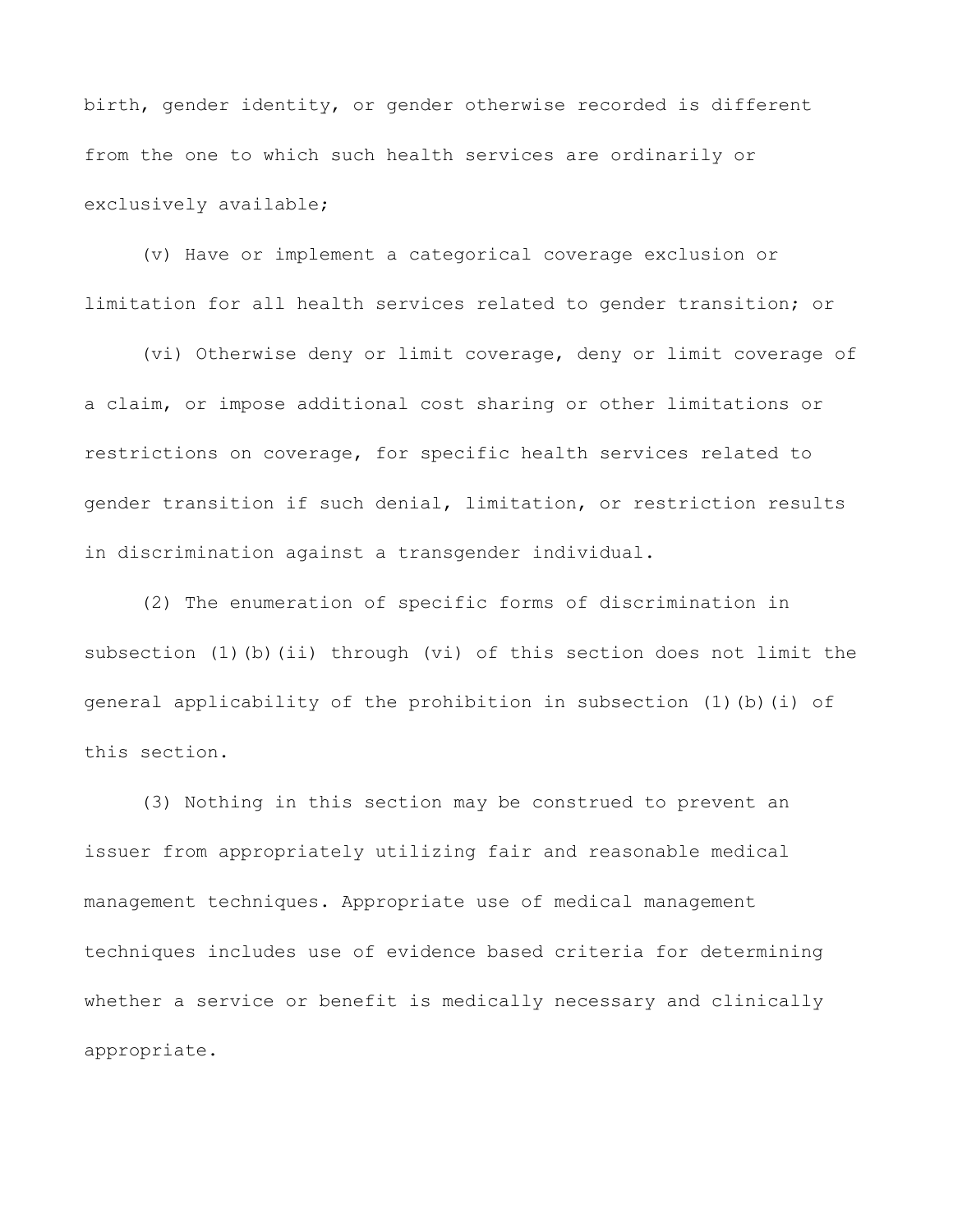(4) The commissioner will determine whether an issuer's actions to comply with this section are consistent with current state law, the legislative intent underlying RCW 48.43.0128 to maintain the enrollee protections of the Affordable Care Act, and the federal regulations and guidance in effect as of January 1, 2017, including, but not limited to, those issued by the U.S. Department of Health and Human Services Office of Civil Rights and federal regulations implementing 42 U.S.C. Sec. 18116 (Sec. 1557 of the Affordable Care Act) as set forth in 81 Fed. Reg. 31375 et seq. (2016). [Statutory Authority: RCW 48.02.060, 48.43.012, 48.43.01211, 48.43.0123, 48.43.0124, 48.43.0126, 48.43.0127, 48.43.0128, and 48.43.715. WSR 20-03-114 (Matter No. R 2019-10), § 284-43-5940, filed 1/16/20, effective 2/16/20.]

AMENDATORY SECTION (Amending WSR 20-03-114, filed 1/16/20, effective 2/16/20)

 **WAC 284-43-5950 Access for individuals with limited-English proficiency and individuals with disabilities.** Each issuer offering a nongrandfathered ((individual or small group)) health plan, or a plan deemed by the commissioner to have a short-term limited purpose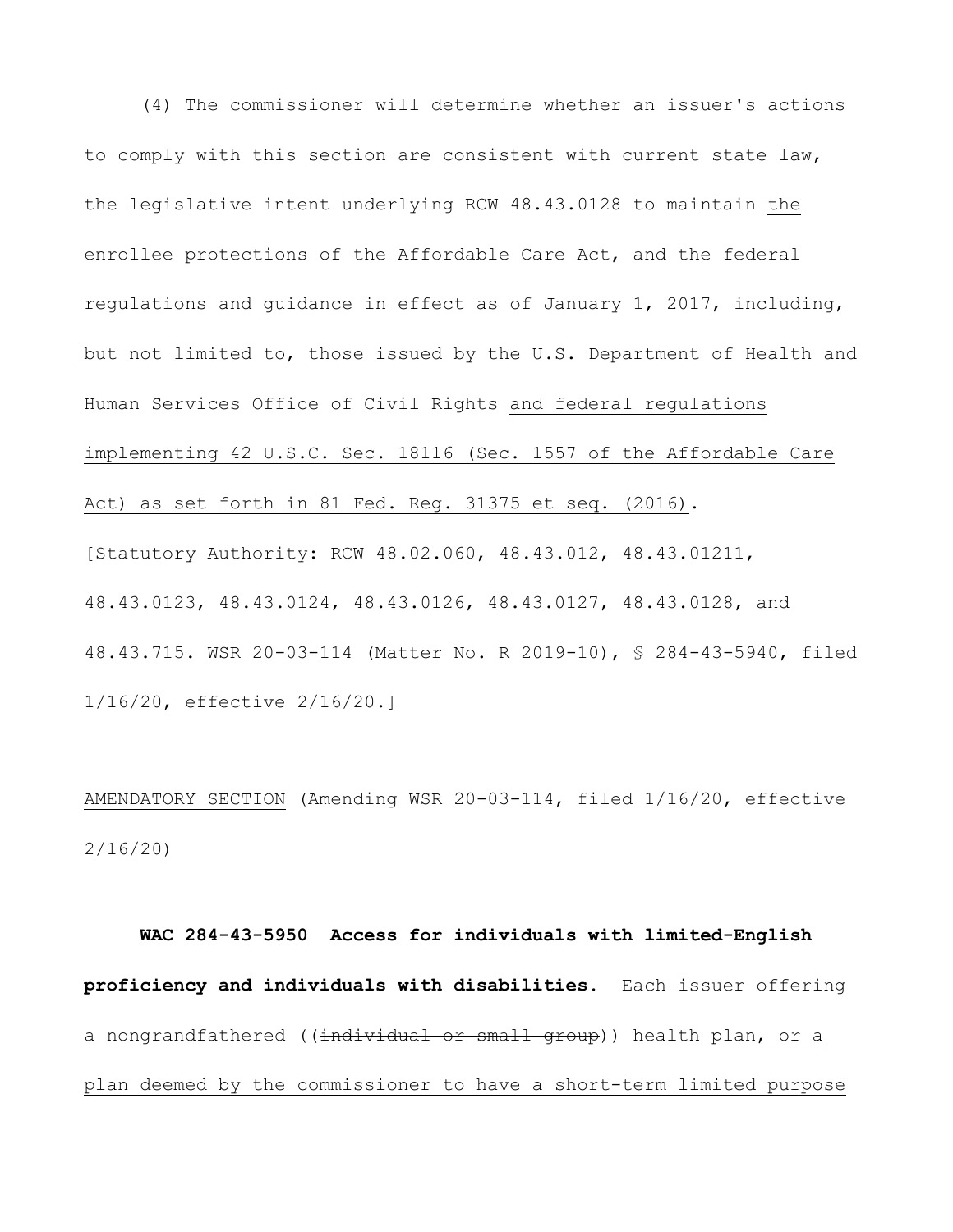or duration, or to be a student-only plan that is guaranteed renewable while the covered person is enrolled as a regular, fulltime undergraduate student at an accredited higher education institution, and the issuer's officials, employees, agents or representatives must take fair and reasonable steps to provide meaningful access to each individual with limited-English proficiency and each individual with a disability consistent with federal rules and guidance in effect on January 1, 2017, including those implementing 42 U.S.C. Sec.  $18116((7))$  (Sec. 1557( $\frac{1}{7}$  including those)) of the Affordable Care Act) as set forth in 81 Fed. Reg. 31375 et seq.  $(2016)$  ( $\sqrt{\frac{1}{2} + 1}$  (that were in effect on January 1, 2017)). [Statutory Authority: RCW 48.02.060, 48.43.012, 48.43.01211, 48.43.0123, 48.43.0124, 48.43.0126, 48.43.0127, 48.43.0128, and 48.43.715. WSR 20-03-114 (Matter No. R 2019-10), § 284-43-5950, filed 1/16/20, effective 2/16/20.]

## NEW SECTION

 **WAC 284-43-5960 Meaningful access for individuals with limited- English proficiency.** (1) **General requirement.** An issuer offering a nongrandfathered health plan, or a plan deemed by the commissioner to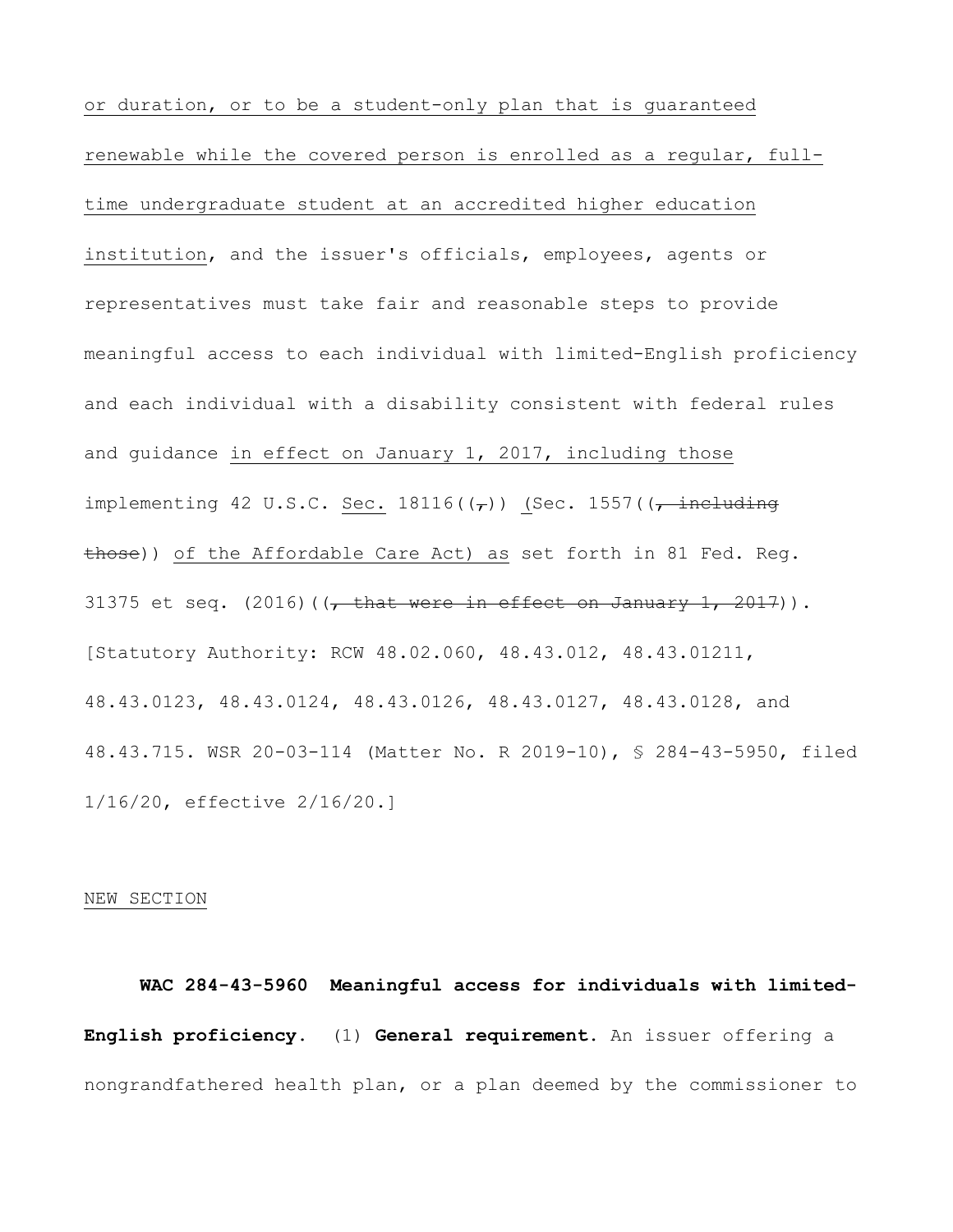have a short-term limited purpose or duration, or to be a studentonly plan that is guaranteed renewable while the covered person is enrolled as a regular, full-time undergraduate student at an accredited higher education institution, shall take reasonable steps to provide meaningful access to each individual with limited-English proficiency eligible to be served or likely to be encountered in its health programs and activities.

(2) **Evaluation of compliance.** In evaluating whether an issuer has met its obligation under subsection (1) of this section, the commissioner will:

(a) Evaluate, and give substantial weight to, the nature and importance of access to the health services involved and the particular communication at issue, to the individual with limited-English proficiency; and

(b) Take into account other relevant factors, including whether an issuer has developed and implemented an effective written language access plan, that is appropriate to its particular circumstances, to be prepared to meet its obligations under this section.

assistance services required under subsection (1) of this section must be provided free of charge, be accurate and timely, and protect

(3) **Language assistance services requirements.** Language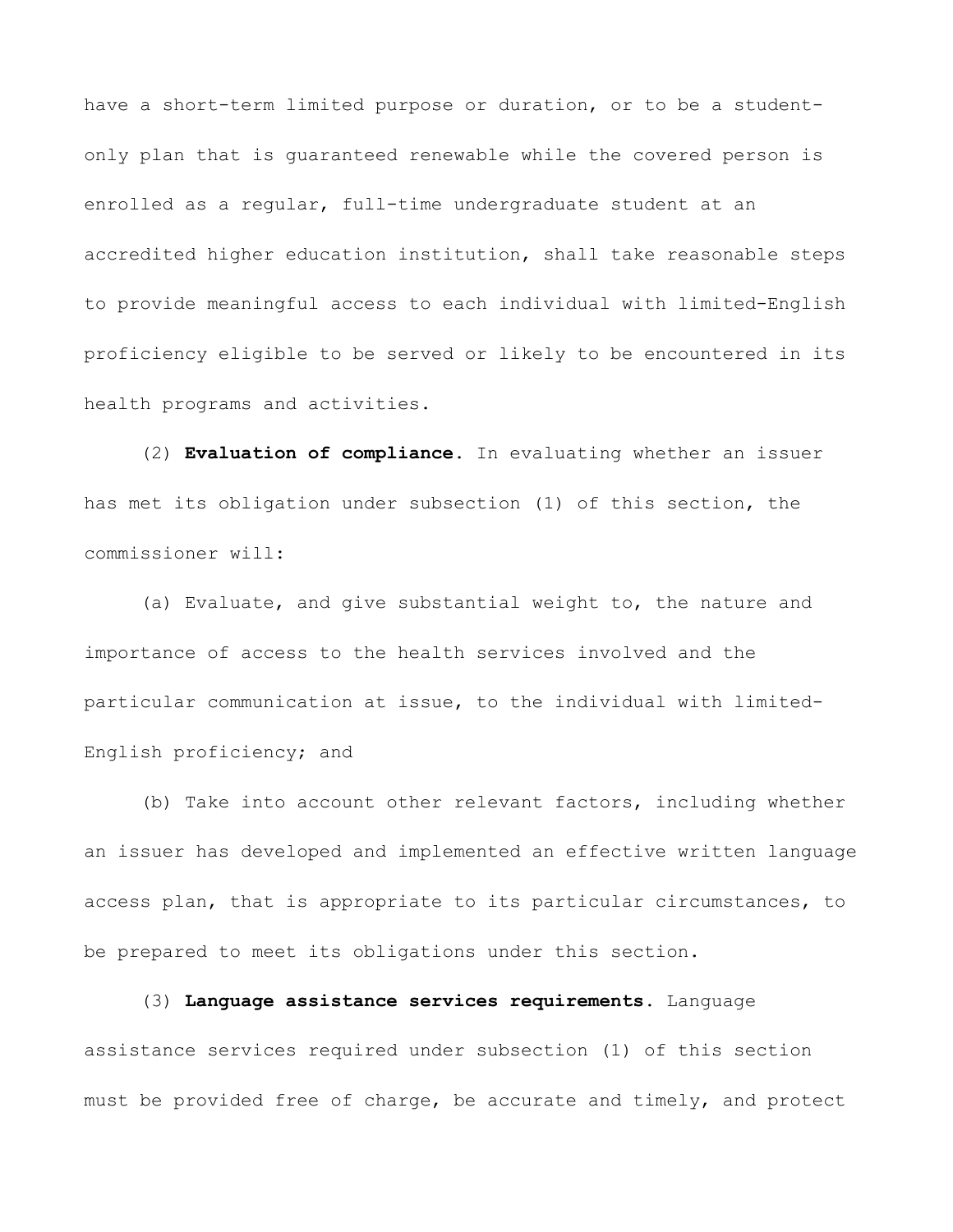the privacy and independence of the individual with limited-English proficiency.

(4) **Specific requirements for interpreter and translation services.** Subject to subsection (1) of this section:

(a) An issuer shall offer a qualified interpreter to an individual with limited-English proficiency when oral interpretation is a reasonable step to provide meaningful access for that individual with limited-English proficiency; and

(b) An issuer shall use a qualified translator when translating written content in paper or electronic form.

(5) **Restricted use of certain persons to interpret or facilitate communication.** An issuer shall not:

(a) Require an individual with limited-English proficiency to provide his or her own interpreter;

(b) Rely on an adult accompanying an individual with limited-English proficiency to interpret or facilitate communication, except:

(i) In an emergency involving an imminent threat to the safety or welfare of an individual or the public where there is no qualified interpreter for the individual with limited-English proficiency immediately available; or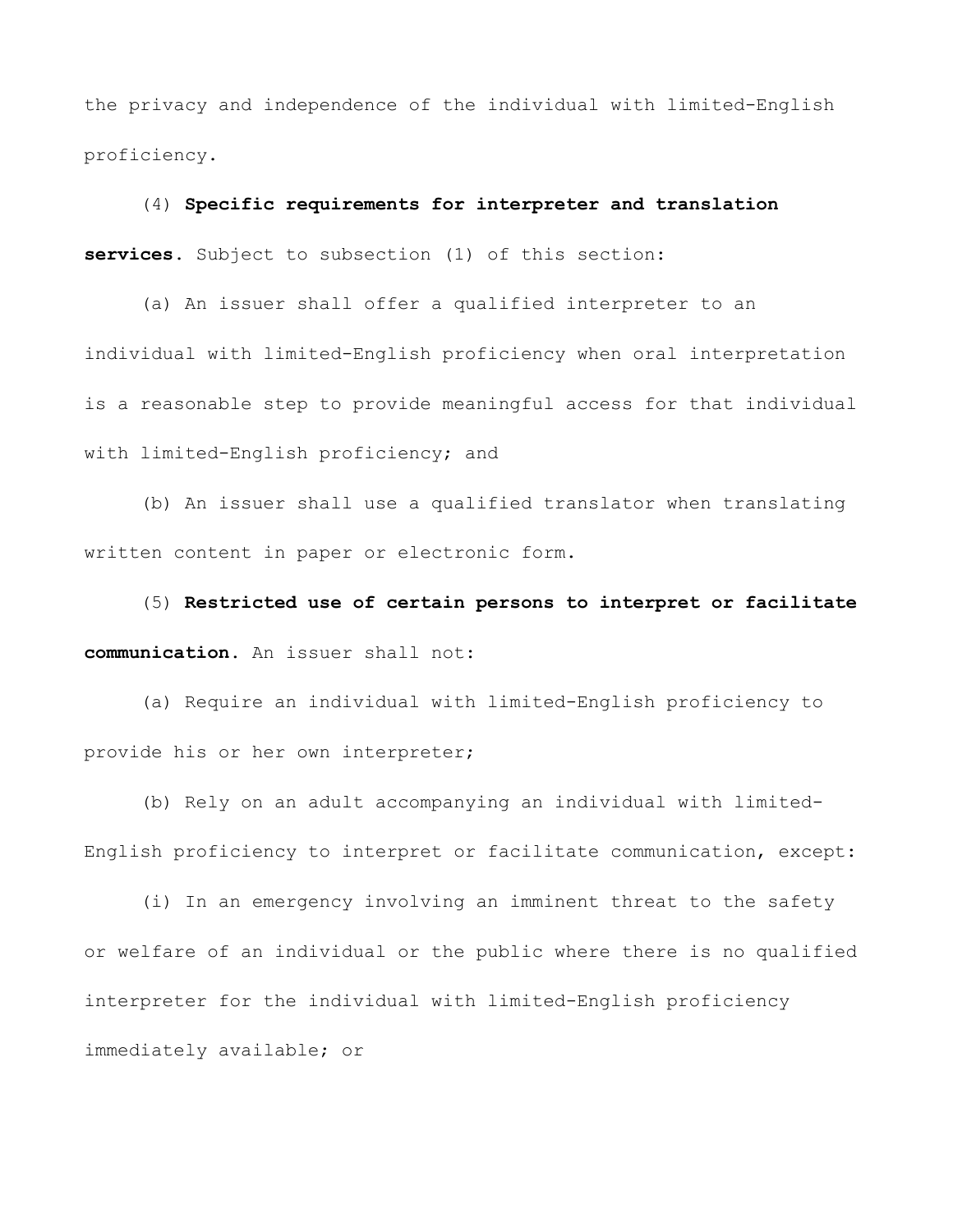(ii) Where the individual with limited-English proficiency specifically requests that the accompanying adult interpret or facilitate communication, the accompanying adult agrees to provide such assistance, and reliance on that adult for such assistance is appropriate under the circumstances.

(c) Rely on a minor child to interpret or facilitate communication, except in an emergency involving an imminent threat to the safety or welfare of an individual or the public where there is no qualified interpreter for the individual with limited-English proficiency immediately available; or

(d) Rely on staff other than qualified bilingual/multilingual staff to communicate directly with individuals with limited-English proficiency.

(6) **Video remote interpreting services.** An issuer that provides a qualified interpreter for an individual with limited-English proficiency through video remote interpreting services shall provide:

(a) Real-time, full-motion video and audio over a dedicated high-speed, wide-bandwidth video connection or wireless connection that delivers high-quality video images that do not produce lags, choppy, blurry, or grainy images, or irregular pauses in communication;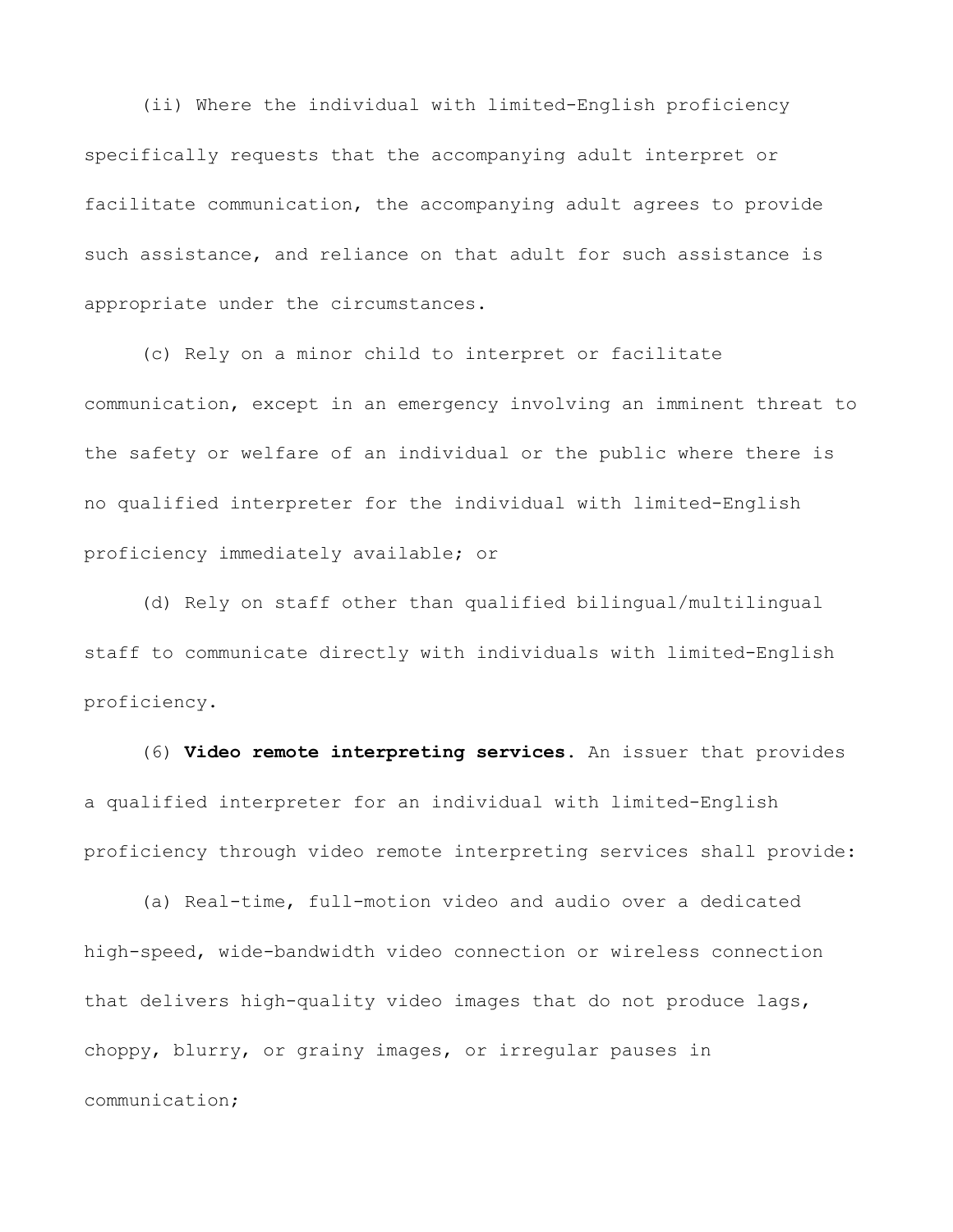(b) A sharply delineated image that is large enough to display the interpreter's face and the participating individual's face regardless of the individual's body position;

(c) A clear, audible transmission of voices; and

(d) Adequate training to users of the technology and other involved individuals so that they may quickly and efficiently set up and operate the video remote interpreting.

(7) **Acceptance of language assistance services is not required.**  Nothing in this section shall be construed to require an individual with limited-English proficiency to accept language assistance services.

 $\lceil$ ]

## NEW SECTION

 **WAC 284-43-5970 Equal program access on the basis of sex.** An issuer offering a nongrandfathered health plan, or a plan deemed by the commissioner to have a short-term limited purpose or duration, or to be a student-only plan that is guaranteed renewable while the covered person is enrolled as a regular, full-time undergraduate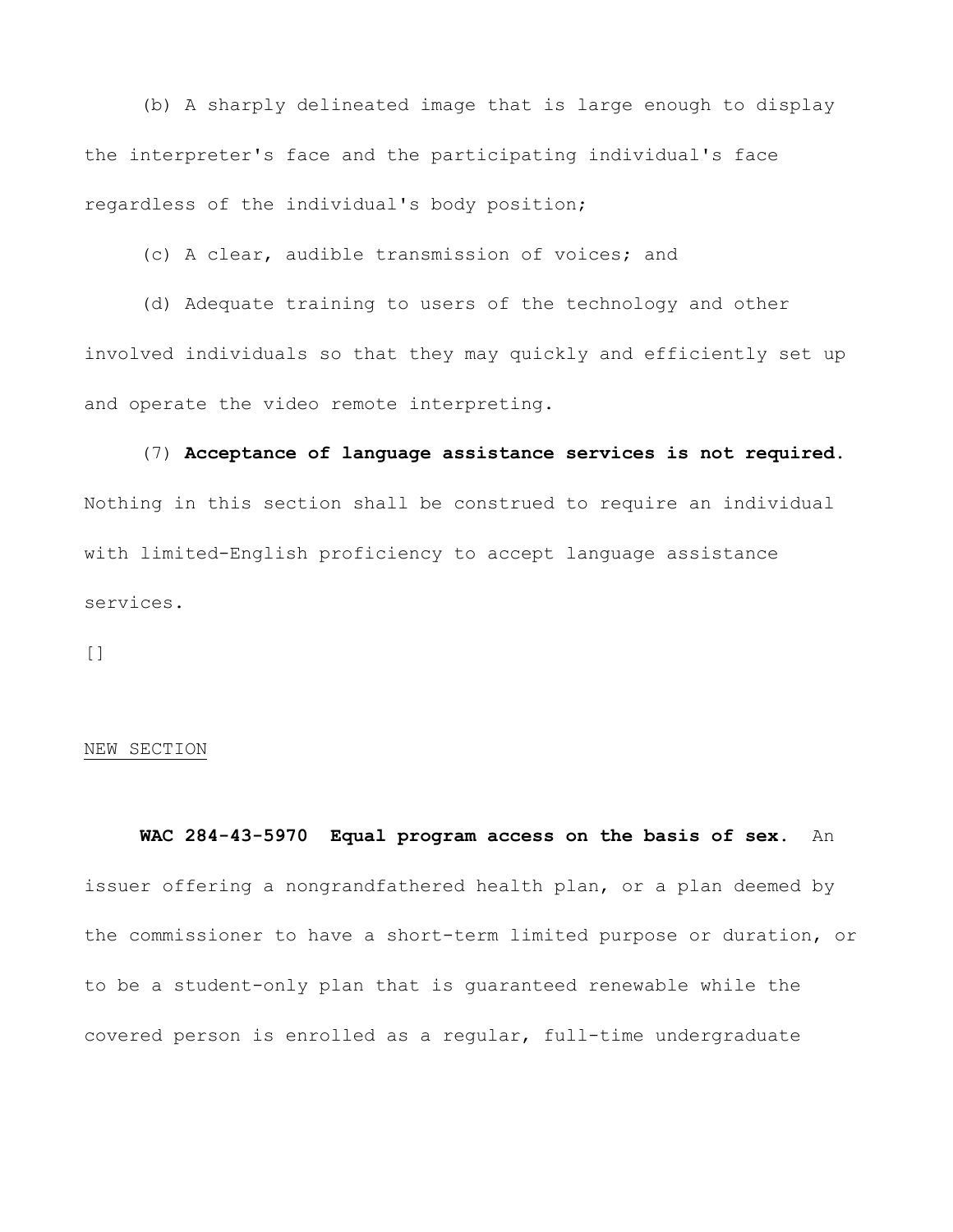student at an accredited higher education institution, and the issuer's officials, employees, agents, or representatives shall:

(1) Provide individuals equal access with respect to health plan administration, member communication, medical protocols or criteria for medical necessity or other aspects of health plan operations without discrimination on the basis of sex; and

(2) Treat individuals consistent with their gender identity, except that an issuer may not deny or limit health services that are ordinarily or exclusively available to individuals of one sex, to a transgender individual based on the fact that the individual's sex assigned at birth, gender identity, or gender otherwise recorded is different from the one to which such health services are ordinarily or exclusively available.

 $\lceil$ ]

AMENDATORY SECTION (Amending WSR 16-01-081, filed 12/14/15, effective 12/14/15)

 **WAC 284-43-7000 Scope and intent—Parity in mental health and substance use disorder benefits.** This subchapter applies to all health plans, plans deemed by the commissioner to have a short-term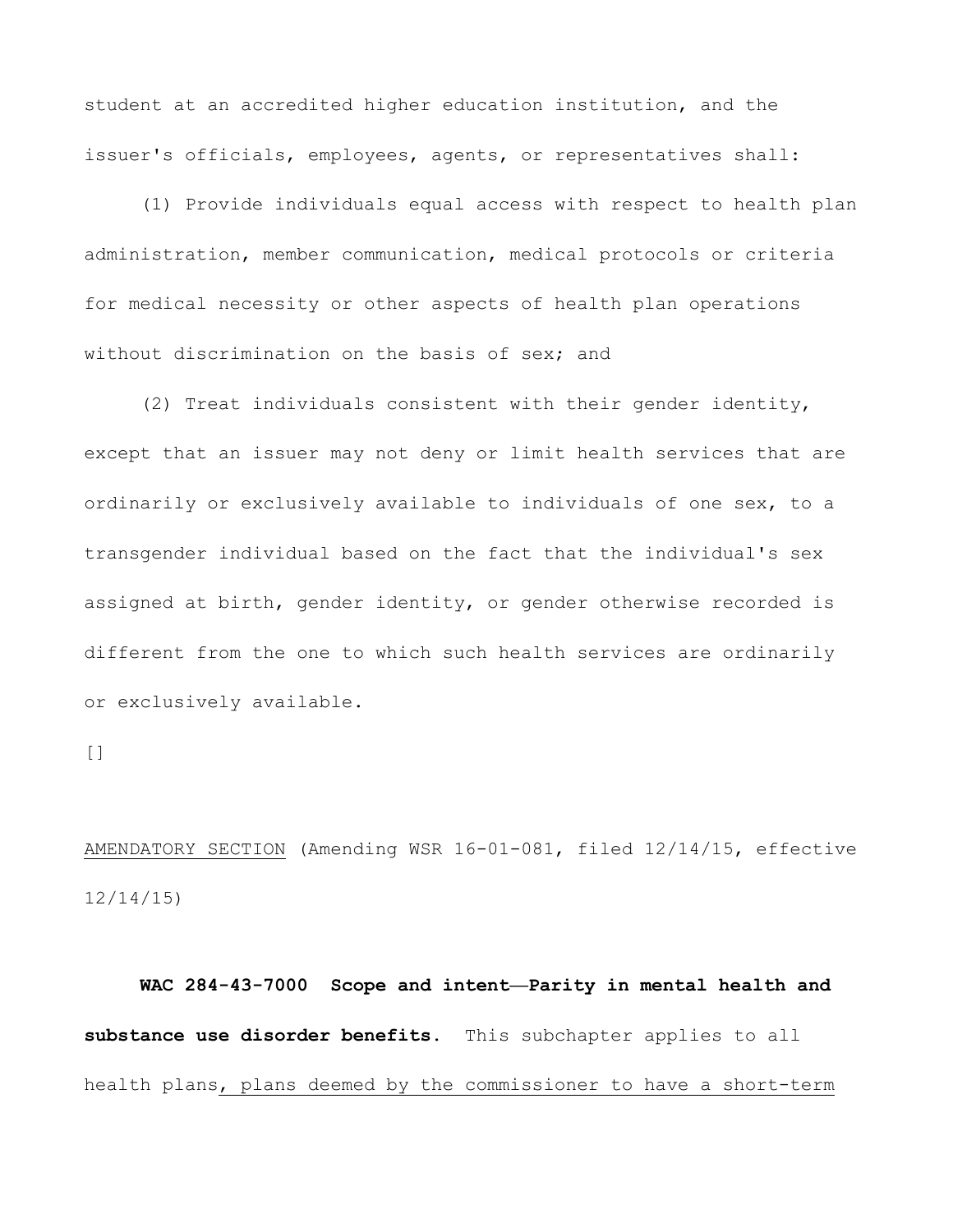education institution and all issuers. The purpose of this rule is to limited purpose or duration, or to be student-only health plans that are guaranteed renewable while the covered person is enrolled as a regular, full-time undergraduate student at an accredited higher consolidate existing state mental health and ((chemical dependency)) substance use disorder regulation with federal mental health and substance use disorder parity requirements into state regulation. This rule also provides health plans, plans deemed by the commissioner to have a short-term limited purpose or duration, or to be student-only health plans that are guaranteed renewable while the covered person is enrolled as a regular, full-time undergraduate student at an accredited higher education institution and issuers with the method of demonstrating compliance with these requirements. A plan or issuer's obligation to comply with these requirements is nondelegable; a plan or issuer is obligated to ensure compliance with WAC 284-43-7000 through 284-43-7120, even if they use a third-party vendor or subcontracting arrangement. A plan or issuer is not exempt from any of these requirements because it relied upon a third-party vendor or subcontracting arrangement for administration of any aspect of its mental health or substance use disorder benefits or services.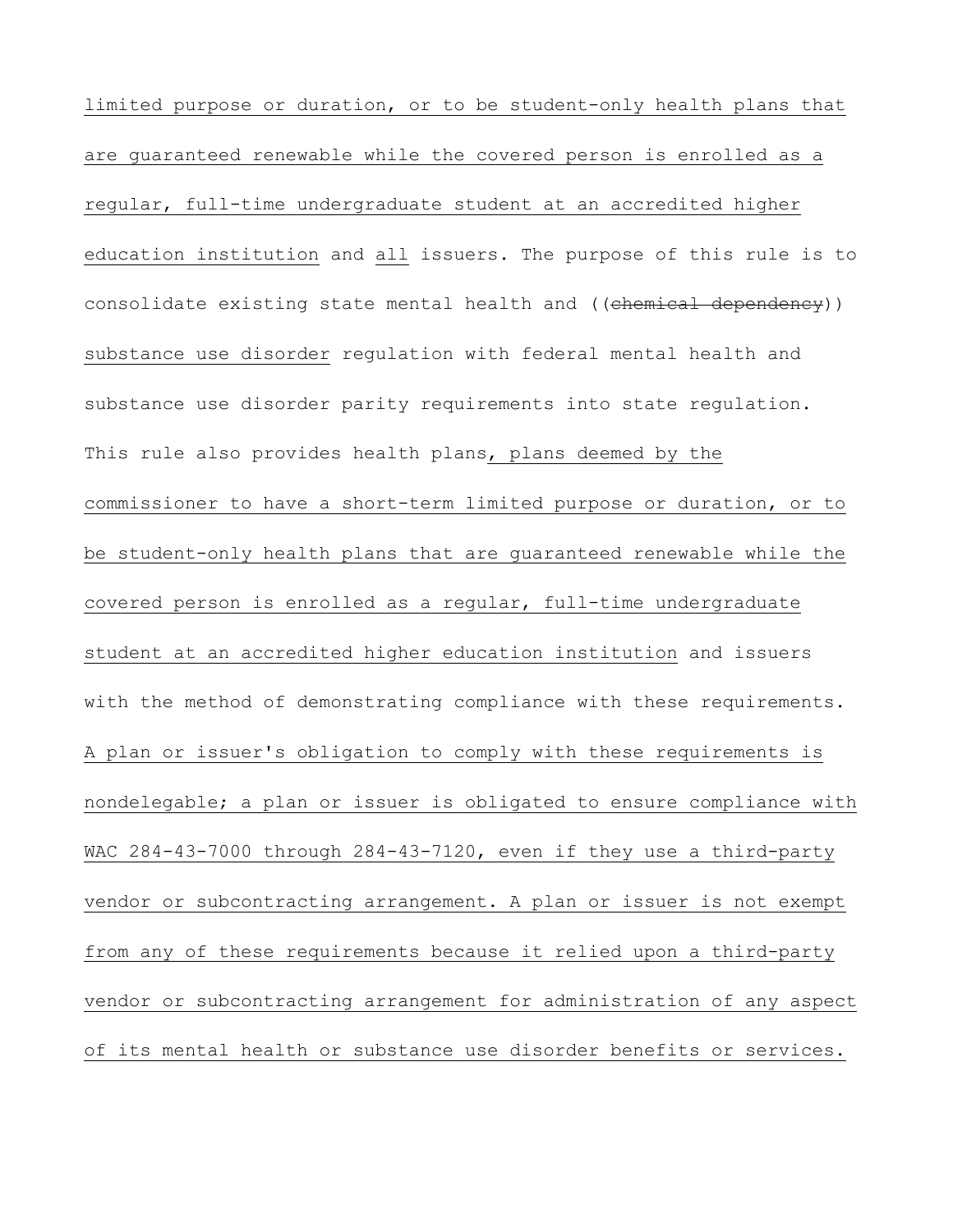[WSR 16-01-081, recodified as § 284-43-7000, filed 12/14/15, effective 12/14/15. Statutory Authority: RCW 48.02.060, 48.43.715, 48.44.050, 48.46.200 and Paul Wellstone and Pete Domenici Mental Health Parity and Addiction Equity Act of 2008, Pub. L. 110-343. WSR 14-23-057 (Matter No. R 2012-29), § 284-43-990, filed 11/17/14, effective 12/18/14.]

AMENDATORY SECTION (Amending WSR 16-14-106, filed 7/6/16, effective 8/6/16)

 **WAC 284-43-7010 Definitions. Aggregate lifetime limit** means a dollar limitation on the total amount of specified benefits that may be paid under a ((health)) plan (or health insurance coverage offered in connection with a plan) for any coverage unit.

**Annual dollar limit** means a dollar limitation on the total amount of specified benefits that may be paid in a twelve-month period under a ((health)) plan (or health insurance coverage offered in connection with a plan) for any coverage unit.

**Approved treatment program** means a discrete program of ((chemical dependency)) substance use disorder treatment provided by a treatment program certified by the department of ((social and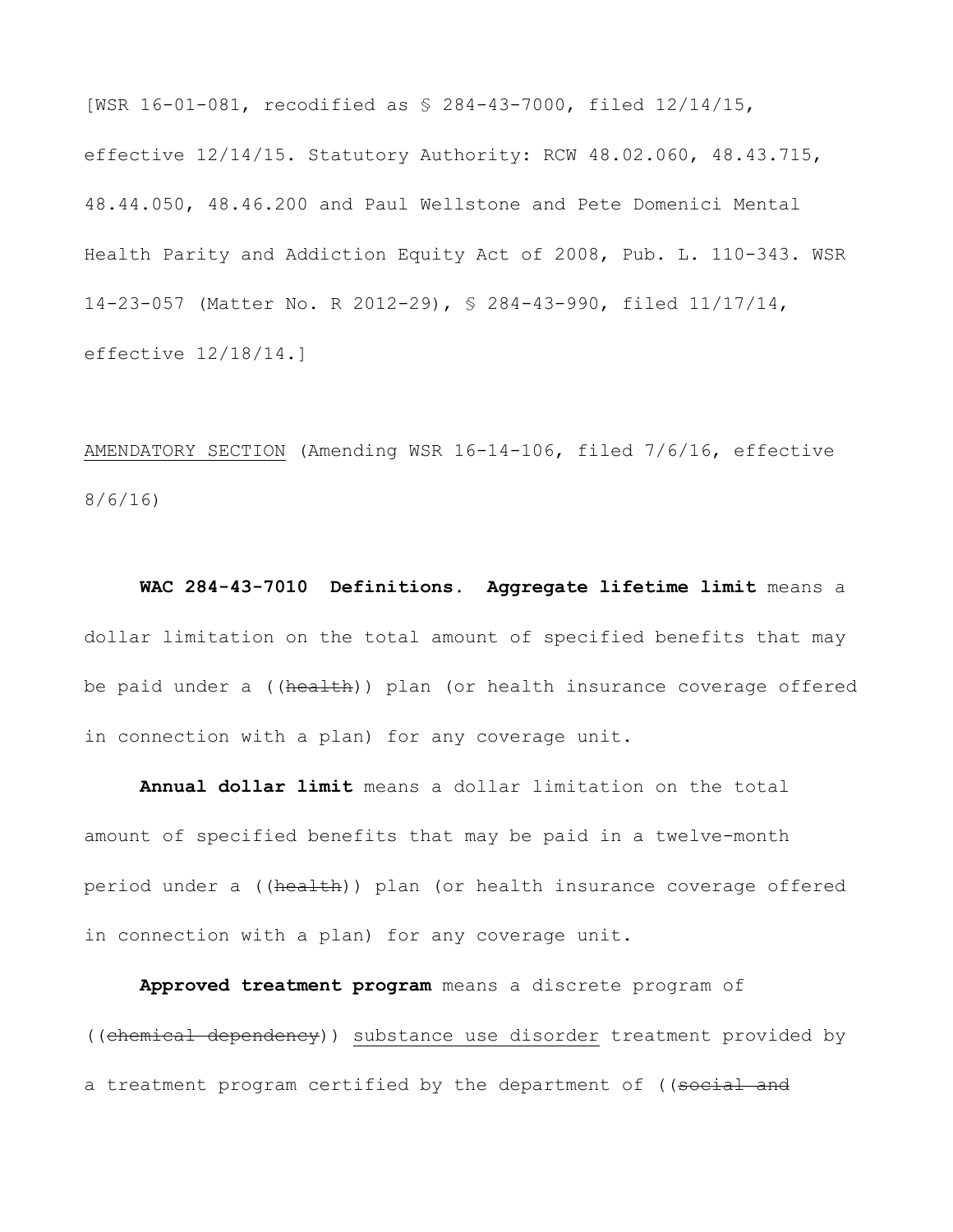((70.96A)) 71.24 RCW. health services)) health as meeting standards adopted under chapter

((**Chemical dependency professional** means a person certified as a chemical dependency professional by the Washington state department of health under chapter 18.205 RCW.))

**Classification of benefits** means a group into which all medical/surgical benefits and mental health or substance use disorder benefits offered by a ((health)) plan must fall. For the purposes of this rule, the only classifications that may be used are: Inpatient, in-network; inpatient, out-of-network; outpatient, in-network; outpatient, out-of-network; emergency care; and prescription drugs.

**Coverage unit** means the way in which a ((health)) plan or issuer groups individuals for purposes of determining benefits, or premiums or contributions. For example, different coverage units include selfonly, family, and employee-plus-spouse.

**Cumulative financial requirements** means financial requirements that determine whether or to what extent benefits are provided based on accumulated amounts and include deductibles and out-of-pocket maximums. Financial requirements do not include aggregate lifetime or annual dollar limits.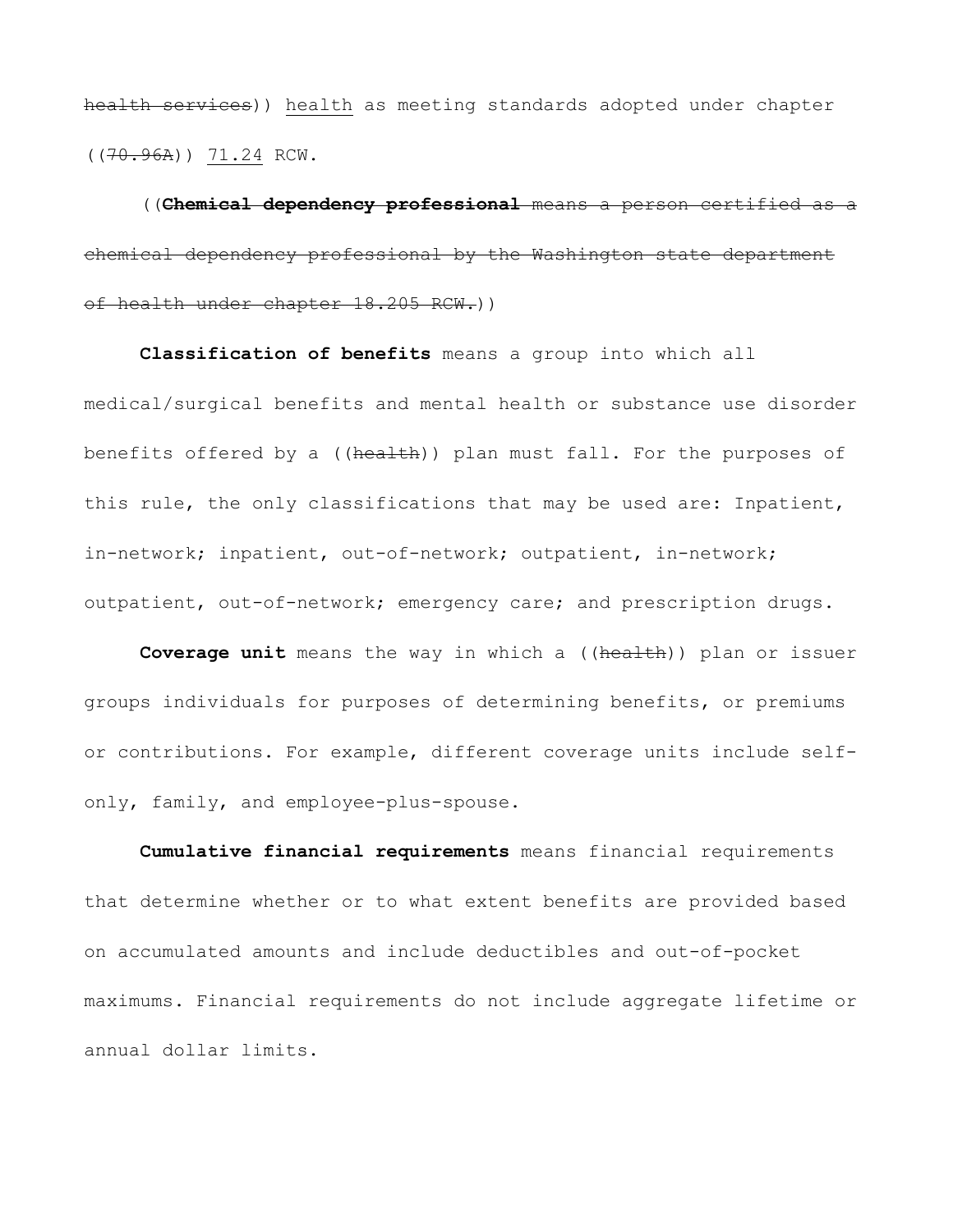## **Cumulative quantitative treatment limitations** means treatment limitations that determine whether or to what extent benefits are provided based on accumulated amounts, such as annual or lifetime day or visit limits.

**Emergency condition, for the purpose of this subchapter,** means a medical, mental health or substance use disorder condition manifesting itself by acute symptoms of sufficient severity, including severe emotional or physical distress or a combination of severe emotional and physical distress, that a prudent layperson, who possesses an average knowledge of health and medicine, could reasonably expect the absence of immediate medical  $((e f))$ , mental health or substance use disorder treatment attention to result in a condition placing the health of the individual, or with respect to a pregnant woman, the health of the woman or her unborn child, in serious jeopardy.

**Essential health benefits (EHBs).** EHBs have the same definition as found in WAC 284-43-5600 or 284-43-5602, as appropriate. The definition of EHBs includes mental health and substance use disorder services, including behavioral health treatment. For EHBs, including mental health and substance use disorder benefits, federal and state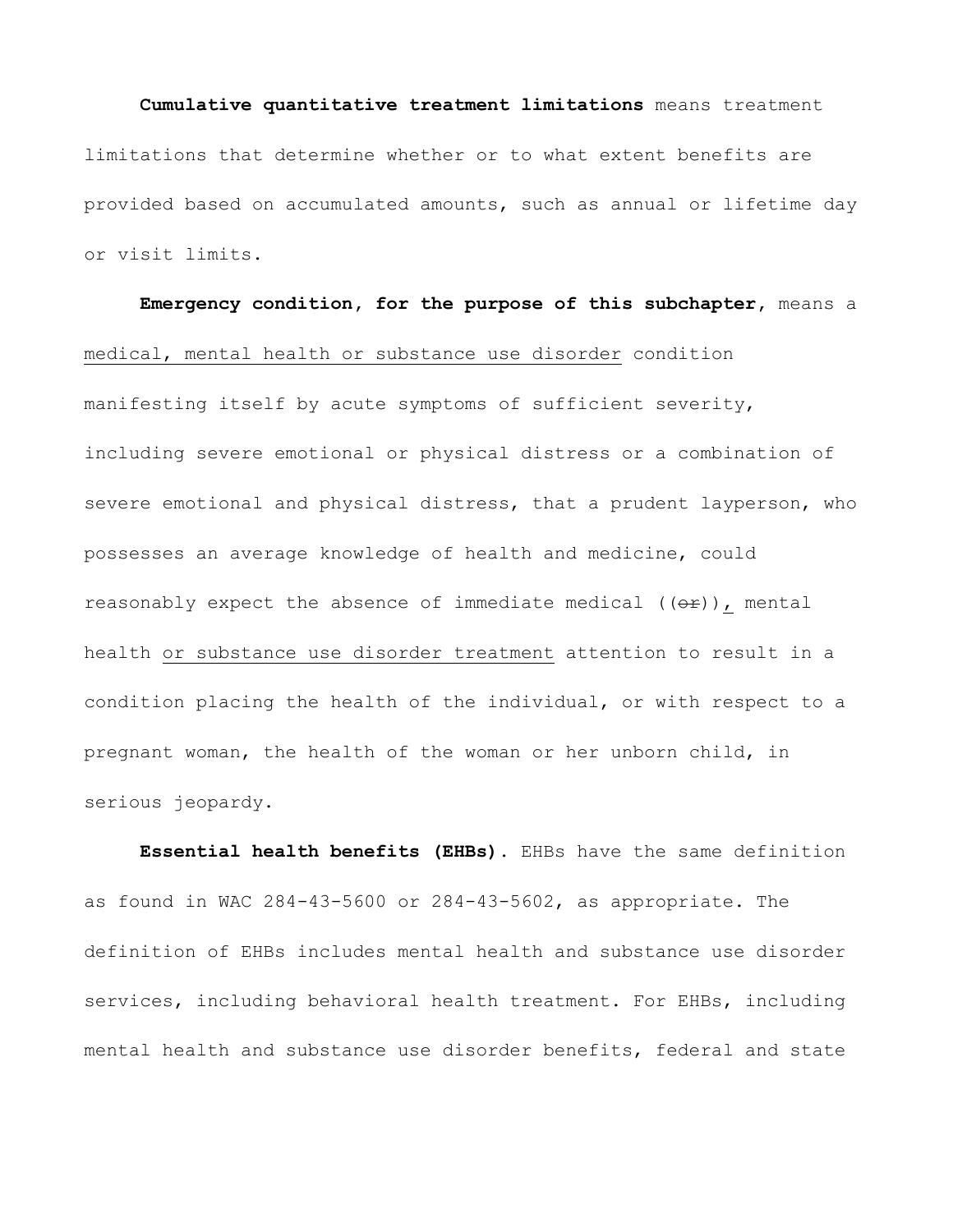law prohibit limitations ( $(\theta \hat{r})$ ) on age, condition, lifetime and annual dollar amounts.

**Financial requirements** means cost sharing measures such as deductibles, copayments, coinsurance, and out-of-pocket maximums. Financial requirements do not include aggregate lifetime or annual dollar limits.

**Health carrier or issuer** has the same meaning as RCW 48.43.005(25).

**Health plan** has the same meaning as RCW 48.43.005(26).

**Medical/surgical benefits** means benefits with respect to items or services for medical conditions or surgical procedures, as defined under the terms of the plan or health insurance coverage and in accordance with applicable federal and state law, but does not include mental health or substance use disorder benefits. Any condition defined by the plan or coverage as being or as not being a medical/surgical condition must be defined to be consistent with generally recognized independent standards of current medical practice (for example, the most current version of the *International Classification of Diseases* (ICD) or state guidelines).

**Medically necessary or medical necessity:**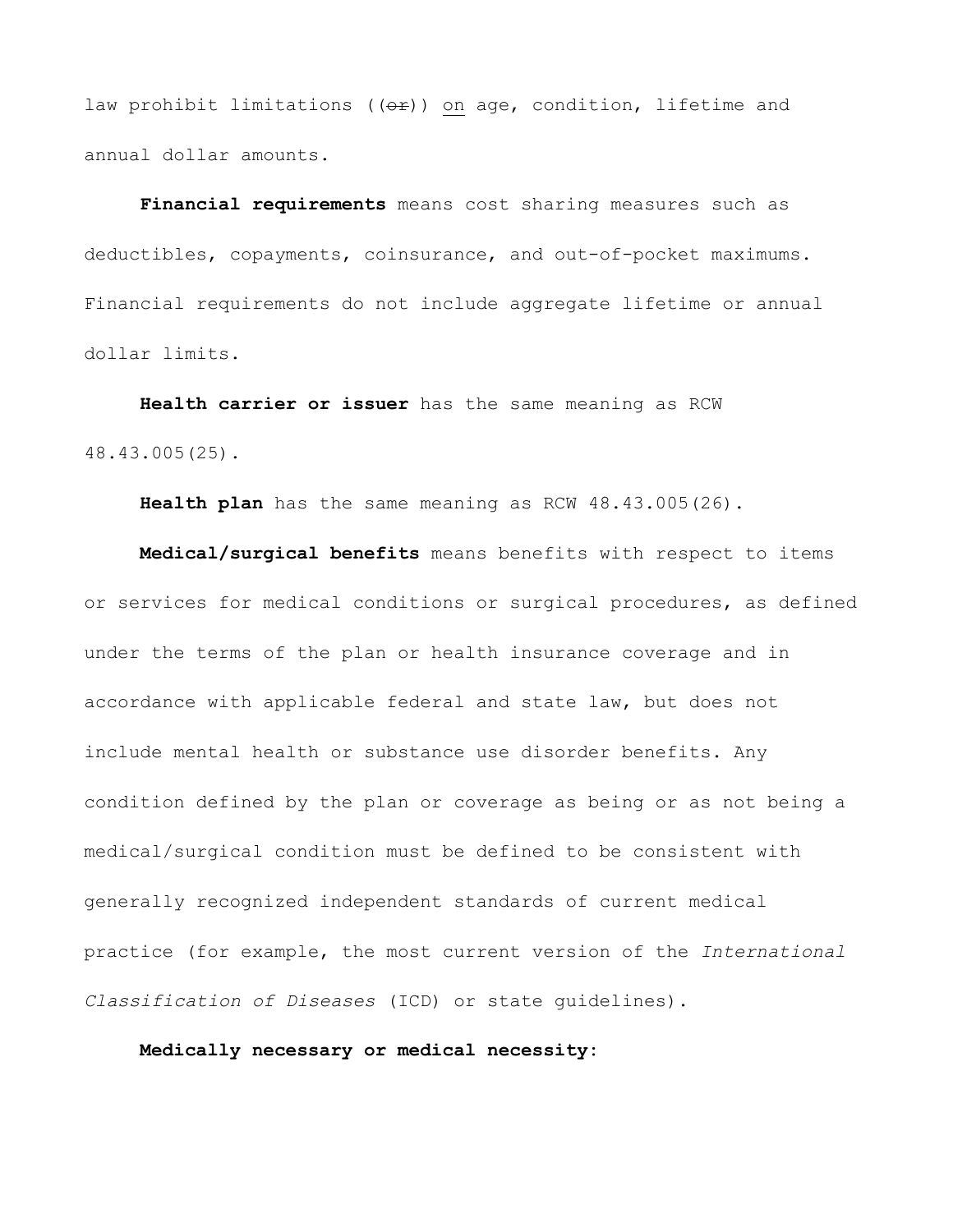(a) With regard to ((chemical dependency and)) substance use disorder is defined by the most recent version of *The ASAM Criteria, Treatment Criteria for Addictive, Substance Related, and Co-Occurring Conditions* as published by the American Society of Addiction Medicine (ASAM).

(b) With regard to mental health services, pharmacy services, and any substance use disorder benefits not governed by ASAM, is a carrier determination as to whether a health service is a covered benefit because the service is consistent with generally recognized standards within a relevant health profession.

**Mental health benefits** means benefits with respect to items or services for mental health conditions, as defined under the terms of the plan or health insurance coverage and in accordance with applicable federal and state law. Any condition defined by the plan or coverage as being or as not being a mental health condition must be defined to be consistent with generally recognized independent standards of current medical practice (for example, the most current version of the *Diagnostic and Statistical Manual of Mental Disorders*  (DSM), the most current version of the *International Classification of Diseases* (ICD), or state guidelines.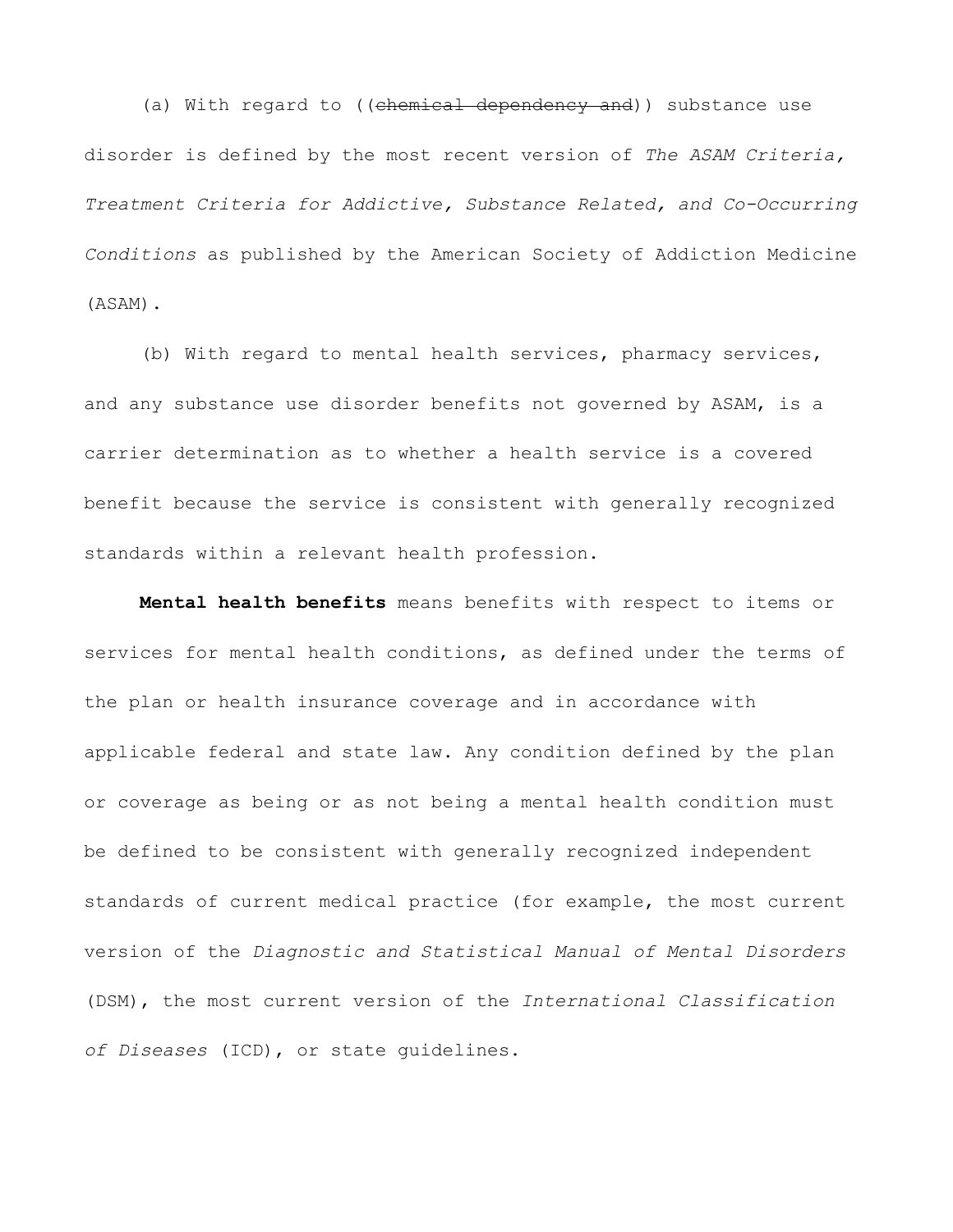**Nonquantitative treatment limitations (NQTL)** means processes, strategies, or evidentiary standards, or other factors that are not expressed numerically, but otherwise limit the scope or duration of benefits for treatment. NQTLs include, but are not limited to:

(a) Medical management standards limiting or excluding benefits based on medical necessity or medical appropriateness, or based on whether the treatment is experimental or investigative;

(b) Formulary design for prescription drugs;

(c) For plans with multiple network tiers (such as preferred providers and participating providers), network tier design;

(d) Standards for provider admission to participate in a network, including reimbursement rates;

(e) Plan methods for determining usual, customary, and reasonable charges;

(f) Refusal to pay for higher-cost therapies until it can be shown that a lower-cost therapy is not effective (also known as failfirst policies or step therapy protocols);

(g) Exclusions based on failure to complete a course of treatment; and

(h) Restrictions based on geographic location, facility type, provider specialty, and other criteria that limit the scope or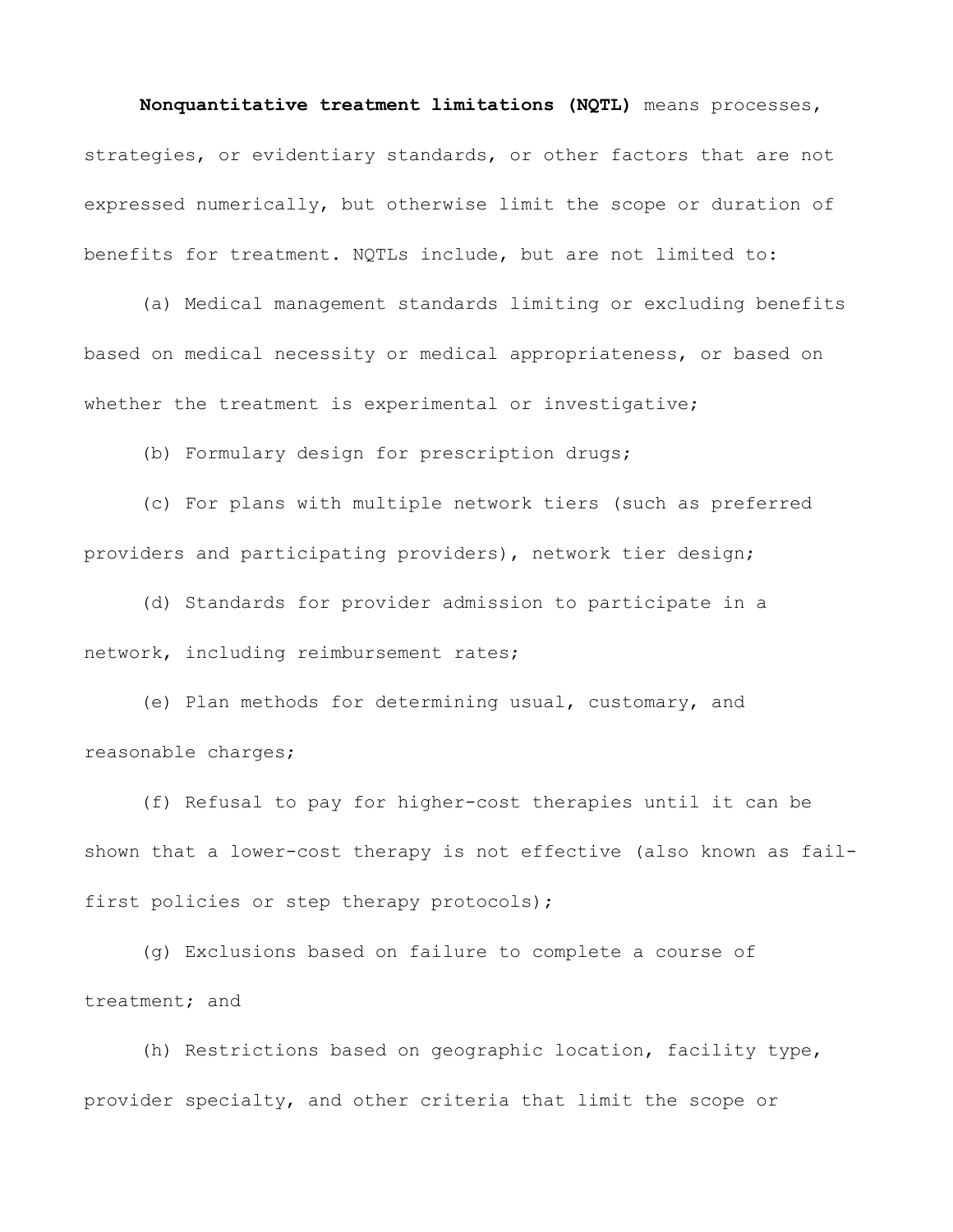duration of benefits for services provided under the plan or coverage.

**Plan** means a health plan, a short-term limited medical plan or a student-only health plan.

**Predominant level:** If a type of financial requirement or quantitative treatment limitation applies to substantially all medical surgical benefits in a classification, the predominant level is the level that applies to more than one-half of the medical/surgical benefits in that classification subject to the financial requirement or quantitative treatment limitation.

**Quantitative parity analysis** means a mathematical test by which plans and issuers determine what level of a financial requirement or quantitative treatment limitation, if any, is the most restrictive level that could be imposed on mental health or substance use disorder benefits within a classification.

**Quantitative treatment limitations** means types of objectively quantifiable treatment limitations such as frequency of treatments, number of visits, days of coverage, days in a waiting period or other similar limits on the scope or duration of treatment.

**Short-term limited duration medical plan** means a plan deemed by the commissioner to have a short-term limited purpose or duration.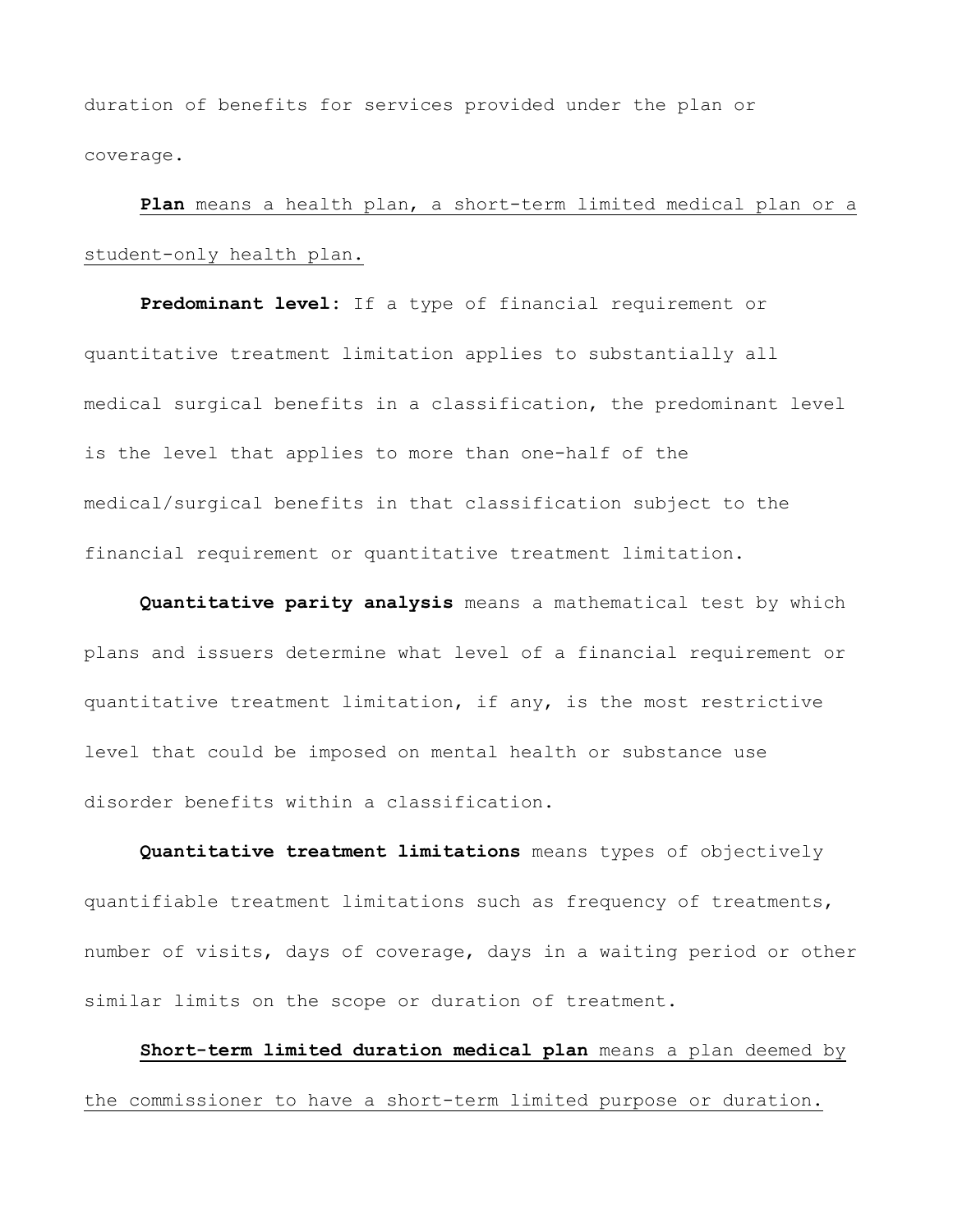**Student-only health plan** means a health plan that is guaranteed renewable while the covered person is enrolled as a regular, fulltime undergraduate student at an accredited higher education institution.

Substance use disorder ((includes illness characterized by a physiological or psychological dependency, or both, on a controlled substance regulated under chapter 69.50 RCW and/or alcoholic beverages. It is further characterized by a frequent or intense pattern of pathological use to the extent the user exhibits a loss of self-control over the amount and circumstances of use; develops symptoms of tolerance or physiological and/or psychological withdrawal if use of the controlled substance or alcoholic beverage is reduced or discontinued; and the user's health is substantially impaired or endangered or his or her social or economic function is substantially disrupted. Any disorder defined by the plan as being or as not being a substance use disorder must be defined to be consistent with generally recognized independent standards of current medical practice (for example, the most current version of the DSM, the most current version of the ICD, or state guidelines))) means a substance-related or addictive disorder listed in the *Diagnostic and*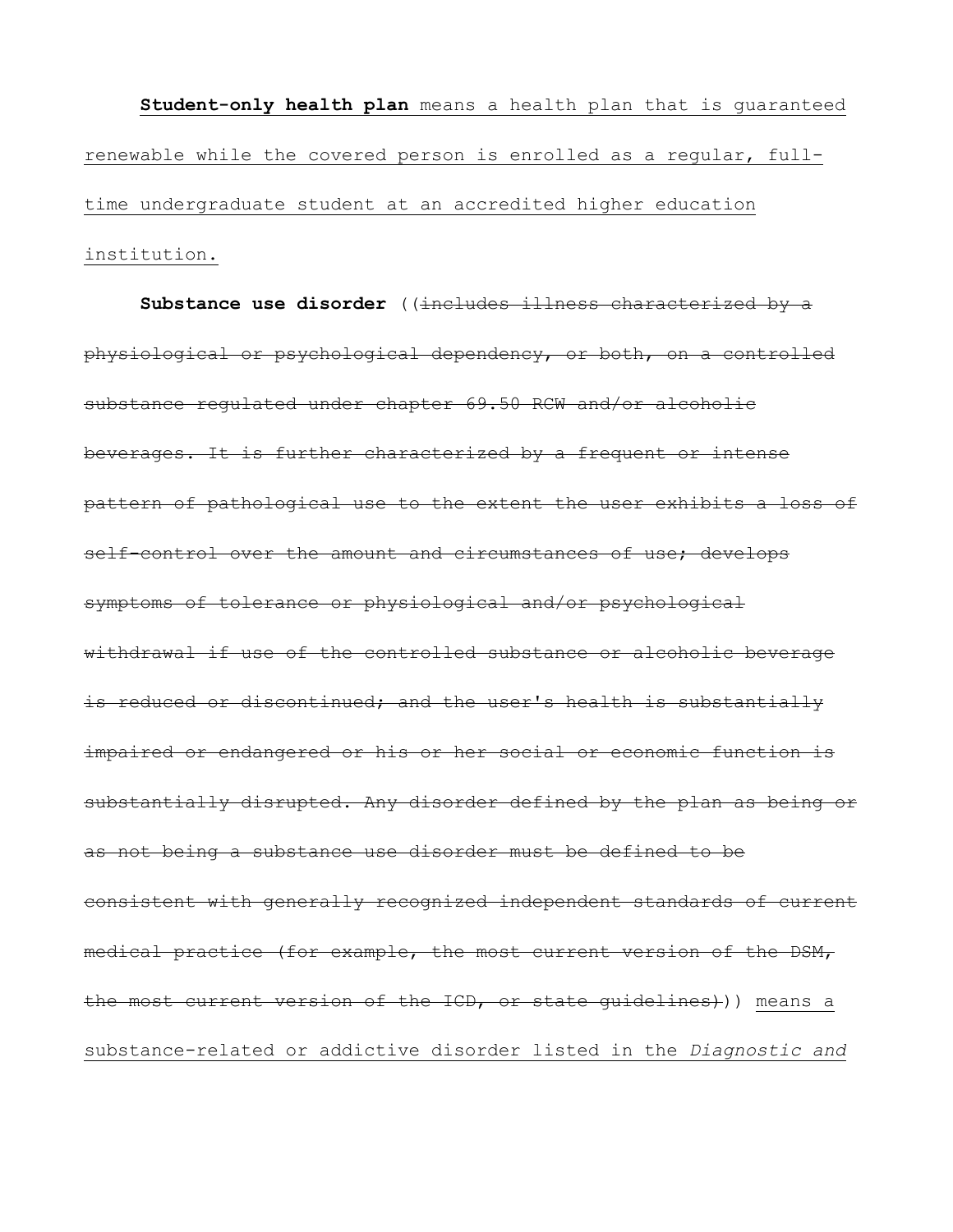*Statistical Manual (DSM) V* or the most current version of the DSM published by the American Psychiatric Association.

**Substance use disorder benefits** means benefits with respect to items or services for substance use disorders, as defined under the terms of the plan or health insurance coverage and in accordance with applicable federal and state law. Substance use disorder benefits must include payment for reasonable charges for medically necessary treatment and supporting service rendered to an enrollee either within an approved treatment program or by a health care professional that meets the requirements of RCW 18.205.040(2), as part of the approved treatment plan.

**Substantially all:** A type of financial requirement or quantitative treatment limitation considered to apply to substantially all medical/surgical benefits in a classification of benefits if it applies to at least two-thirds of all medical/surgical benefits in that classification as determined by WAC 284-43-7040  $(2)(a)$ .

**Treatment limitations** means limits on benefits based on the frequency of treatment, number of visits, days of coverage, days in a waiting period, or other similar limits on the scope or duration of treatment. Treatment limitations include both quantitative treatment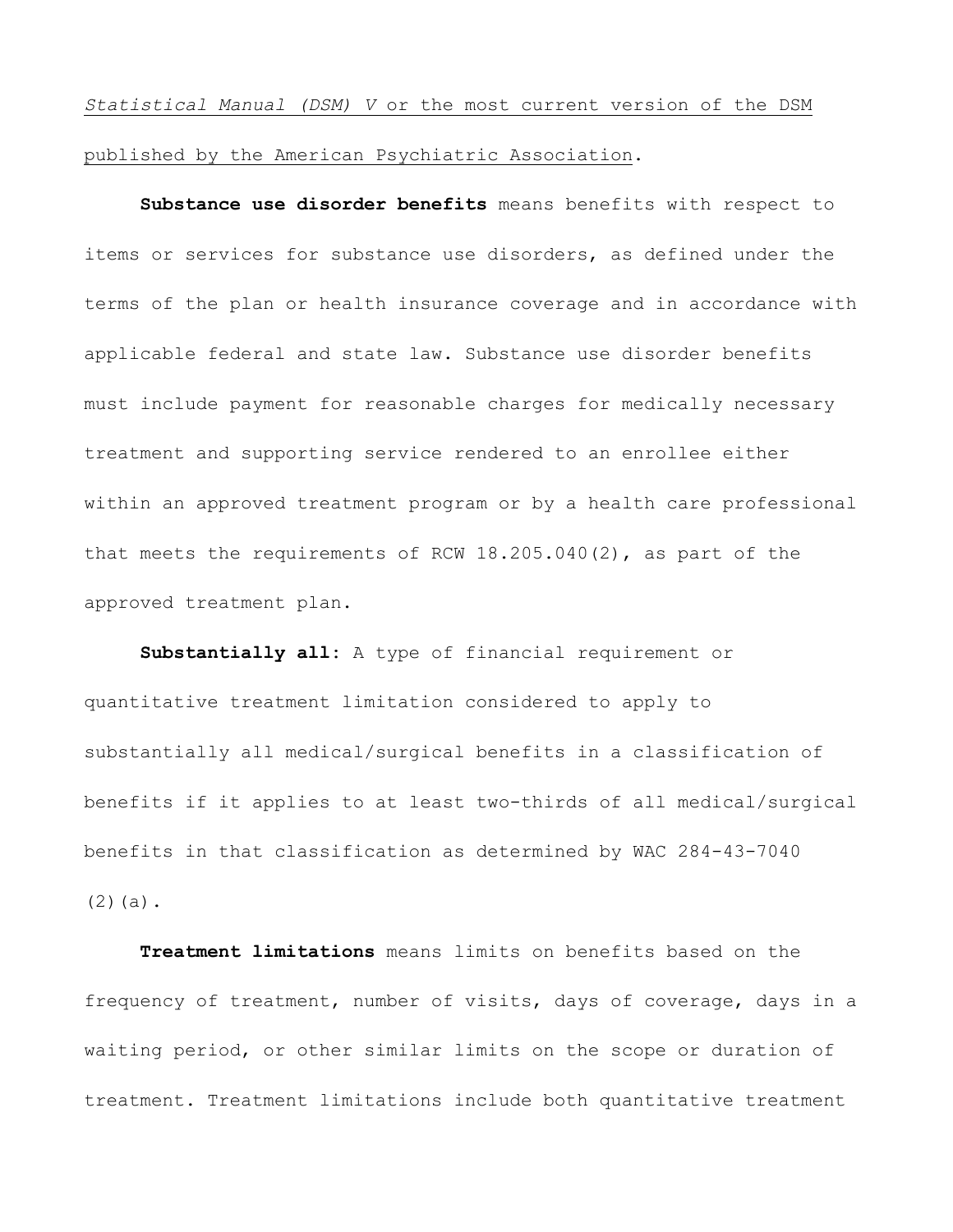limitations, which are expressed numerically (such as fifty outpatient visits per year), and nonquantitative treatment limitations, which otherwise limit the scope or duration of benefits for treatment under a plan or coverage. A permanent exclusion of all benefits for a particular condition or disorder, however, is not a treatment limitation for purposes of this section.

[Statutory Authority: RCW 48.02.060. WSR 16-14-106 (Matter No. R 2016-11), § 284-43-7010, filed 7/6/16, effective 8/6/16. WSR 16-01- 081, recodified as § 284-43-7010, filed 12/14/15, effective 12/14/15. Statutory Authority: RCW 48.02.060, 48.43.715, 48.44.050, 48.46.200 and Paul Wellstone and Pete Domenici Mental Health Parity and Addiction Equity Act of 2008, Pub. L. 110-343. WSR 14-23-057 (Matter No. R 2012-29), § 284-43-991, filed 11/17/14, effective 12/18/14.]

AMENDATORY SECTION (Amending WSR 16-14-106, filed 7/6/16, effective 8/6/16)

 **WAC 284-43-7020 Classification of benefits.** (1) A ((health)) plan providing mental health or substance use disorder benefits, must provide mental health or substance use disorder benefits in every classification in which medical/surgical benefits are provided.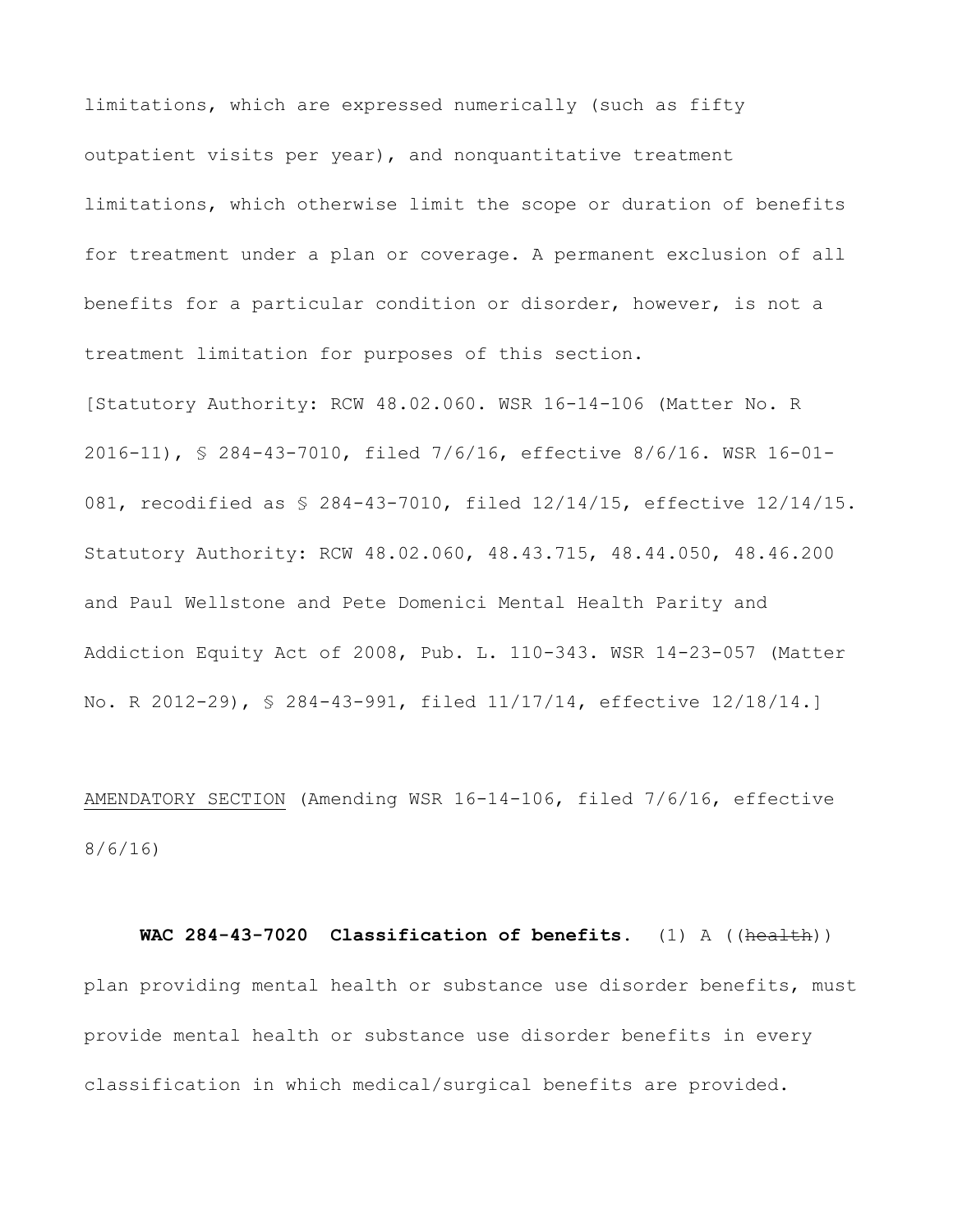(2) Parity requirements must be applied to the following six classifications of benefits: Inpatient, in-network; inpatient, outof-network; outpatient, in-network; outpatient, out-of-network; emergency care; and prescription drugs. These are the only classifications of benefits that can be used.

(a) **Inpatient, in-network.** Benefits furnished on an inpatient basis and within a network of providers established or recognized under a plan or health insurance coverage.

(b) **Inpatient, out-of-network.** Benefits furnished on an inpatient basis and outside any network of providers established or recognized under a plan or health insurance coverage. This classification includes inpatient benefits under a plan (or health insurance coverage) that has no network of providers.

 (c) **Outpatient, in-network.** Benefits furnished on an outpatient basis and within a network of providers established or recognized under a plan or health insurance coverage.

(d) **Outpatient, out-of-network.** Benefits furnished on an outpatient basis and outside any network of providers established or recognized under a plan or health insurance coverage. This classification includes outpatient benefits under a plan (or health insurance coverage) that has no network of providers.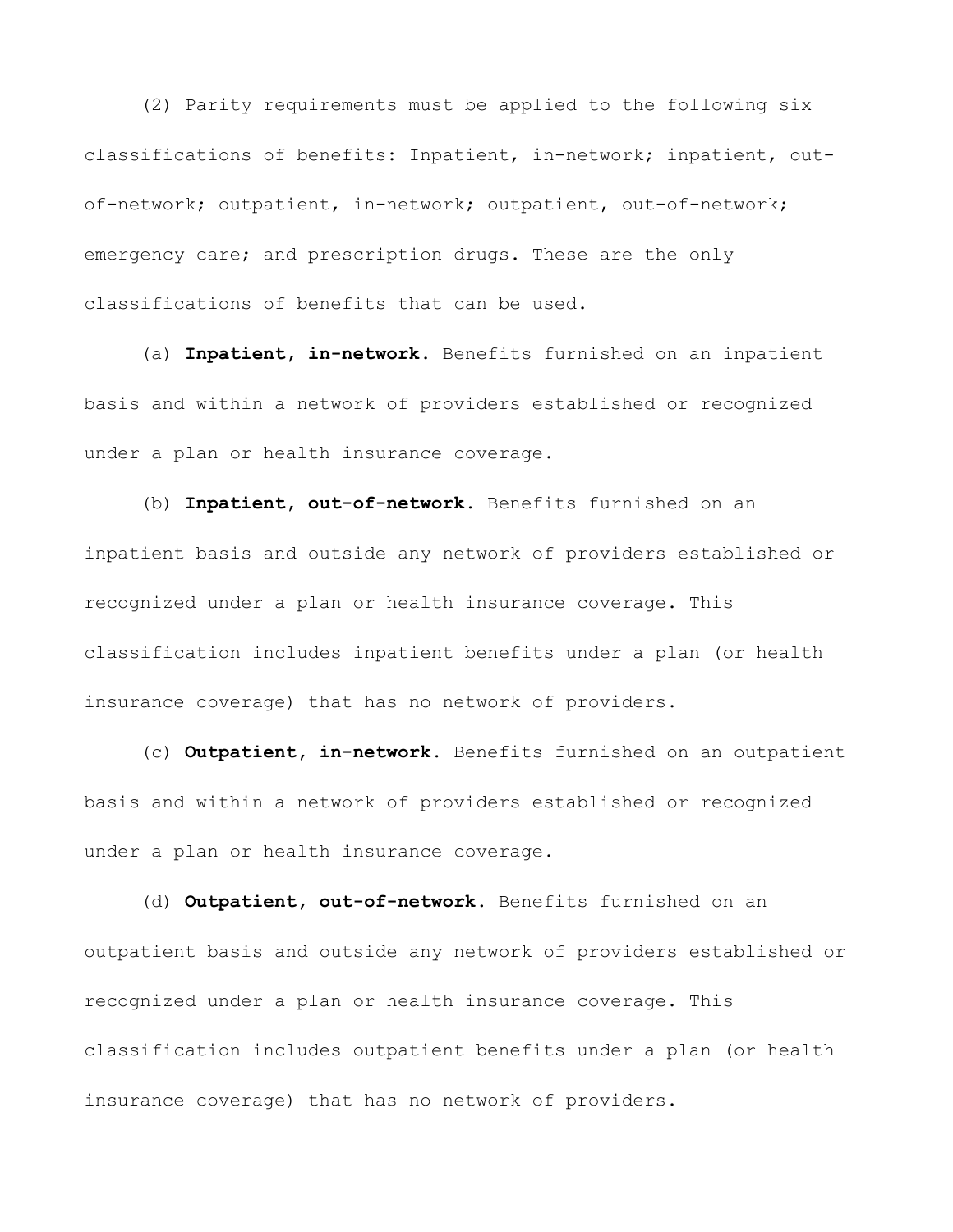(e) **Emergency care.** Benefits for treatment of an emergency condition related to a mental health or substance use disorder. Such benefits must comply with the requirements for emergency medical services in RCW 48.43.093. Medically necessary detoxification must be covered as an emergency medical condition according to RCW 48.43.093, and may be provided in hospitals licensed under chapter 70.41 RCW. Medically necessary detoxification services must not require prenotification.

(f) **Prescription drugs.** Benefits for prescription drugs.

(3) In determining the classification in which a particular benefit belongs, a plan must apply the same standards to medical/surgical benefits as applied to mental health or substance use disorder benefits.

An issuer or ((health)) plan must assign covered intermediate mental health/substance use disorder benefits such as residential treatment, partial hospitalization, and intensive outpatient treatment, to the existing six classifications in the same way that they assign comparable intermediate medical/surgical benefits to these classifications. For example, if a ((health)) plan classifies medical care in skilled nursing facilities as inpatient benefits, then it must also treat covered mental health care in residential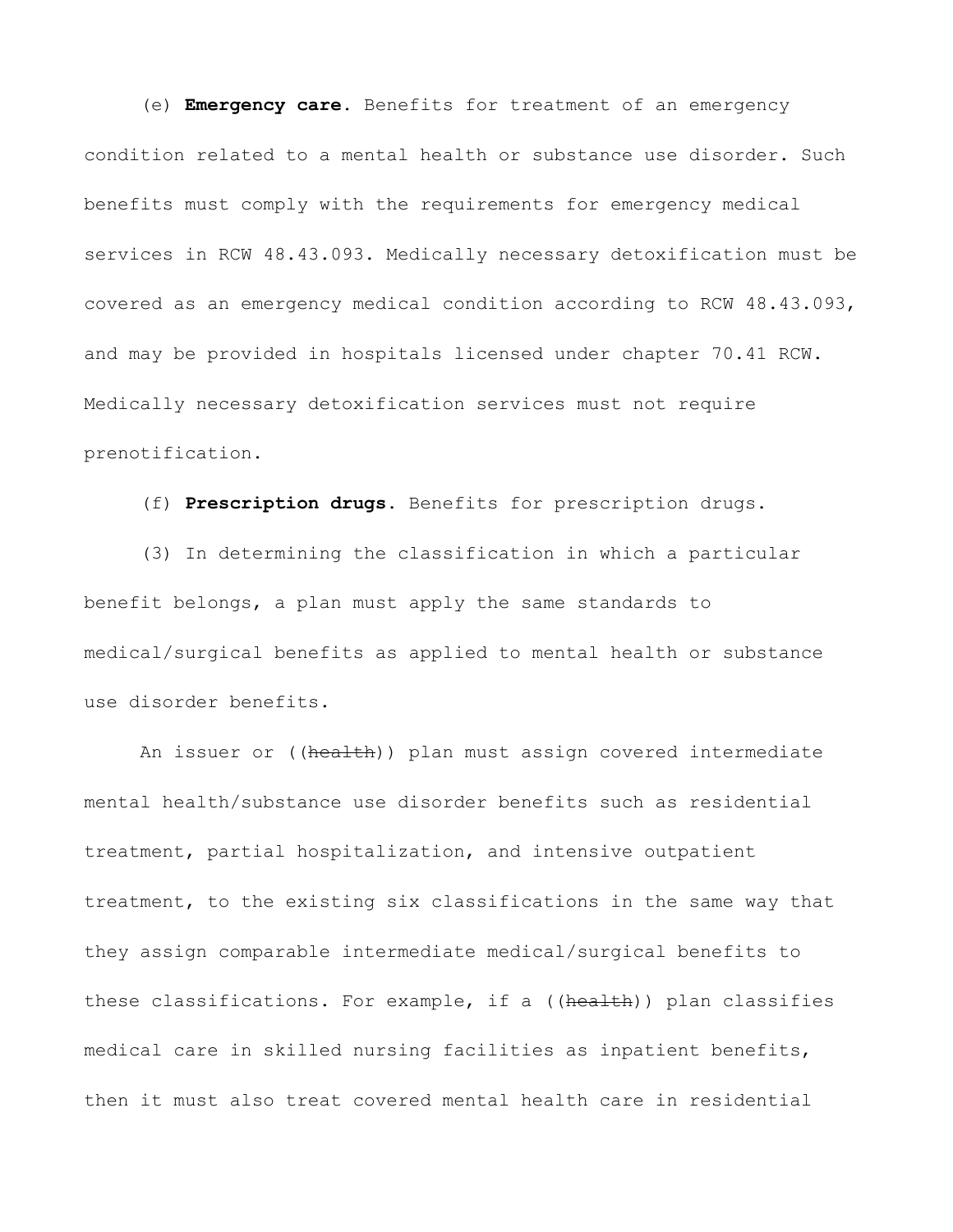treatment facilities as inpatient benefits. If a ((health)) plan or issuer treats home health care as an outpatient benefit, then any covered intensive outpatient mental health or substance use disorder services and partial hospitalization must be considered outpatient benefits as well.

(4) A ((health)) plan or issuer may not apply any financial requirement or treatment limitation to mental health or substance use disorder benefits that is more restrictive than the predominant financial requirement or treatment limitation applied to medical/surgical benefits. This parity analysis must be ((done on a classification-by-classification basis)) calculated for each type of financial requirement or quantitative treatment limitation within a coverage unit for each classification of services.

(5) Medical/surgical benefits and mental health or substance use disorder benefits cannot be categorized as being offered outside of these six classifications and therefore not subject to the parity analysis.

(a) A ((health)) plan or issuer must treat the least restrictive level of the financial requirement or quantitative treatment limitation that applies to at least two-thirds of medical/surgical benefits across all provider tiers in a classification as the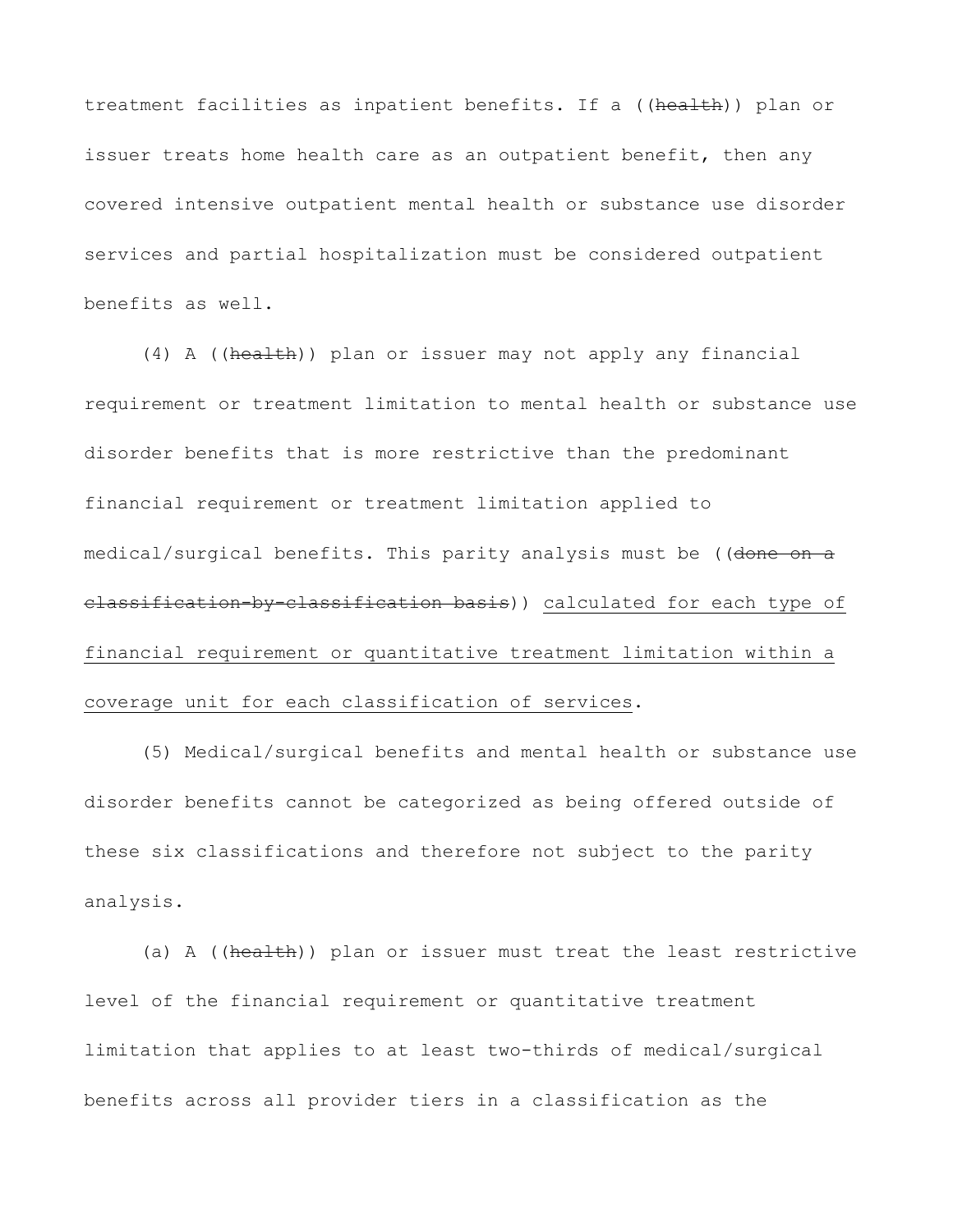predominant level that it may apply to mental health or substance use disorder benefits in the same classification.

(b) If a ((health)) plan or issuer classifies providers into tiers, and varies cost-sharing based on the different tiers, the criteria for classification must be applied to generalists and specialists providing mental health or substance use disorder services no more restrictively than such criteria are applied to medical/surgical benefit providers.

## (6) **Permitted subclassifications:**

(a) A ((health)) plan or issuer is permitted to divide benefits furnished on an outpatient basis into two subclassifications:

(i) Office visits; and

(ii) All other outpatient items and services.

(b) A ((health)) plan or issuer may divide its benefits furnished on an in-network basis into subclassifications that reflect network tiers, if the tiering is based on reasonable factors and without regard to whether a provider is a mental health or substance use disorder provider or a medical/surgical provider.

(c) After network tiers are established, the ((health)) plan or issuer may not impose any financial requirement or treatment limitation on mental health or substance use disorder benefits in any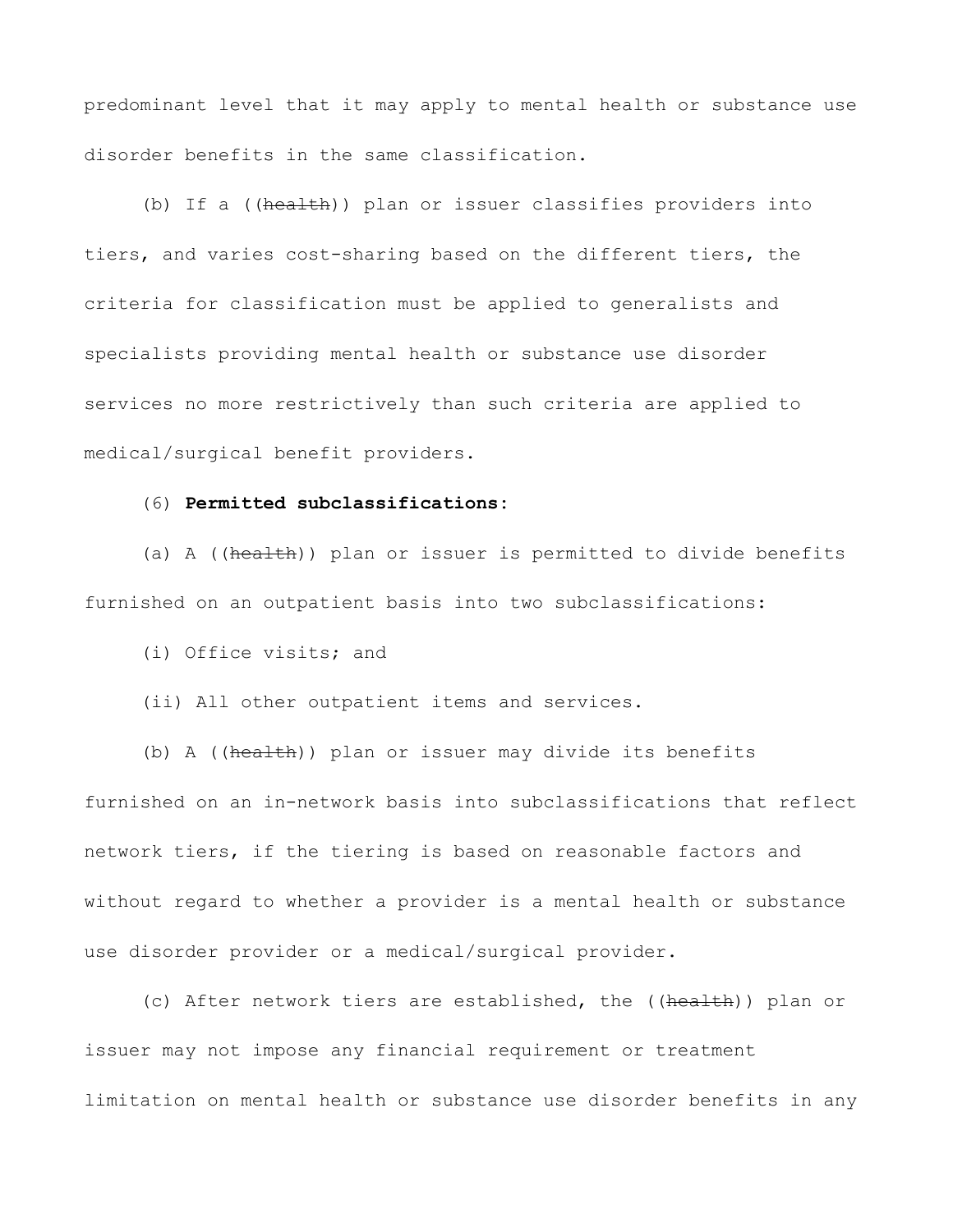tier that is more restrictive than the predominant financial requirement or treatment limitation that applies to substantially all medical/surgical benefits in that tier.

(d) If a ((health)) plan applies different levels of financial requirements to different tiers of prescription drug benefits based on reasonable factors and without regard to whether a drug is generally prescribed with respect to medical/surgical benefits or with respect to mental health/substance use disorder benefits, the ((health)) plan satisfies the parity requirements with respect to prescription drug benefits. Reasonable factors include: Cost, efficacy, generic versus brand name, and mail order versus pharmacy pick-up.

(e) A parity analysis applying the financial requirement and treatment rules found in WAC 284-43-7040 and 284-43-7060 must be performed ((within each subclassification)) for each type of financial requirement or quantitative treatment limitation within a coverage unit for each subclassification of services.

(7) **Prohibited subclassifications:** All subclassifications other than the permitted subclassification listed in subsection (6) of this section are specifically prohibited. For example, a plan is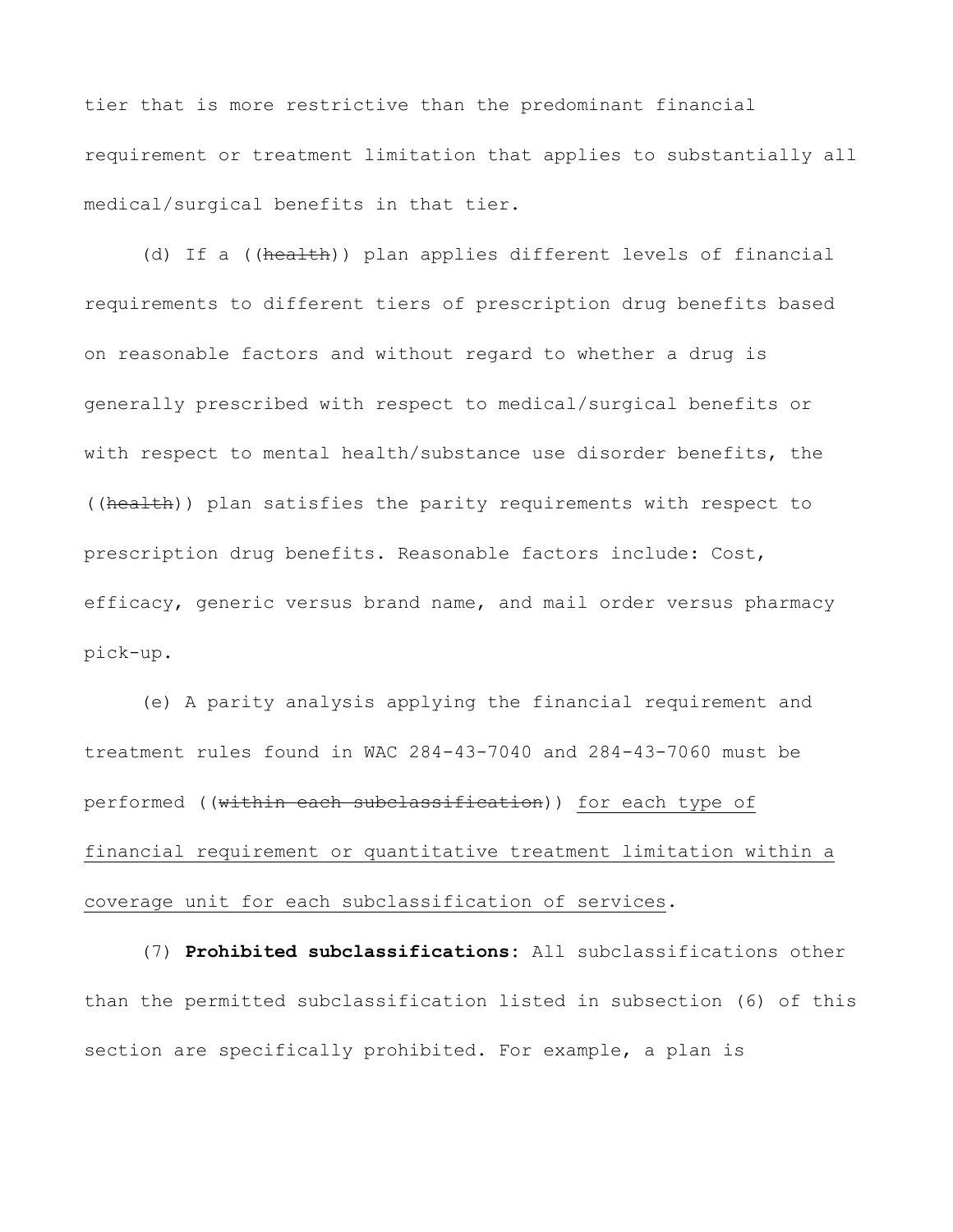prohibited from basing a subclassification on generalists and specialists.

[Statutory Authority: RCW 48.02.060. WSR 16-14-106 (Matter No. R 2016-11), § 284-43-7020, filed 7/6/16, effective 8/6/16. WSR 16-01- 081, recodified as § 284-43-7020, filed 12/14/15, effective 12/14/15. Statutory Authority: RCW 48.02.060, 48.43.715, 48.44.050, 48.46.200 and Paul Wellstone and Pete Domenici Mental Health Parity and Addiction Equity Act of 2008, Pub. L. 110-343. WSR 14-23-057 (Matter No. R 2012-29), § 284-43-992, filed 11/17/14, effective 12/18/14.]

AMENDATORY SECTION (Amending WSR 16-01-081, filed 12/14/15, effective 12/14/15)

 **WAC 284-43-7040 Measuring** ((**health**)) **plan benefits—Financial requirements and quantitative treatment limitations.** (1) Classification of benefits must be measured as follows:

(a) By type and level of financial requirement or treatment limitation.

(i) A financial requirement or treatment limitation type includes deductibles, copayments, coinsurance, and out-of-pocket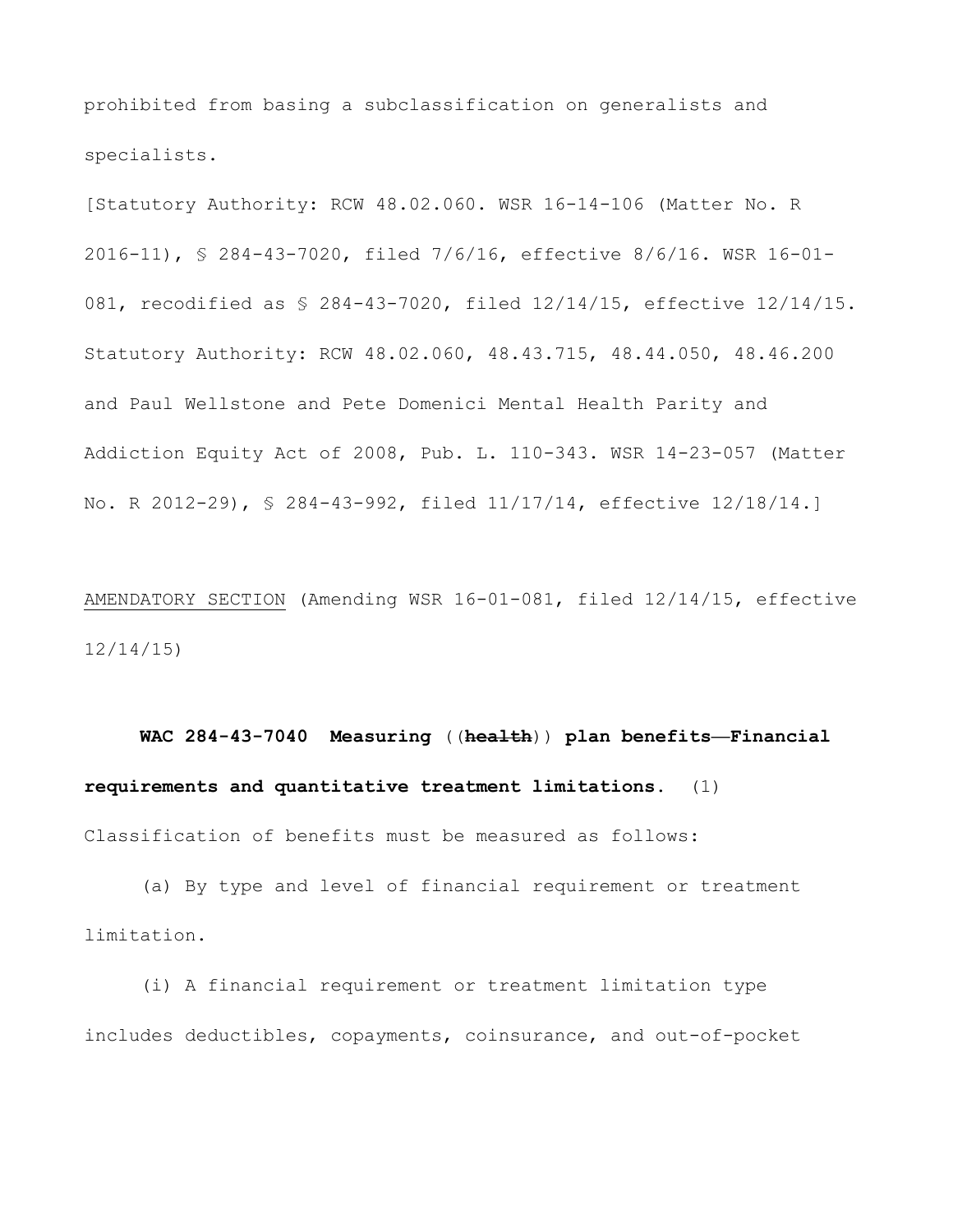maximums. Types of quantitative treatment limitations include annual, episode, and lifetime day and visit limits.

(ii) A financial requirement or treatment limitation level includes the amount of the financial requirement or treatment limitation type. For example, different levels of coinsurance include twenty percent and thirty percent; different levels of a copayment include fifteen dollars and twenty dollars; different levels of a deductible include two hundred fifty dollars and five hundred dollars; and different levels of an episode limit include twenty-one inpatient days per episode and thirty inpatient days per episode.

(b) A ((health)) plan or issuer may not apply any financial requirement or quantitative treatment limitation to mental health/substance use disorder benefits in any classification that is more restrictive than the predominant financial requirement or quantitative treatment limitation of that type applied to substantially all medical/surgical benefits in the same classification. Whether a financial requirement or treatment limitation is a predominant financial requirement or treatment limitation that applies to substantially all medical/surgical benefits in a classification is determined separately for each type of financial requirement or treatment limitation.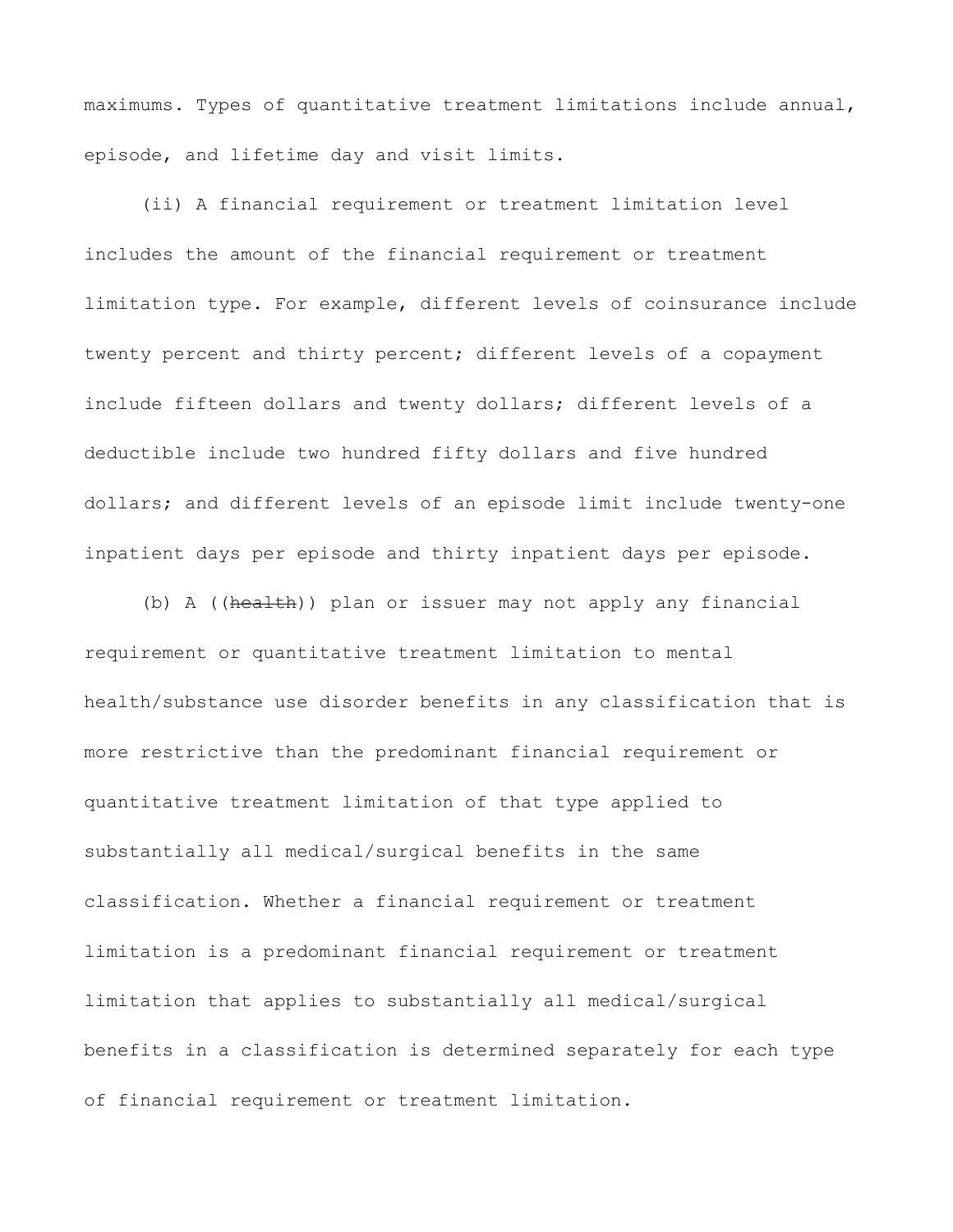(c) The determination of the portion of medical/surgical benefits in a classification of benefits subject to a financial requirement or quantitative treatment limitation (or subject to any level of a financial requirement or quantitative treatment limitation) is based on the dollar amount of all plan payments for medical/surgical benefits in the classification expected to be paid under the ((health)) plan for the plan year.

(i) The dollar amount of plan payments is based on the amount the plan allows (before enrollee cost sharing) rather than the amount the plan pays (after enrollee cost sharing) because payment based on the allowed amount covers the full scope of the benefits being provided.

(ii) A reasonable actuarial method must be used to determine the dollar amount expected to be paid under a plan for medical/surgical benefits subject to a financial requirement or quantitative treatment limitation.

(d) Clarifications for certain threshold requirements when performing "substantially all" and "predominant" tests.

(i) For any deductible, the dollar amount of plan payments includes all plan payments with respect to claims that would be subject to the deductible if it had not been satisfied.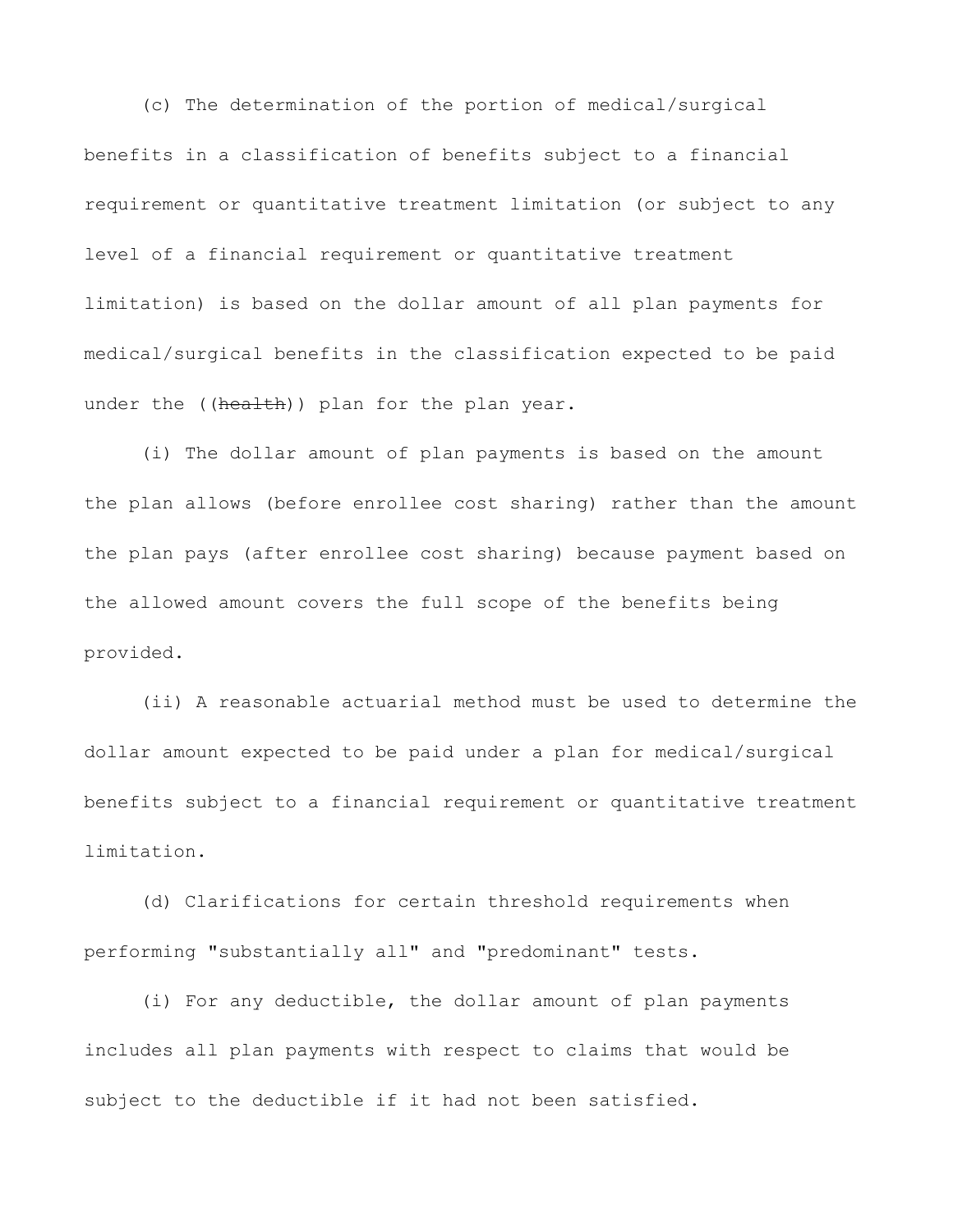(ii) For any out-of-pocket maximum, the dollar amount of plan payments includes all plan payments associated with out-of-pocket payments that are taken into account towards the out-of-pocket maximum as well as all plan payments associated with out-of-pocket payments that would have been made towards the out-of-pocket maximum if it had not been satisfied.

(iii) Similar rules apply for any other thresholds at which the rate of plan payment changes.

(2) Application to different coverage units. If a ((health)) plan or insurer applies different levels of a financial requirement or quantitative treatment limitation to different coverage units in a classification of medical/surgical benefits, the "predominant" level that applies to "substantially all" medical/surgical benefits in the classification is determined separately for each coverage unit.

(a) Determining "substantially all": A type of financial requirement or quantitative treatment limitation is considered to apply to substantially all medical/surgical benefits in a classification of benefits if it applies to at least two-thirds of all medical/surgical benefits in that classification.

(i) Benefits subject to a zero level for a type of financial requirement are treated as benefits not subject to that type of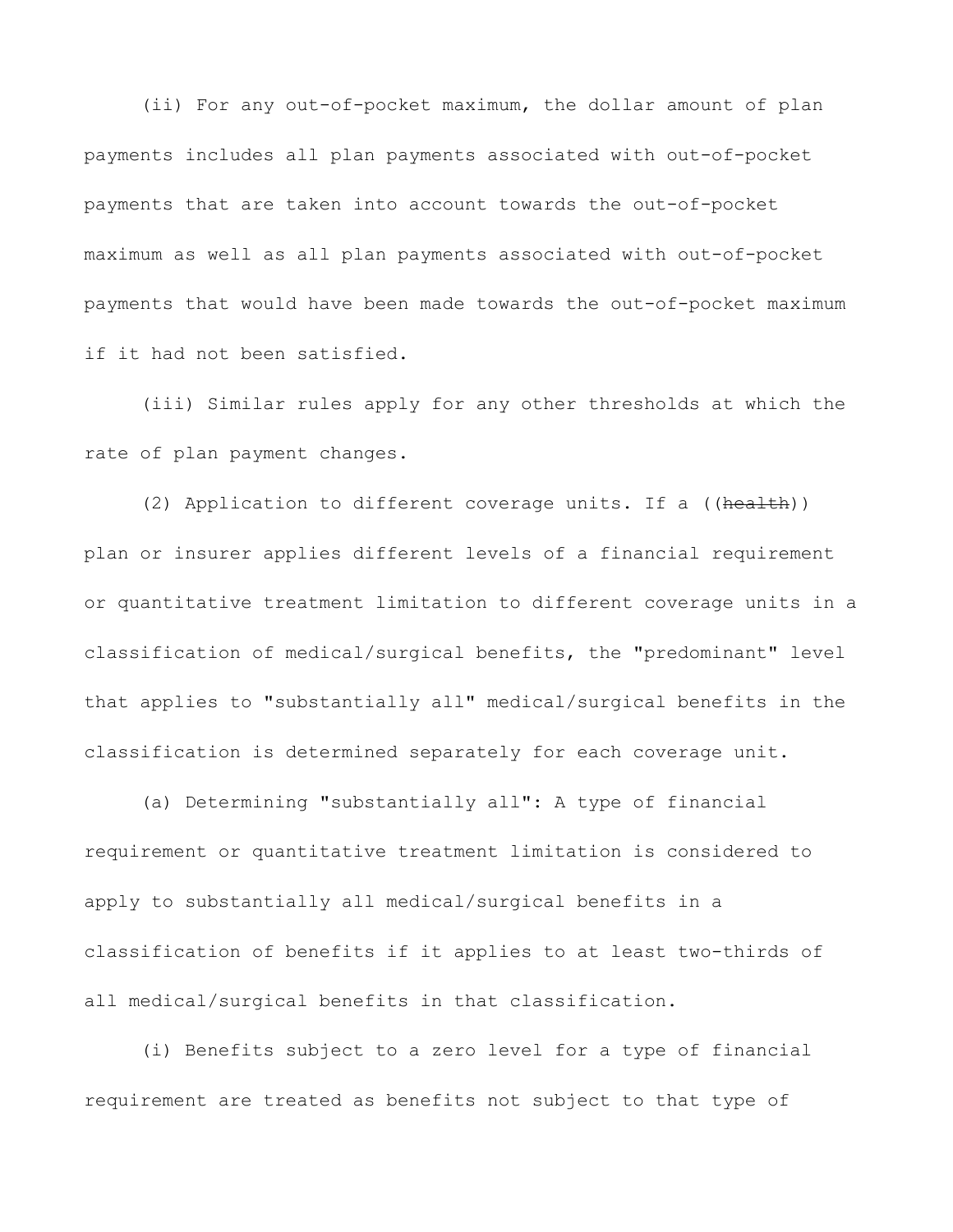financial requirement. Benefits with no quantitative treatment limitations are treated as benefits not subject to that type of quantitative treatment limitation.

(ii) If a type of financial requirement or quantitative treatment limitation does not apply to at least two-thirds of all medical/surgical benefits in a classification, the financial requirement or quantitative treatment limitation of that type cannot be applied to mental health or substance use disorder benefits in that classification.

(b) Determining "predominant":

(i) If a type of financial requirement or quantitative treatment limitation applies to at least two-thirds of all medical/surgical benefits in a classification as determined under (a) of this subsection, the level of the financial requirement or quantitative treatment limitation that applies to more than one-half of medical/surgical benefits in that classification subject to the financial requirement or quantitative treatment limitation is the predominant level of that type in a classification of benefits.

(ii) If a type of financial requirement or quantitative treatment limitation applies to at least two-thirds of all medical/surgical benefits in a classification and there is no single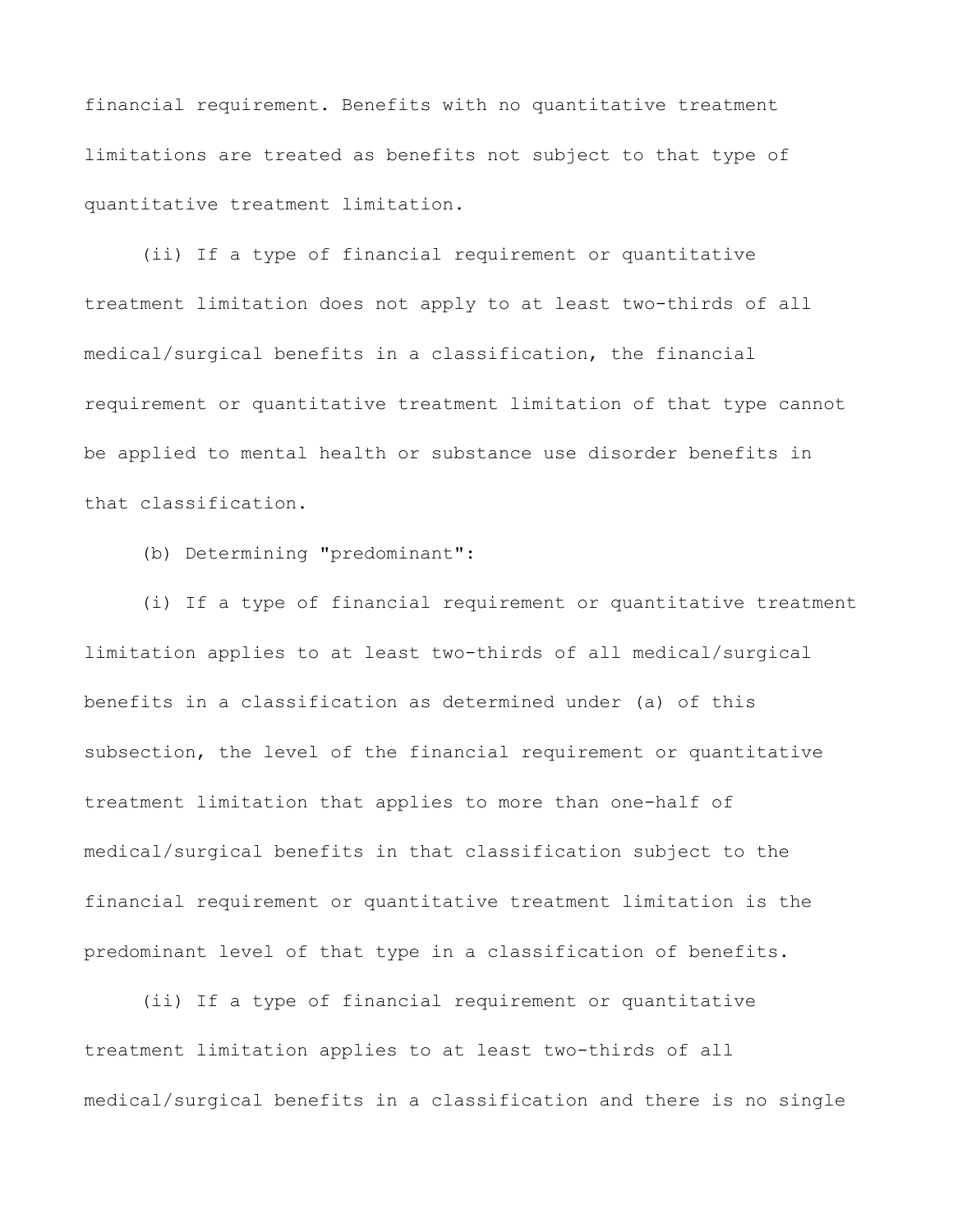level that applies to more than one-half of medical/surgical benefits in the classification subject to the financial requirement or quantitative treatment limitation, the ((health)) plan or issuer must combine levels until the combination of levels applies to more than one-half of medical/surgical benefits subject to the financial requirement or quantitative treatment limitation in the classification.

(iii) The least restrictive level within the combination is considered the predominant level of that type in the classification. (For this purpose, a  $((hea \text{1}th))$  plan must combine the most restrictive levels first, with each less restrictive level added to the combination until the combination applies to more than one-half of the benefits subject to the financial requirement or treatment limitation.)

(3) Cumulative financial requirements and cumulative quantitative treatment limitations.

(a) A ((health)) plan or issuer may not apply cumulative financial requirements (such as deductibles and out-of-pocket maximums) or cumulative quantitative treatment limitations (such as annual or lifetime day or visit limits) for mental health or substance use disorder benefits in a classification that accumulate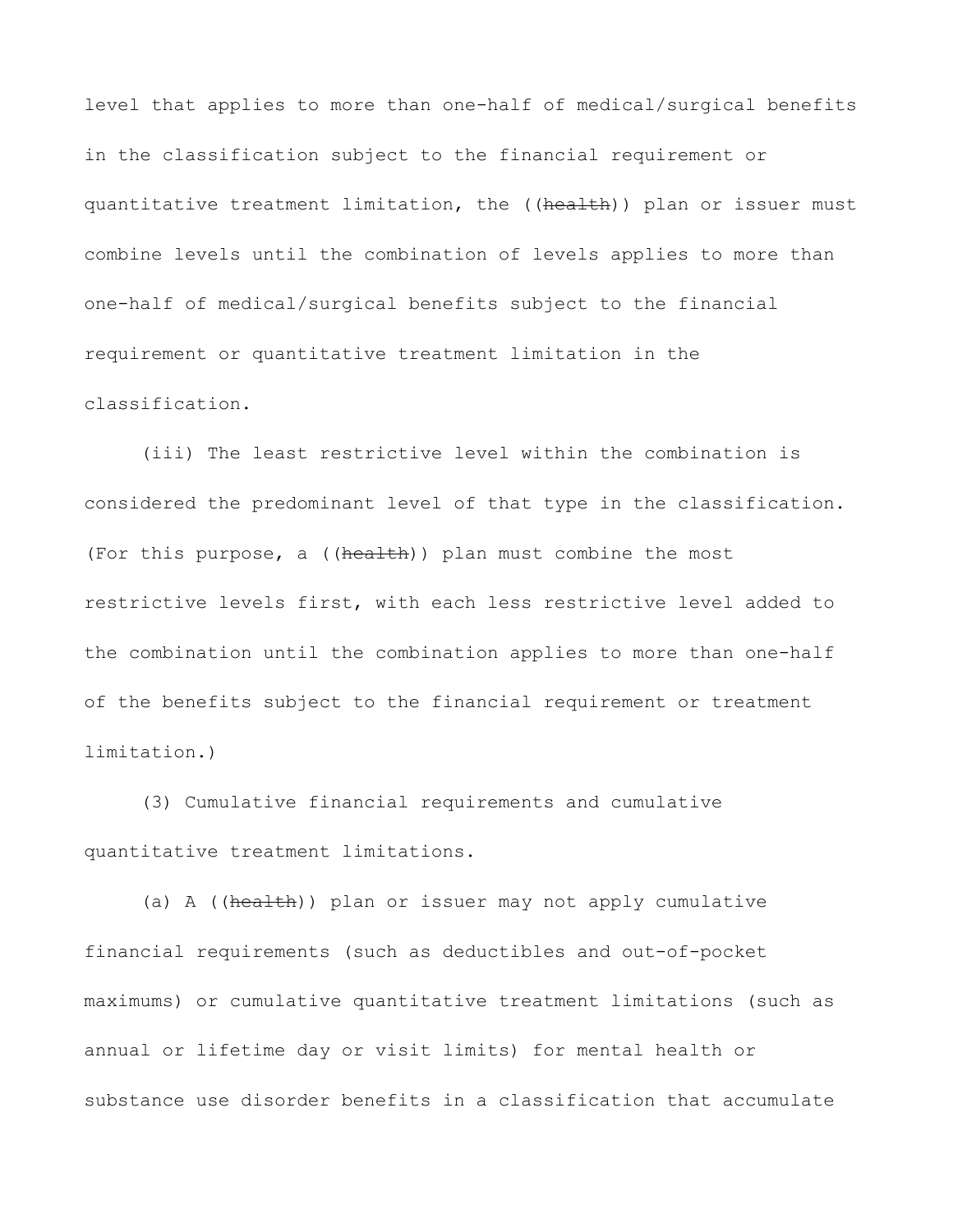separately from any cumulative requirement or limitation established for medical/surgical benefits in the same classification.

(b) Cumulative requirements and limitation must also satisfy the quantitative parity analysis.

[WSR 16-01-081, recodified as § 284-43-7040, filed 12/14/15, effective 12/14/15. Statutory Authority: RCW 48.02.060, 48.43.715, 48.44.050, 48.46.200 and Paul Wellstone and Pete Domenici Mental Health Parity and Addiction Equity Act of 2008, Pub. L. 110-343. WSR 14-23-057 (Matter No. R 2012-29), § 284-43-993, filed 11/17/14, effective 12/18/14.]

AMENDATORY SECTION (Amending WSR 16-01-081, filed 12/14/15, effective 12/14/15)

 **WAC 284-43-7060 Measuring** ((**health**)) **plan benefits— Nonquantitative treatment limitations.** (1) A ((health)) plan or issuer may not impose an NQTL with respect to mental health or substance use disorder in any classification unless, under the terms of the ((health)) plan as written and in operation, any processes, strategies, evidentiary standards or other factors used in applying the NQTL to mental health or substance use disorder benefits in the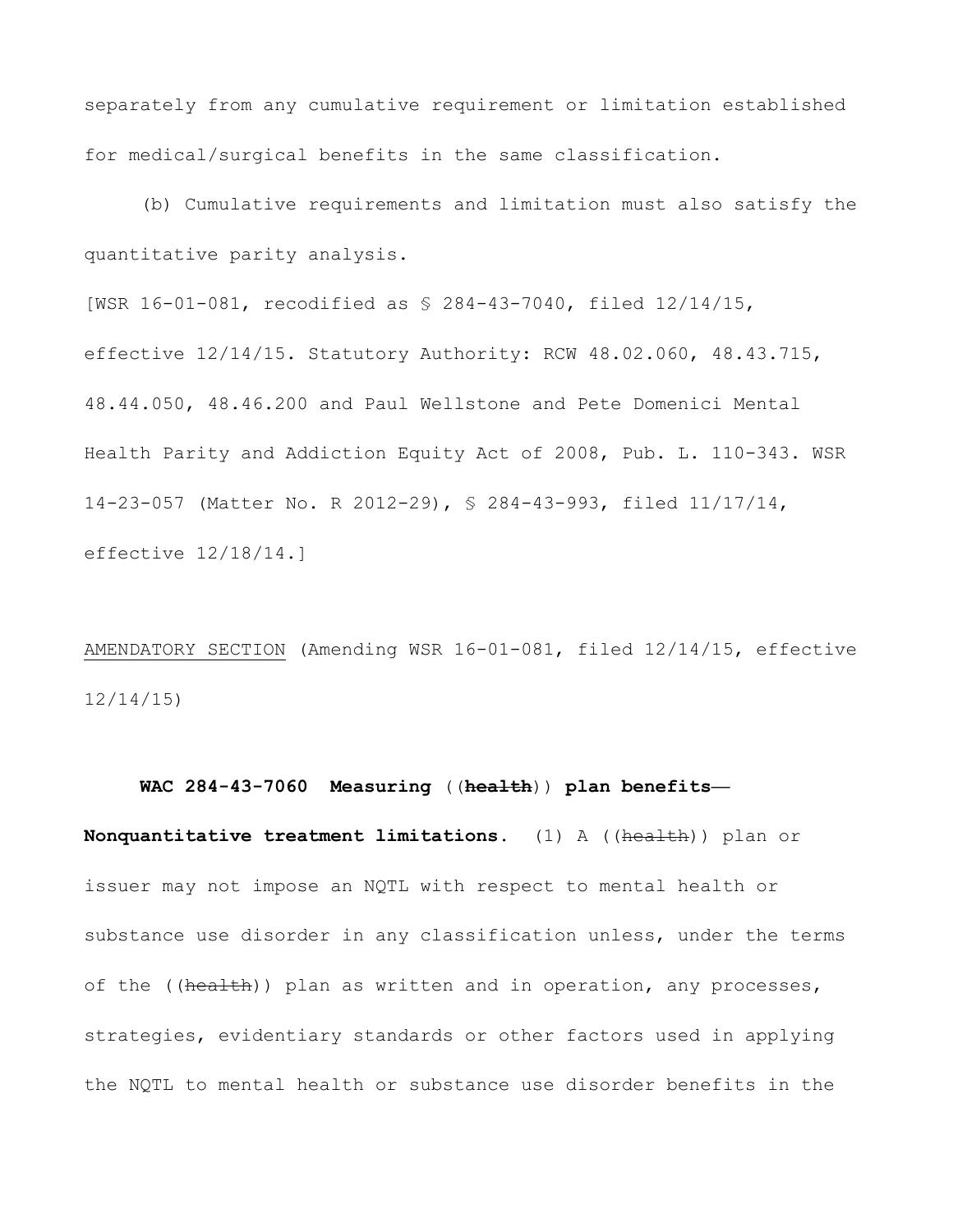classification are comparable to, and are applied no more stringently than, the processes, strategies, evidentiary standards, or other factors used in applying the limitation with respect to medical/surgical benefits in the same classification.

(2) All ((health)) plan standards, such as in-and-out-of-network geographic limitations, limitations on inpatient services for situations where the ((participant)) enrollee is a threat to self or others, exclusions for court-ordered and involuntary holds, experimental treatment limitations, service coding, exclusions for services provided by clinical social workers, and network adequacy, while not specifically enumerated in the illustrative list of NQTLs must be applied in a manner that complies with this subsection. [WSR 16-01-081, recodified as § 284-43-7060, filed 12/14/15, effective 12/14/15. Statutory Authority: RCW 48.02.060, 48.43.715, 48.44.050, 48.46.200 and Paul Wellstone and Pete Domenici Mental Health Parity and Addiction Equity Act of 2008, Pub. L. 110-343. WSR 14-23-057 (Matter No. R 2012-29), § 284-43-994, filed 11/17/14, effective 12/18/14.]

AMENDATORY SECTION (Amending WSR 16-01-081, filed 12/14/15, effective 12/14/15)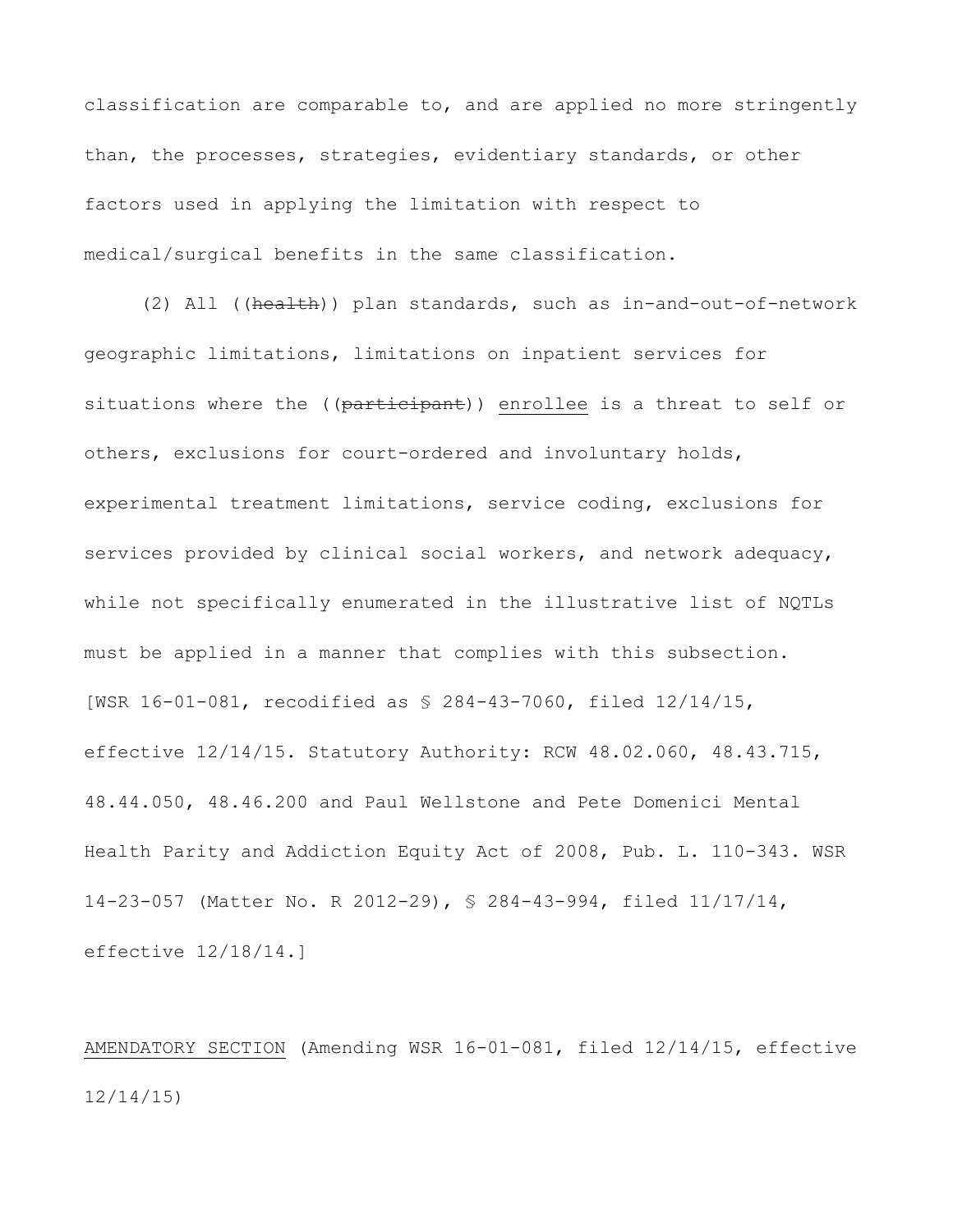**WAC 284-43-7080 Prohibited exclusions.** (1) Benefits for actual treatment and services rendered may not be denied solely because a course of treatment was interrupted or was not completed.

(2) If a service is prescribed for a mental health condition and is medically necessary, it may not be denied solely on the basis that it is part of a category of services or benefits that is excluded by the terms of the contract.

(3) Benefits for mental health services and substance use disorder may not be limited or denied based solely on age or condition.

(4) Nothing in this section relieves a ((health)) plan or an issuer from its obligations to pay for a court ordered substance use disorder benefit or mental health benefit when it is medically necessary.

[WSR 16-01-081, recodified as § 284-43-7080, filed 12/14/15, effective 12/14/15. Statutory Authority: RCW 48.02.060, 48.43.715, 48.44.050, 48.46.200 and Paul Wellstone and Pete Domenici Mental Health Parity and Addiction Equity Act of 2008, Pub. L. 110-343. WSR 14-23-057 (Matter No. R 2012-29), § 284-43-995, filed 11/17/14, effective 12/18/14.]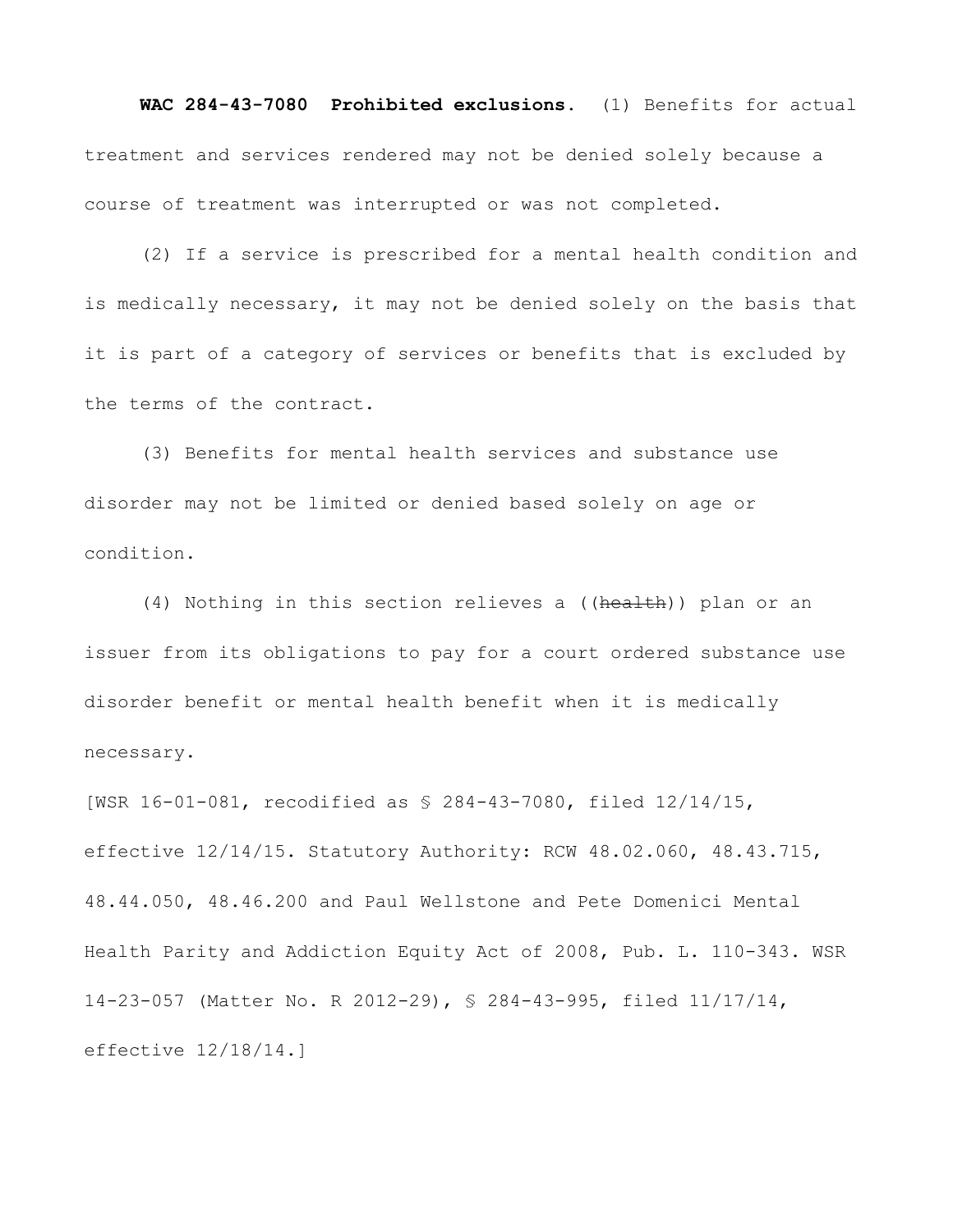AMENDATORY SECTION (Amending WSR 16-14-106, filed 7/6/16, effective 8/6/16)

 **WAC 284-43-7100 Required disclosures.** (1) ((Health)) Plans and issuers must provide reasonable access to and copies of all documents, records, and other information relevant to an individual's claim. ((Health)) Plans and issuers must provide disclosures consistent with WAC 284-43-4040, 284-43-3070, 284-43-3110, and 284- 43-2000, within a reasonable time.

(2) ((Health)) Plans and issuers must provide the criteria, processes, strategies, evidentiary standards and other factors used to make medical necessity determinations of mental health or substance use disorder benefits. These must be made available free of charge by the ((health)) plan issuer to any current or potential ((participant)) enrollee, beneficiary, or contracting provider upon request, within a reasonable time in compliance with WAC 284-43-2000, and in a manner that provides reasonable access to the requestor. This requirement includes information on the processes, strategies, evidentiary standards, and other factors used to apply an NQTL with respect to medical/surgical and mental health or substance use disorder benefits under the ((health)) plan.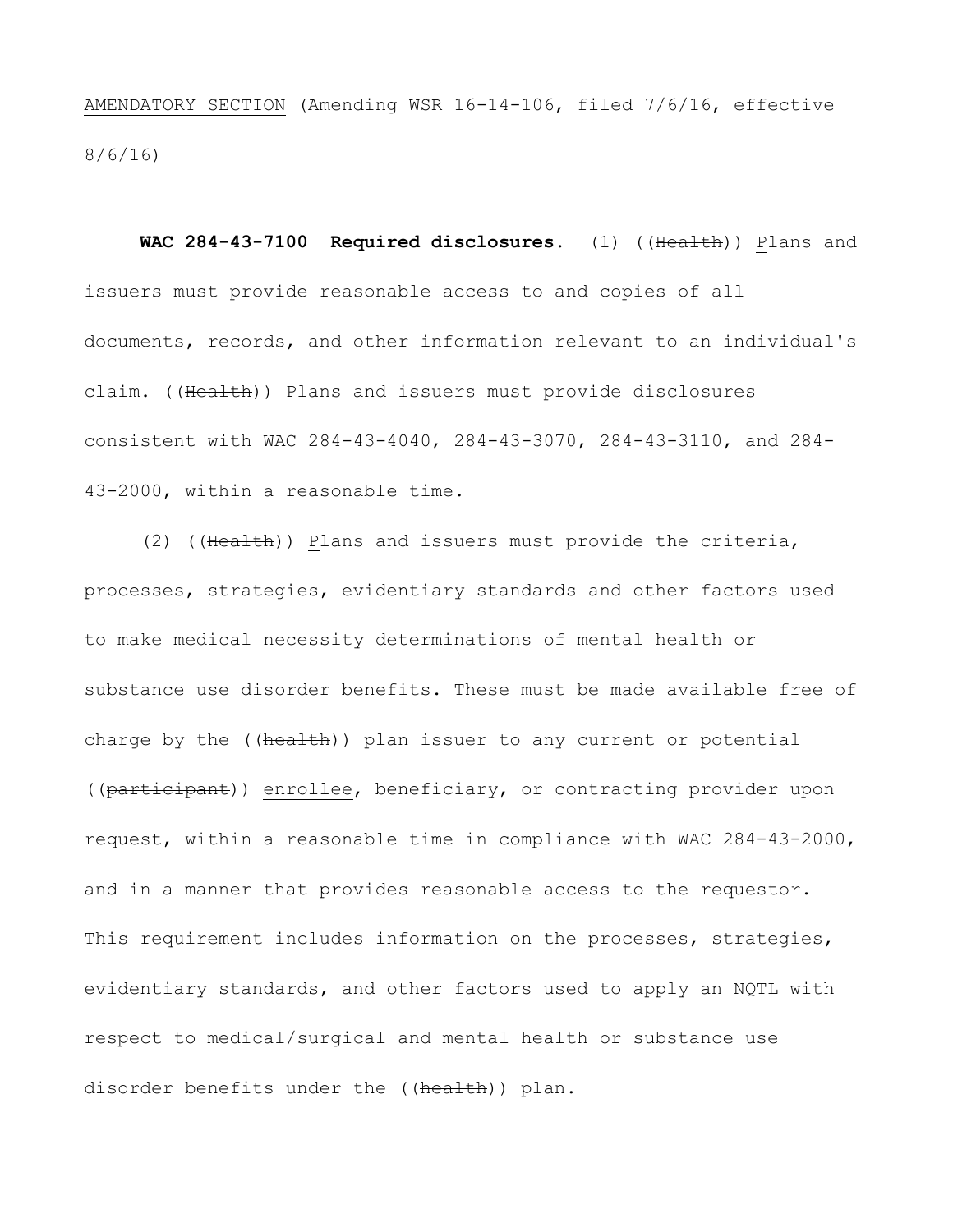(3) The reason for any adverse benefit decision for mental health or substance use disorder benefits must be provided with the notification of the adverse benefit decision.

(4) Compliance with these disclosure requirements is not determinative of compliance with any other provisions of applicable federal or state law.

(5) If a ((health)) plan is subject to ERISA, it must provide the reason for the claim denial in a form and manner consistent with the requirements of 29 C.F.R. 2560.503-1.

[Statutory Authority: RCW 48.02.060. WSR 16-14-106 (Matter No. R 2016-11), § 284-43-7100, filed 7/6/16, effective 8/6/16. WSR 16-01- 081, recodified as § 284-43-7100, filed 12/14/15, effective 12/14/15. Statutory Authority: RCW 48.02.060, 48.43.715, 48.44.050, 48.46.200 and Paul Wellstone and Pete Domenici Mental Health Parity and Addiction Equity Act of 2008, Pub. L. 110-343. WSR 14-23-057 (Matter No. R 2012-29), § 284-43-996, filed 11/17/14, effective 12/18/14.]

AMENDATORY SECTION (Amending WSR 16-14-106, filed 7/6/16, effective 8/6/16)